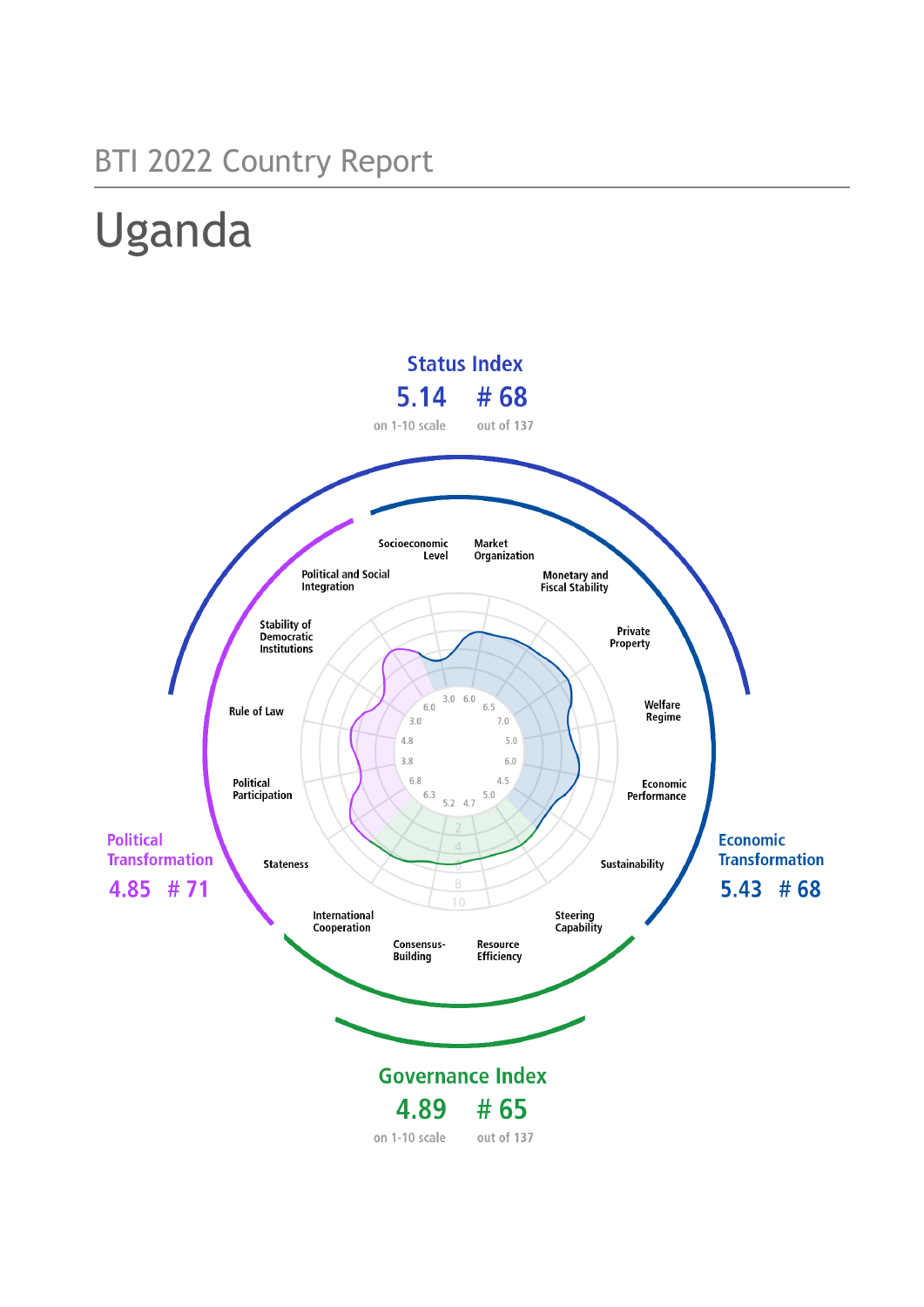This report is part of the **Bertelsmann Stiftung's Transformation Index (BTI) 2022**. It covers the period from February 1, 2019 to January 31, 2021. The BTI assesses the transformation toward democracy and a market economy as well as the quality of governance in 137 countries. More on the BTI at [https://www.bti-project.org.](https://www.bti-project.org/)

Please cite as follows: Bertelsmann Stiftung, BTI 2022 Country Report — Uganda. Gütersloh: Bertelsmann Stiftung, 2022.

This work is licensed under a **Creative Commons Attribution 4.0 International License**.

#### **Contact**

Bertelsmann Stiftung Carl-Bertelsmann-Strasse 256 33111 Gütersloh Germany

**Sabine Donner** Phone +49 5241 81 81501 sabine.donner@bertelsmann-stiftung.de

**Hauke Hartmann** Phone +49 5241 81 81389 hauke.hartmann@bertelsmann-stiftung.de

**Claudia Härterich** Phone +49 5241 81 81263 claudia.haerterich@bertelsmann-stiftung.de

#### **Sabine Steinkamp** Phone +49 5241 81 81507 sabine.steinkamp@bertelsmann-stiftung.de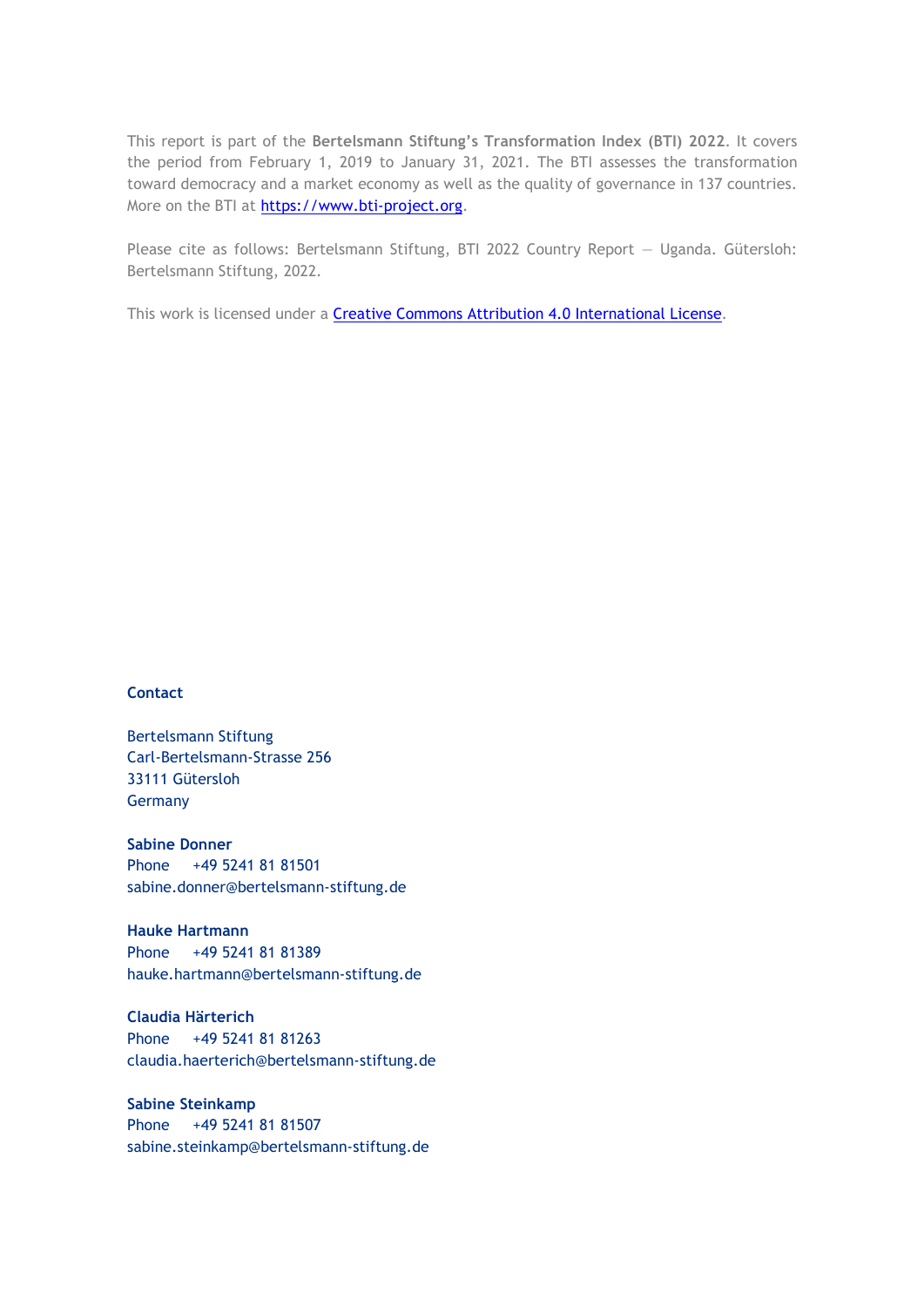#### **Key Indicators**

| Population               | M      | 45.7 | HDI                            | 0.544 | GDP p.c., PPP $\ S$          | 2297 |
|--------------------------|--------|------|--------------------------------|-------|------------------------------|------|
| Pop. growth <sup>1</sup> | % p.a. | 3.3  | HDI rank of 189<br>159         |       | Gini Index                   | 42.8 |
| Life expectancy          | vears  | 63.4 | UN Education Index             | 0.523 | Poverty <sup>3</sup><br>$\%$ | 69.6 |
| Urban population %       |        | 25.0 | Gender inequality <sup>2</sup> | 0.535 | Aid per capita $\sqrt{5}$    | 47.4 |
|                          |        |      |                                |       |                              |      |

Sources (as of December 2021): The World Bank, World Development Indicators 2021 | UNDP, Human Development Report 2020. Footnotes: (1) Average annual growth rate. (2) Gender Inequality Index (GII). (3) Percentage of population living on less than \$3.20 a day at 2011 international prices.

## Executive Summary

The period under review was characterized by the continuation of a worrying trend of democratic backsliding in Uganda. The ruling National Resistance Movement (NRM) under President Museveni appears to categorically rule out any possibility of opening up political spaces and allowing true democratic competition. The parliamentary and presidential elections of January 2021 were marred by irregularities, unfair treatment of opposition candidates and violence against their supporters.

The institutions of state, security and the ruling party have become so intertwined that the separation of powers is de facto suspended. A bloated administration, costly system of patronage and corruption, as well as inconsistent policy implementation weaken Uganda's otherwise favorable economic growth prospects. Space for opposition, civil society and independent media has continued to shrink. Political polarization has further intensified. Most Ugandans have lost faith in elections and no longer believe a peaceful democratic transfer of power is possible. Mistrust of the government is at an all-time high, while fear of the security forces has increased considerably in light of the repeated use of violence against opposition supporters and media reports about abductions, forced disappearances and extrajudicial killings carried out by police and the military.

While there were no major internal (violent) conflicts during the period under review, growing tensions and discontent are increasingly seen as a risk to the country's stability. An extremely young population that feels politically marginalized, economically disillusioned and sees no channels for constructive engagement is seen by many observers as a ticking time bomb. The risk is exacerbated by a struggling economy, partly due to the adverse effects of the COVID-19 pandemic.

Uganda's response to the threat of the COVID-19 pandemic was swift and largely effective. In March 2020, the country went into a strict lockdown for several months and borders were closed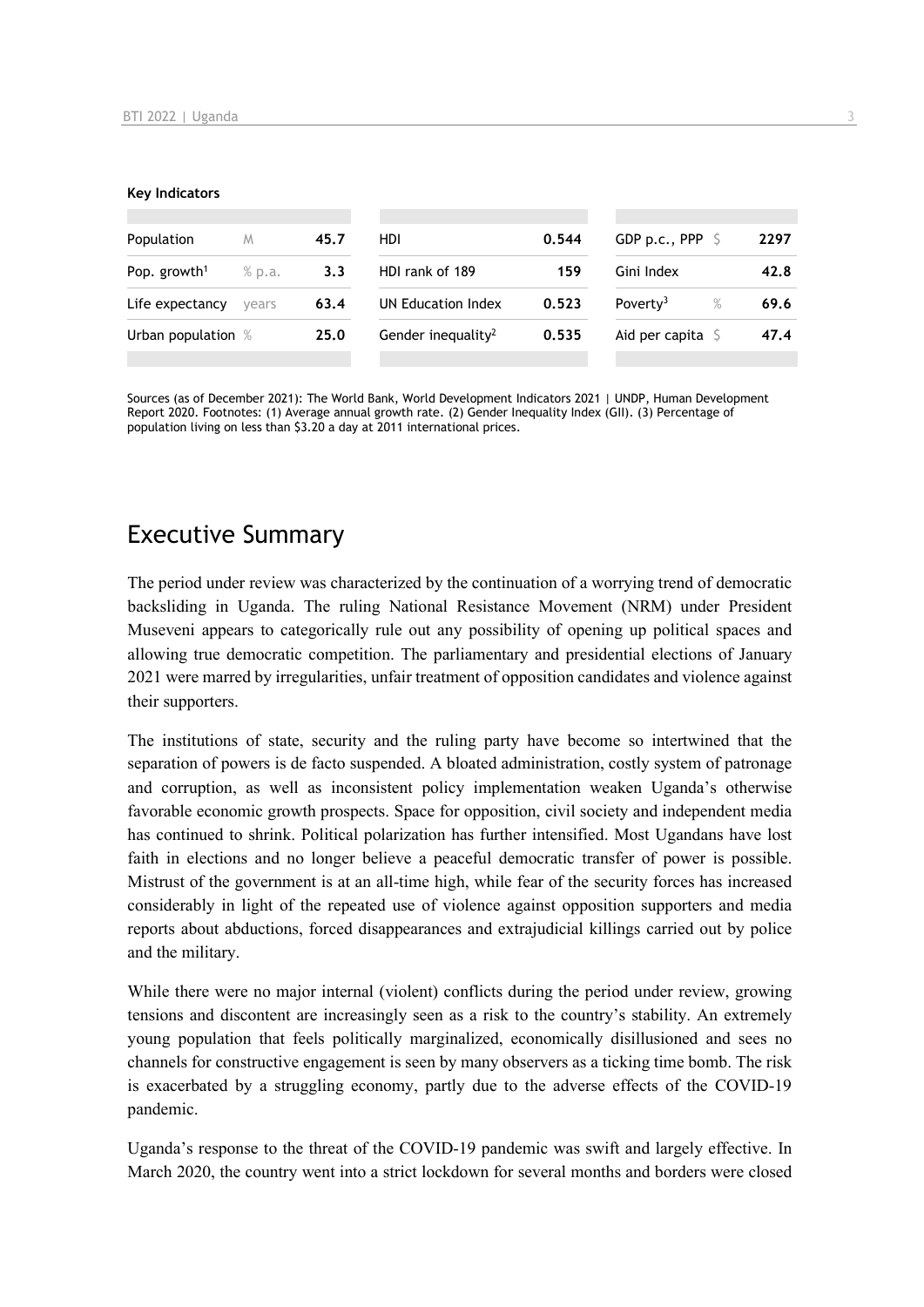except for essential cargo. While the impact on the health system in the country appeared manageable, with a comparatively low number of infections, the economic impact was severe. Economic activity stalled during 2020 due to the lockdown as well as the spillover effects of the disruptions to global demand and supply chains. As a result, public investment and private consumption went down, which took a toll on the industrial and service sectors, especially the large informal service sector. Growth rate projections were corrected significantly downwards from more than 6% to less than 3% for the financial year 2020/21.

Prior to the COVID-19 pandemic, Uganda had recently recovered from a protracted economic slowdown first sparked by the 2011 general elections. Government programs for social assistance were inadequate and reached only a small portion of the vulnerable population. The ambitious goals of the national development plan, including attaining middle-income status by 2020, had to be postponed to the future in light of the pandemic. However, a number of other factors beyond the pandemic contributed to Uganda's meager performance with regard to its national development goals: delays in the long-expected oil production, uncontrolled population growth and poor absorption of funds and financial indiscipline. Externally, persistent instability in eastern Congo and South Sudan continue to affect Uganda, especially given the influx of refugees into the country. Relationships with neighbors Kenya and Rwanda have been difficult, at times turbulent, during the reporting period. Uganda is still widely considered to be an anchor of stability in the region and is respected for its progressive refugee policy and military cooperation. However, Uganda's international reputation has been tarnished by numerous reports of corruption and patronage and a growing disrespect for democratic principles and civil rights.

## History and Characteristics of Transformation

Uganda's first experience with multiparty democracy ended seven years after independence. At the end of 1969, President Apollo Milton Obote, very much in line with contemporary African political thinking, enforced a one-party state. Obote and his Uganda People's Congress (UPC) government were overthrown by a military coup in January 1971, followed by eight years of Idi Amin's tyranny, the misdemeanors of which earned the country international stigma. When Uganda's military clashed with Tanzania, this neighboring country under the leadership of Julius Nyerere defeated Amin (later to die in comfortable exile in Saudi Arabia). Nyerere's troops received some assistance from Ugandan forces formed in Tanzanian exile –from soldiers loyal to Obote as well as from guerilla fighters of the Front for National Salvation (FRONASA) created by Yoweri Kaguta Museveni. In a situation of instability, multiparty elections were held in December 1980. Among the parties contesting the ballot was the Uganda Patriotic Movement (UPM) formed by Museveni, drawing on FRONASA and offering new perspectives beyond the ethnic and religious orientation of the old political forces. The elections, though observed by the Commonwealth, indeed were manipulated to the extent that ensured a majority for UPC and for Obote again becoming president (Obote II, 1980–1985). Barely two months after the perceived election fraud, Museveni started a guerilla campaign against the Obote government. In mid-1985,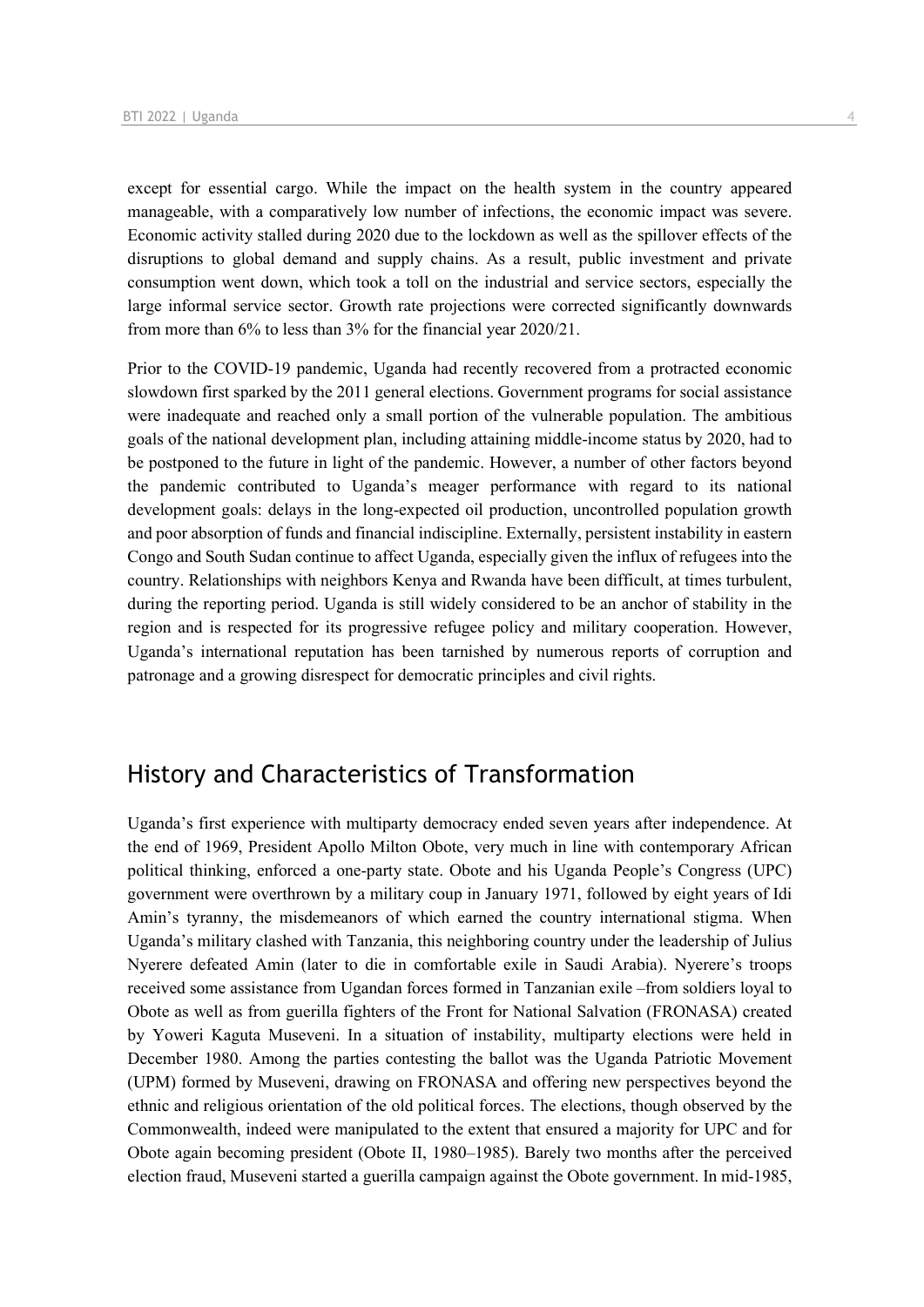Obote was toppled by his own army for the second time. After a half-year interregnum, the National Resistance Army (NRA) and the National Resistance Movement (NRM) led by Museveni took power and he was sworn in as president on January 29, 1986. He co-opted other guerilla forces and political groups to form a "broad-based government." The state structure was modeled along the lines of the local "resistance councils," a sort of grassroots and bottom-up approach, which left no room for activities by political parties. The concept was to establish a "no-party democracy" with strong participatory elements ("movement system"). After elections of the Constituent Assembly in 1994, a new constitution was drafted and entered into force in 1995. The movement system was still in operation, with elections being based on personalities. In 2005, the NRM, now firmly entrenched and closely interwoven with the state structure, accepted the return to the multiparty dispensation, which was confirmed by a referendum. Opposition forces were able to enter the political arena, even if the playing ground was (and still is) not level and accusations of election rigging continue to be raised. Meaningful economic transformation started in the early 1990s, as formerly cherished left-wing ideas about the economy faded away. Museveni's government followed the prescriptions meted out by the international financial institutions. Despite a notable record with regard to market-oriented reforms and the preservation of macroeconomic stability, there has not been much structural transformation of the economy itself. The discovery of massive crude oil and natural gas deposits in 2006 raised expectations of a significant economic boost. These expectations have however been lowered over time, as actual exploitation continues to be delayed and calculations of expected revenues had to be adjusted downwards.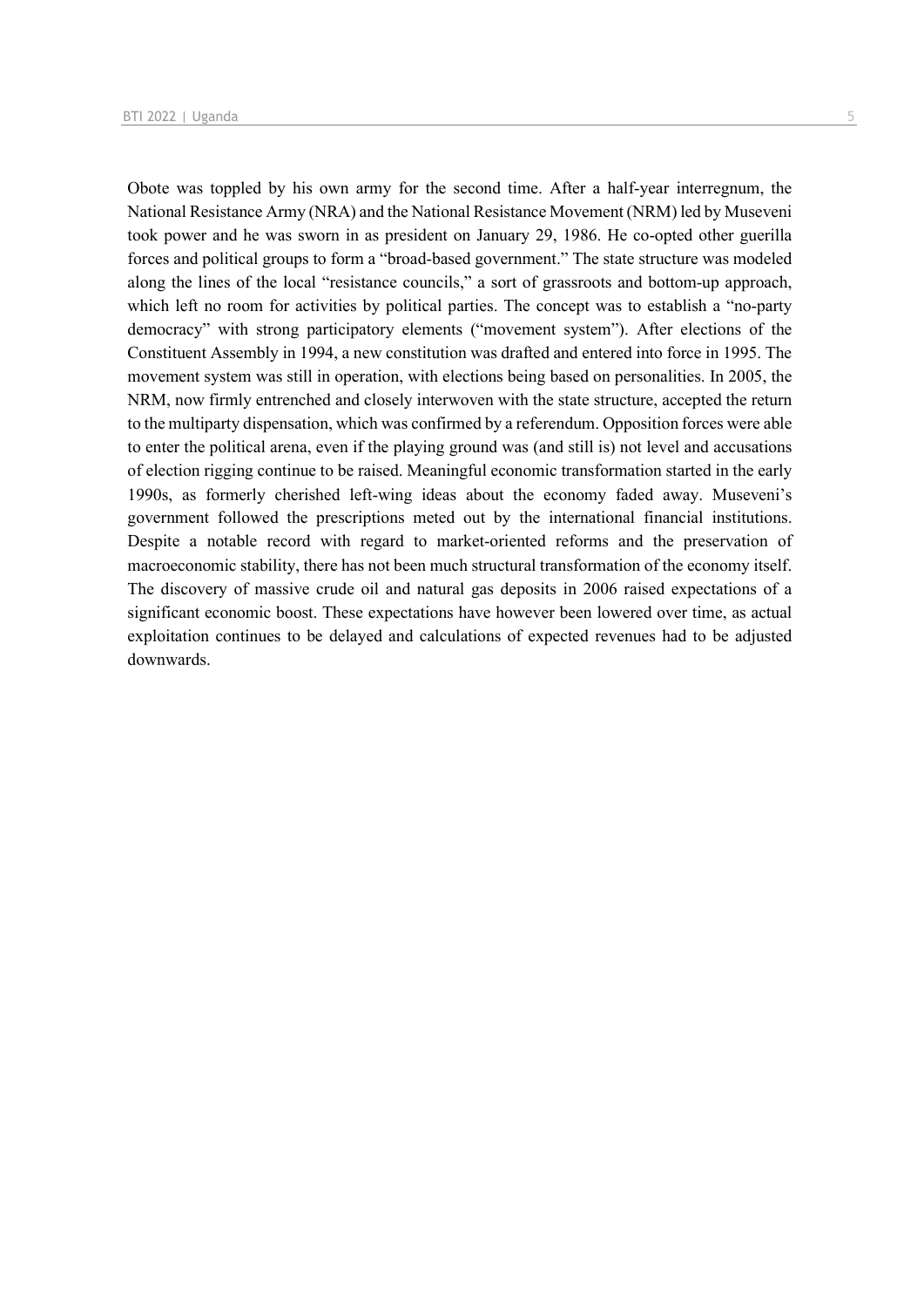The BTI combines text analysis and numerical assessments. The score for each question is provided below its respective title. The scale ranges from 1 (worst) to 10 (best).

## Transformation Status

## I. Political Transformation

#### **1 | Stateness**

The state, in principle, wields a monopoly on use of force and exercises full control over the entire territory. Relations with neighboring states are positive. However, a dispute centered on accusations of spying and mistrust with Rwanda led to a spat and closure of the Uganda Rwanda border in February 2019. The tension between the two states boiled over when Rwanda accused Uganda of harboring persons hostile to the government in Kigali. Uganda on other hand had long suspected Rwandan agents of infiltrating its security agencies. There have also been reports of Rwandan security agents killing or kidnapping targets living in Uganda.

While internal armed conflicts have long been contained, Uganda remains affected by security crises within the region. The number of refugees hosted in the country continued to increase, exceeding 1.4 million by the end of 2020 (UNHCR data). More than 60% of the refugees are from South Sudan, around 30% from the Democratic Republic of the Congo, and the remaining 10% from various countries in the Great Lakes and Horn of Africa region.

Perception of security among the population has recently declined on account of rising violent crime and the erosion of trust in state institutions. The roles of police, the military, special forces and informal groups have been blurred, as all of these can respond to simple internal incidents, such as stopping political processions and protests. In highly contentious political situations – especially during election campaigning – the military have been deployed liberally. The legitimacy of the police is undermined by allegations of criminal activity and cooperation with informal security groups. The lack of trust has fueled incidences of mob justice, which sporadically challenges the state's monopoly on the use of force.

The threat posed by international terrorism is also a challenge since Uganda is seen as a target due to the country's role as a major contributor of troops to the African Union Mission in Somalia.

#### **Question** Score

Monopoly on the use of force 7 $\frac{22}{10}$  $106$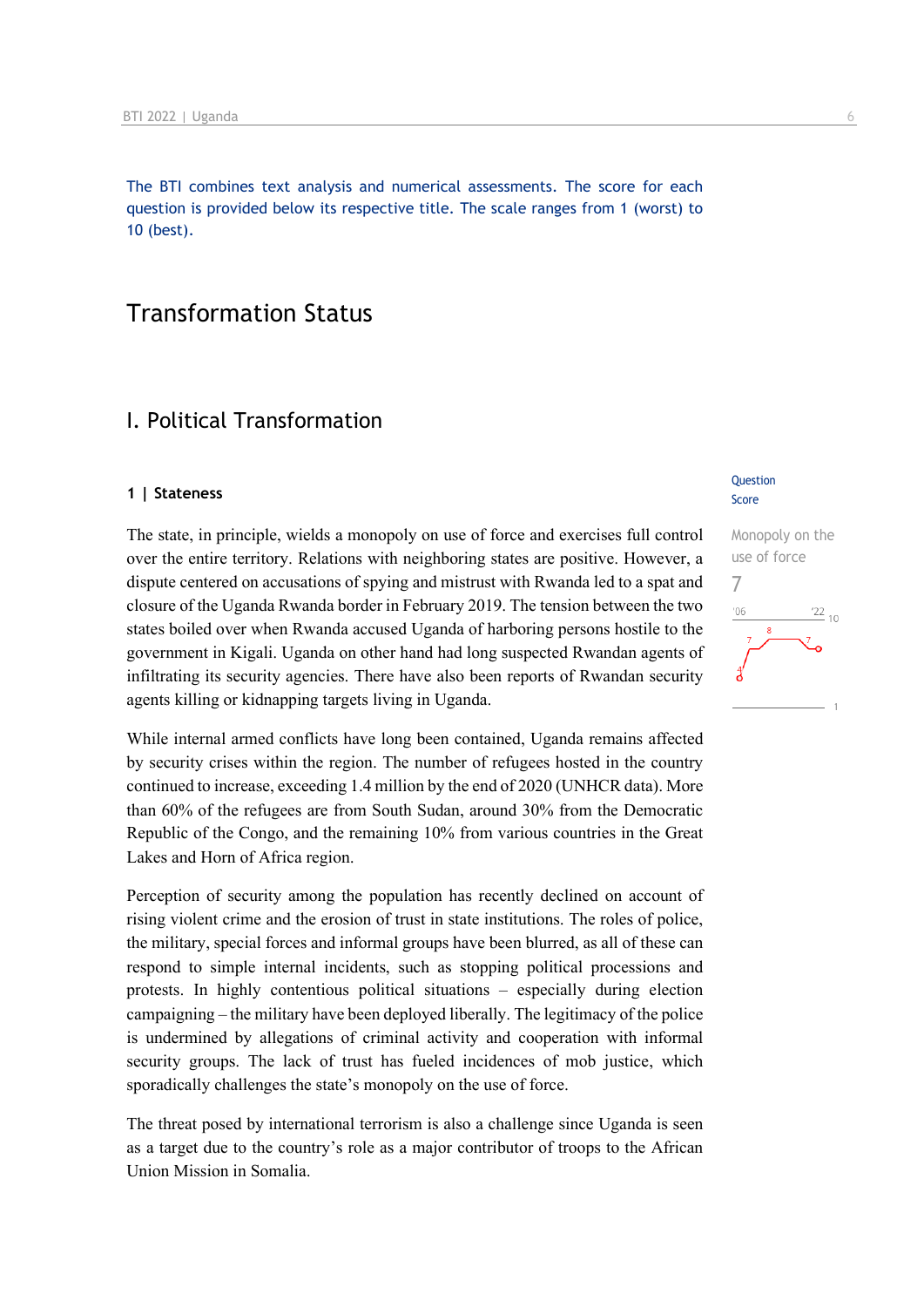The concept of the nation-state and the legitimacy of the state are generally accepted. All political actors usually aim at gaining control of the whole country instead of claiming independence of a particular area. Calls for secession by the central region of Buganda or the north are occasionally made but are usually not taken as a serious threat in mainstream political discourse. However, with growing political polarization and the repeated extension of President Museveni's rule, some few individual leaders, including members of parliament, are presenting the idea of an independent "Nile Republic" in the north of the country. Meanwhile in Buganda, Uganda's heartland, some neo-traditionalists campaign for a "federo" (federal) system of government. The term appears to be a cipher for regaining a once-dominant position.

Diversity of languages, ethnic groups, traditional sociopolitical organization and religious affiliation is a marked characteristic of Uganda. This poses challenges to national cohesion, since politicians frequently tend to give priority to the perceived interest of their group, playing the ethnic card.

Citizenship is regulated by the constitution (Chapter 3) and pertinent laws. It is reserved for individuals with a parent or grandparent who was a citizen of Uganda. Usually, the authorities are quite hesitant to naturalize refugees, though this is legally possible.

The constitution accords no special status to religious communities, and the adoption of "a state religion" is explicitly ruled out (Article 7). Yet in society, religious orientation plays a significant role, and all political actors take this into account. Freedom of religion is a protected right, alongside freedom of conscience, expression, movement, assembly and association (Article 29).

Among Christians, evangelical and Pentecostal groups have emerged as serious competitors to Catholics and Anglicans. They have over the years gained prominence and now wield considerable influence due to their large number of adherents, the relative wealth of popular pastors and their ability to influence national discourse on matters related to family and community life. They have for years been able to withstand repeated calls and attempts to regulate their activities and incomes. Parts of the government and especially the so-called first family maintain close links to evangelical circles, internationally as well as domestically.

Ugandan Muslims are divided by factionalism, but extremism is not significant within this community.

Christians and Muslims mostly live together peacefully and share a common position on social issues, especially when it comes to the preservation of "traditional" societal norms such as the intolerance of homosexuality.

Religious dogmas filter into political discourse occasionally. A cross section of religious groups heavily lobbied for the passage of the contentious homosexuality



No interference of religious dogmas 7 $\frac{22}{10}$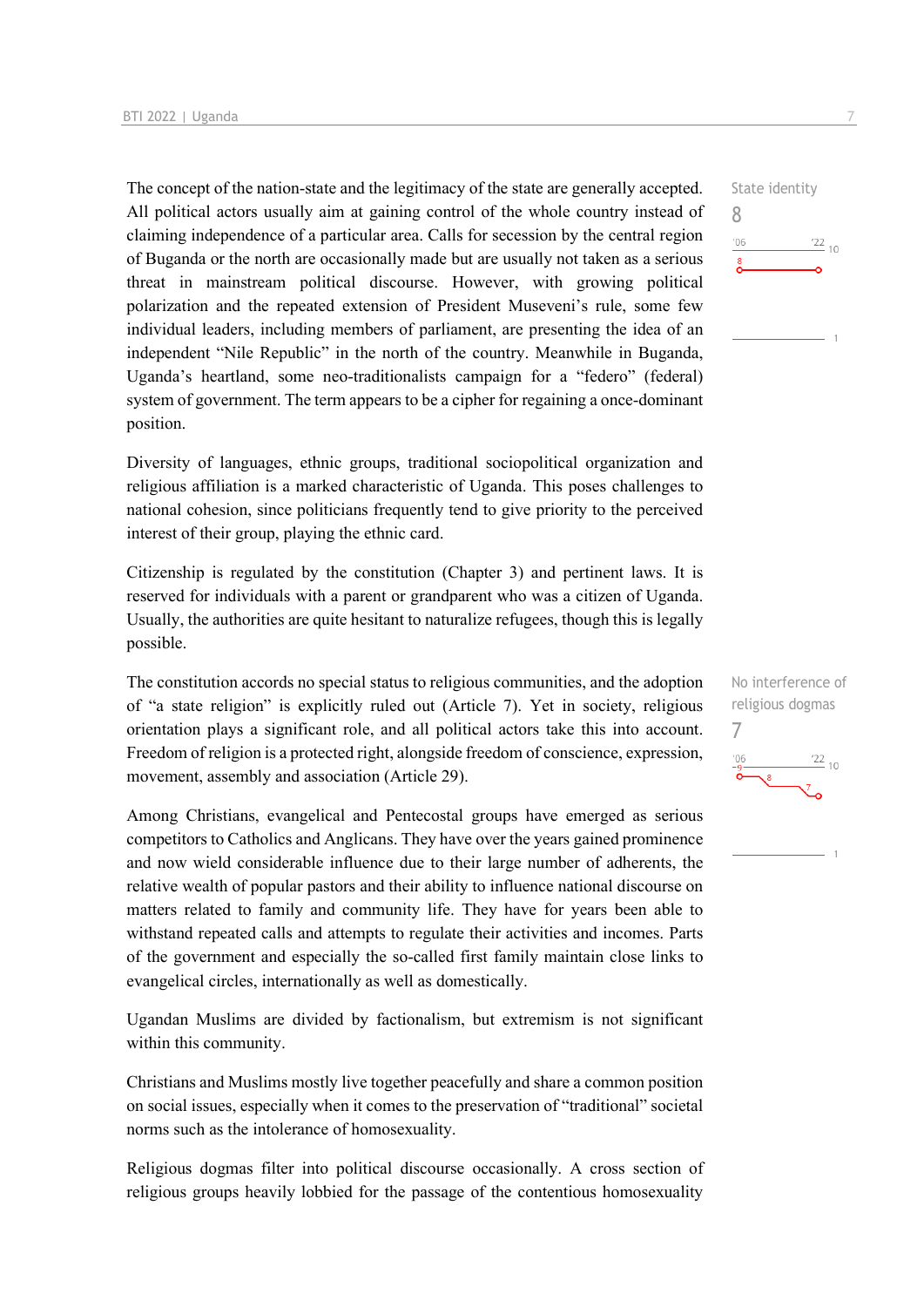bill, which was passed into law in 2014. It was later annulled by the Constitutional Court, but calls to return the bill to parliament resurface every so often. The Ethics and Integrity Minister Simon Lokodo has often interpreted his role through a religious lens. While his office is responsible for matters related to corruption and ethics within the public service, a frequent target of his ire have been LGBTQ+ NGOs and a campaign against what he considers immorality in Ugandan society.

The state has a basic administrative structure which provides essential public services. Significant discrepancy in availability and quality of public services between urban and rural areas exists. In addition, large discrepancies exist within urban areas, where slum dwellers reside in precarious conditions, with limited access to safe water and sanitation, health services and other basic amenities. The COVID-19 pandemic and the ensuing containment measures further exacerbated these fault lines. Families living in poverty have become poorer and there is increased crime. While security officials were put in place to monitor respect of the pandemic-related restrictions, they often contributed to rights violations.

Decentralized state structures, especially at the district level, are supposed to play a key role in administration and service delivery. However, their performance is hampered by inadequate revenue and resource allocation.

Government health services cover the entire country, but providers operate under deplorable conditions due to underfunding. Understaffing, lack of equipment and training, and low pay, undermine the performance of health workers. Access to suitable sanitation facilities remains limited. Access rates have stagnated over the past few years, with the latest available data from 2015 showing that access to improved sanitation services stood at only 19%. At 79%, access to adequate water sources was close to the international average of 85%. Modern communication systems have developed quickly. Internet penetration has increased to more than 20 million users in 2020, making up about 50% of the population. The growth in users can be primarily attributed to the COVID-19 pandemic and the shift to remote working.

Access to courts and corresponding judicial services is in theory available everywhere, but in practice diminishes considerably at the local level. The judicial system still suffers from major human resource gaps, and case handling is slow. Moreover, the lower courts and the police are often accused of corruption.

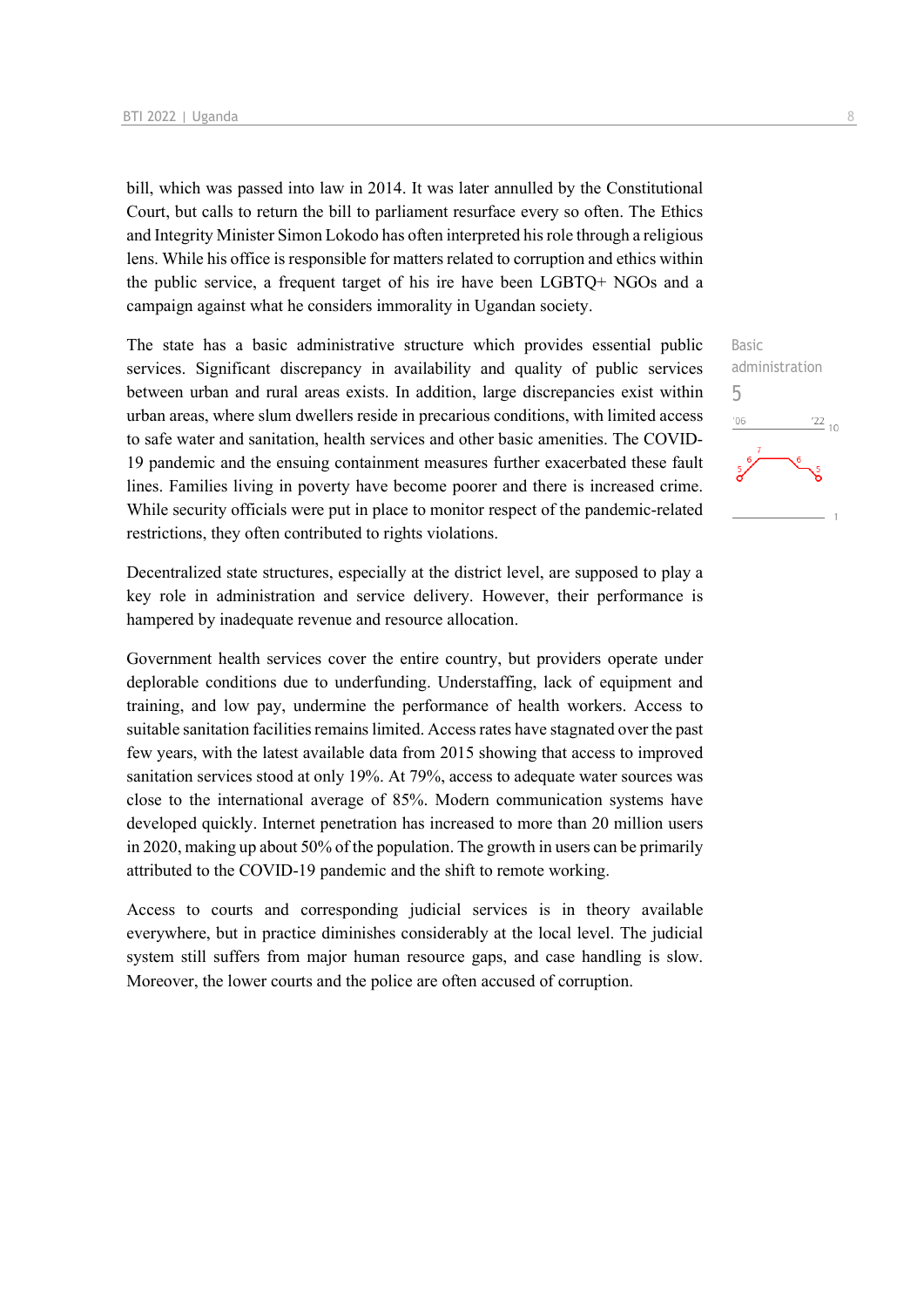#### **2 | Political Participation**

Elections are regularly held at national level and the different local government levels. Universal suffrage is guaranteed for all Ugandans over 18 years. However, registration is finalized months before elections are held and therefore voters who turn 18 after this deadline, or those who fail to register within the provided window, are unable to vote. Elections to parliament are based on a first-past-the-post system. In 2021 there were 353 constituencies for directly elected parliamentarians, an increase of 63 compared to 2016. Over the same period female representatives increased to 146 (one per district). In separate procedures five representatives for each group are elected to represent youth, the elderly, workers and persons with disabilities, and finally 10 soldiers to represent the army.

Nationwide elections for the office of president and for parliament took place on January 14, 2021. The political landscape has shifted since the last election in 2016, with the entry of the new National Unity Platform led by the popular member of parliament for Kyadondo East, Robert Kyagulanyi aka Bobi Wine. Museveni was endorsed to run, after his party succeeded in clearing the last hurdle to his candidacy.

The Electoral Commission (EC) scheduled presidential campaigning to run between November 9, 2020 and January 12, 2021. Political campaigning was, however, severely restricted ostensibly due to the COVID-19 pandemic. Candidates were advised to restrict themselves to campaigning through radio, television, social media, community-based public address systems and other online platforms. The opposition viewed this as yet another excuse to curb their campaigns.

Violence had characterized previous campaigns.

Confidence in the electoral process is declining steadily, and the election commission is accused of favoring President Museveni and the ruling NRM.

The 2021 election was characterized by an internet and social media blackout, the opposition being blocked from accessing radio and television stations and widespread reports of faulty biometric voter machines. Opposition candidates reported numerous cases of irregularities and general dissatisfaction with the process. There were fewer electoral observation missions in 2021; the European Union announced a few weeks into the election campaign that it would not deploy observers and the United States failed to get accreditation for all their observers and as a result announced they would not participate in the exercise.

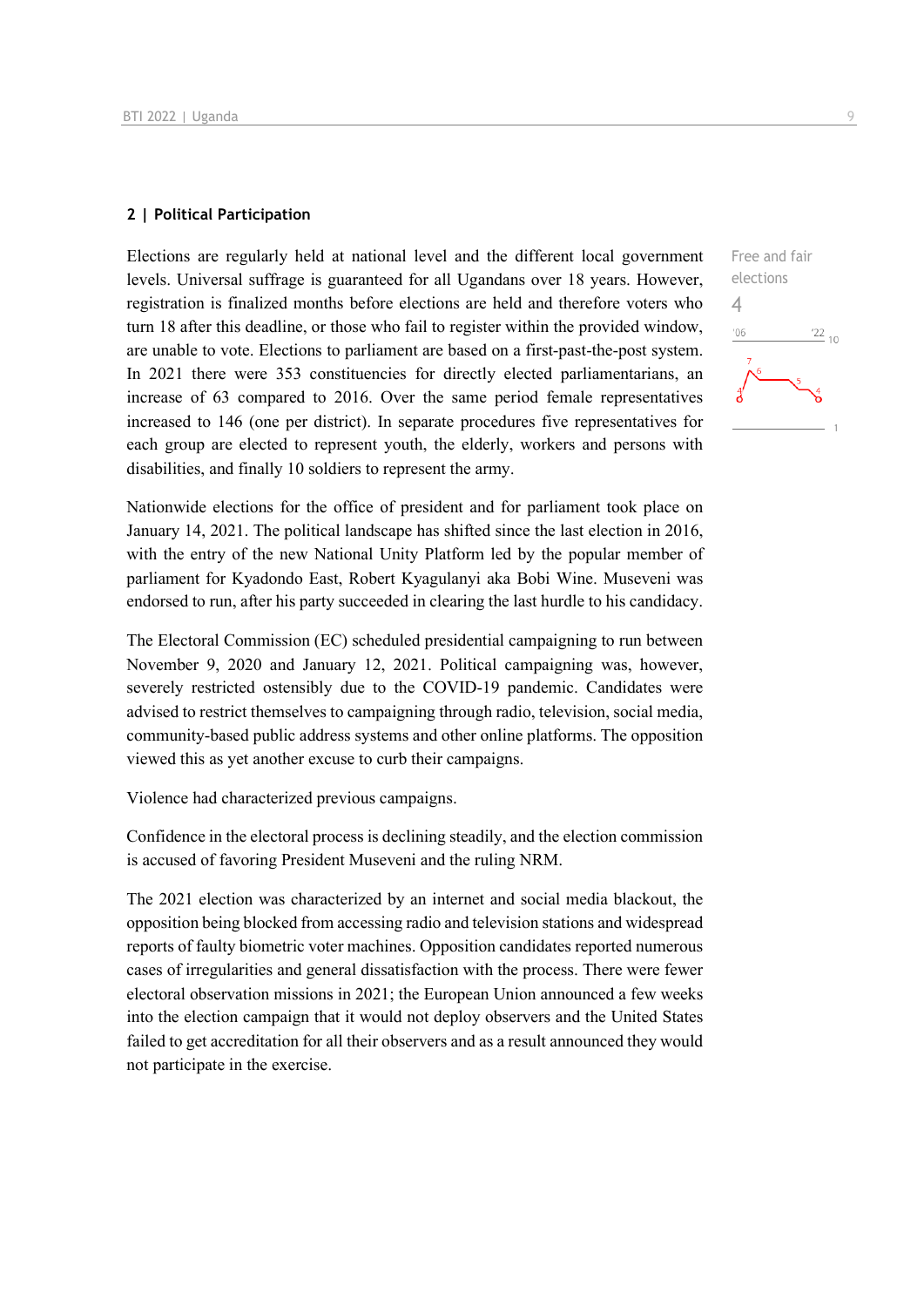Elected representatives and office holders have to a large extent effective power to govern. Uganda's political reality is a blend of democratic processes and outright authoritarianism. Loyalty to Yoweri Museveni and his government is assured through political patronage. Dissidence is dealt with using violence or denial of economic rights such as in the case of Robert Kyagulanyi, whose music concerts were banned because of his politics. Democratic institutions are a mere facade and decisionmaking de facto does not follow democratic procedures.

The major veto holder is the army. For a long time, its top leadership consisted of Museveni's comrades-in-arms from the guerrilla wars. Gradually, and to the chagrin of some of the old guard, a shift took place to younger military leaders, often associated with Museveni's son, Muhoozi Kainerugaba.

Powerful army personnel dominate the internal security apparatus, including intelligence agencies and the Uganda Police Force (UPF). There is now a marked trend in appointing top army chiefs to lead the police forces. Museveni has made it clear that they serve at his pleasure and running afoul of him will result in swift replacement. In December 2020, former Deputy Inspector General of Police, Major General Muzeyi was replaced after only three years in the job and placed on "katebe" (undeployed).

With the reintroduction of multiparty politics in 2005, individuals are able to join independent political groups and parties have been established since the last election. In 2019, the National Unity Platform was founded. The Alliance for National Transformation was also formed in the same period. Both parties fielded candidates for the presidency and other electoral positions in the 2021 elections.

While civil and political groups can assemble, the extent to which they can do so is often severely curtailed through a mixture of laws and administrative procedures. The constitution guarantees the "freedom to assemble and to demonstrate together with others peacefully" and the "freedom of association." In March 2020, the Ugandan Constitutional Court annulled the Public Order Management Act and declared all acts under the law null and void. Specifically, Section 8, which granted the police broad authority over public gatherings was struck down for being unconstitutional.

The COVID-19 pandemic enabled the government to design guidelines limiting mass gatherings, including political rallies. Those who planned any such gatherings were expected to abide by the health guidelines laid down by the health ministry and electoral commission. The guidelines limited participants in a gathering to 200. The nadir in the application of the pandemic-related health guidelines for public meetings took place in November 2020, following the arrest of opposition presidential candidate, Kyagulanyi, for allegedly violating pandemic-related health guidelines while holding a rally in the east of Uganda. The arrest of Kyagulanyi led to protests in Kampala that lasted more than two days. The protests were violently broken up Effective power to govern 3  $06'$  $\frac{22}{10}$ 

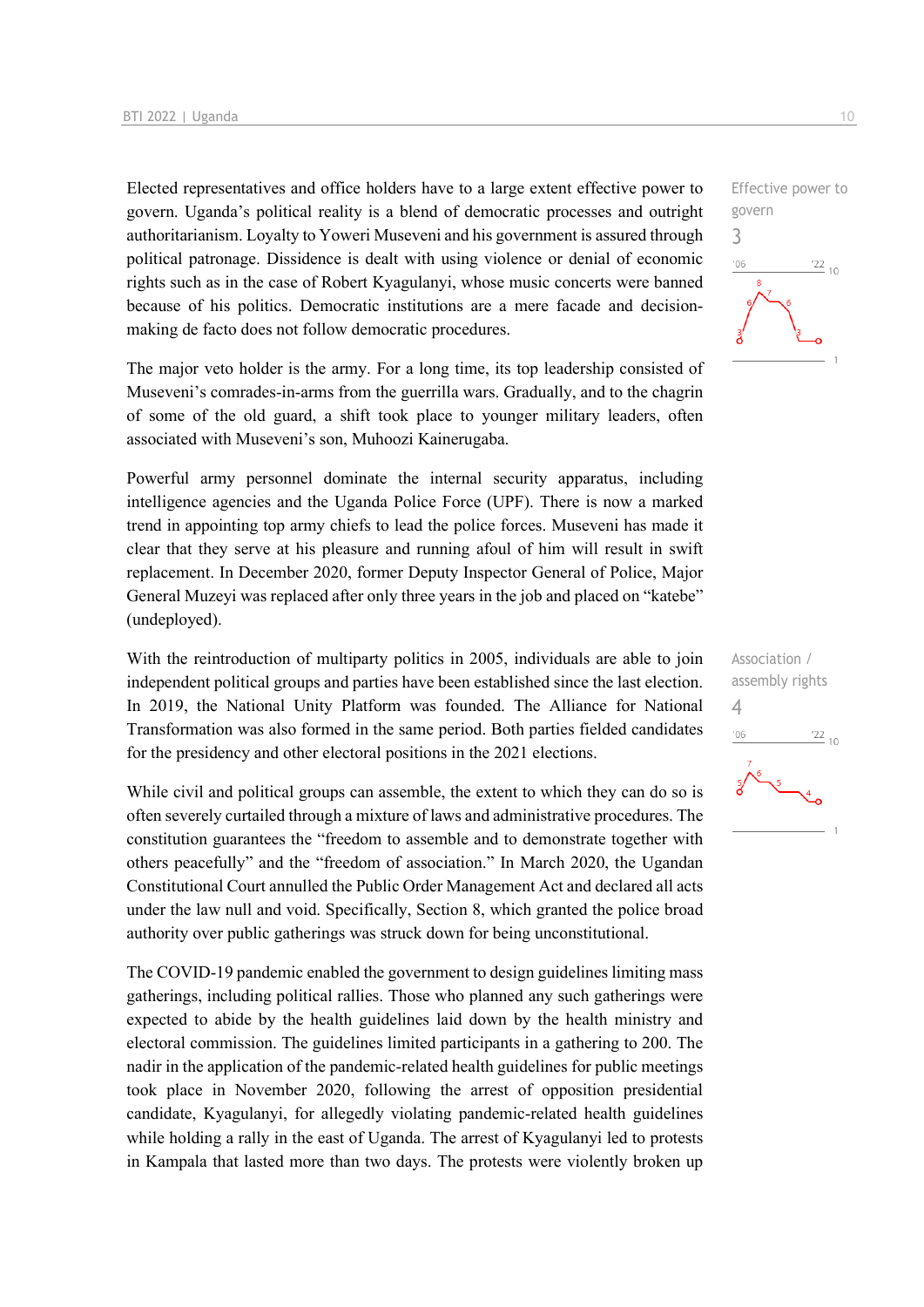using tear gas and live ammunition leading to widespread destruction, hundreds of injuries and at least 54 dead, with many others arrested.

A large variety of NGOs exists. In most cases, they can work freely and cooperate with foreign partners. At the local level, however, NGOs tend to shy away from political topics for fear of provoking the government. The government has passed various laws and regulations intended to curtail the activities of NGOs. NGOs promoting the rights of LGBTI communities are at risk of being banned for allegedly failing to comply with these obligations.

Although undermined in practice, freedoms of expression and the press are provided for in Uganda's constitution. A diverse media scene provides a platform for plurality of opinion and a culture of openly debating controversial topics, even if media houses know not to touch certain topics, such as speaking ill of the president's family. However, Uganda continues to fall in the World Press Freedom Index from Reporters Without Borders. In 2020 Uganda was ranked 125 out of 180 countries, down seven places from 2018. The primary reasons for the decline in press freedom include government interference with media outlets, self-censorship as media managers struggle to keep shareholders happy amidst declining sales and advertising revenues, bribery in the sector and security forces targeting journalists with violence.

Journalists most at risk of attacks have been those covering opposition politicians. For instance, in December 2020, one journalist covering presidential candidate Robert Kyagulanyi spent weeks in a coma after he was hit with a rubber bullet, while another sustained injuries after a police officer lobbed a teargas canister at them.

During the election campaign security organs blocked Robert Kyagulanyi from accessing radio stations. Police at the time claimed he was disobeying COVID-19 pandemic guidelines.

Laws to regulate internet and social media activities have been used in some cases to shut down critical voices. A case in point is that of using the cyber harassment law in 2019 to convict but later acquit academic Stella Nyanzi, for criticizing President Museveni in Facebook posts.

The 2021 general elections were held under an internet and social media blackout. Facebook has remained offline, even after the election. President Museveni claims the government is retaliating against the social media giant for closing accounts promoting him and his political party.

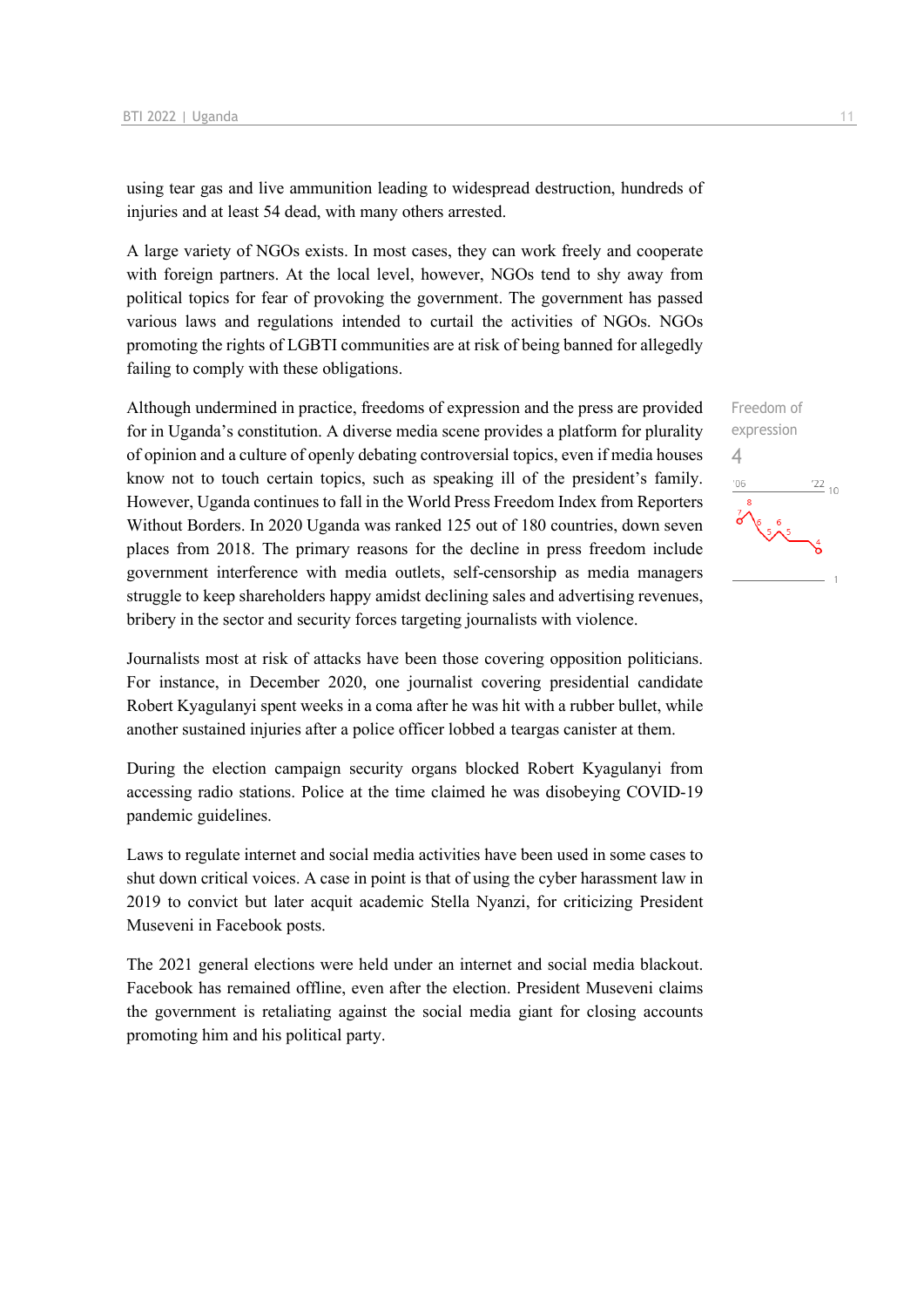#### **3 | Rule of Law**

Uganda's constitution provides for institutional differentiation of state organs and division of labor in accordance with their functions, as well as checks and balances. However, these are often overstepped, usually by the president, and separation of powers has largely been undermined.

The president's interference with the judiciary is often tacit. Judges whose rulings are couched to favor the ruling NRM are promoted rapidly, while careers of those considered independently minded stagnate. As a result, Uganda has over the years seen a steady stream of what observers call cadre judges make it to positions such as chief and deputy justices. The president is often opposed to giving bail, especially to opposition politicians and their supporters. As a result, cases of security forces waiting outside court premises and then arresting individuals released on bail has become a common occurrence.

The judiciary and parliament are unable to provide an effective check on the executive. An overwhelming number of seats in parliament are held by ruling party MPs, and they often serve as a rubber stamp on the executive's proposals. The priority of most MPs is generally considered to be how to tow the party line, rather than how to represent their constituents' wishes.

Parliament cannot currently pass laws that displease the president, as he will intervene by calling the majority NRM legislators for a caucus meeting in the State House. One example is the February 2020 caucus meeting which was called after members of parliament halted implementation of a new curriculum for secondary schools due to a lack of preparation. For their cooperation, legislators will be awarded allowances from the president.

In response to the pandemic, in March 2020 President Museveni closed schools, announced a total lockdown, suspended private and public transport and introduced dusk to dawn curfew measures for the few essential workers, without an enabling law in place. A state of emergency to deal with the coronavirus pandemic was not declared, despite public calls from among others, the speaker of parliament and the chief justice. The lockdown had severe consequences on health, livelihoods and economic development, with the worst effects falling on Uganda's poor. Some COVID-19 pandemic-related measures have since been eased while others remain in place.

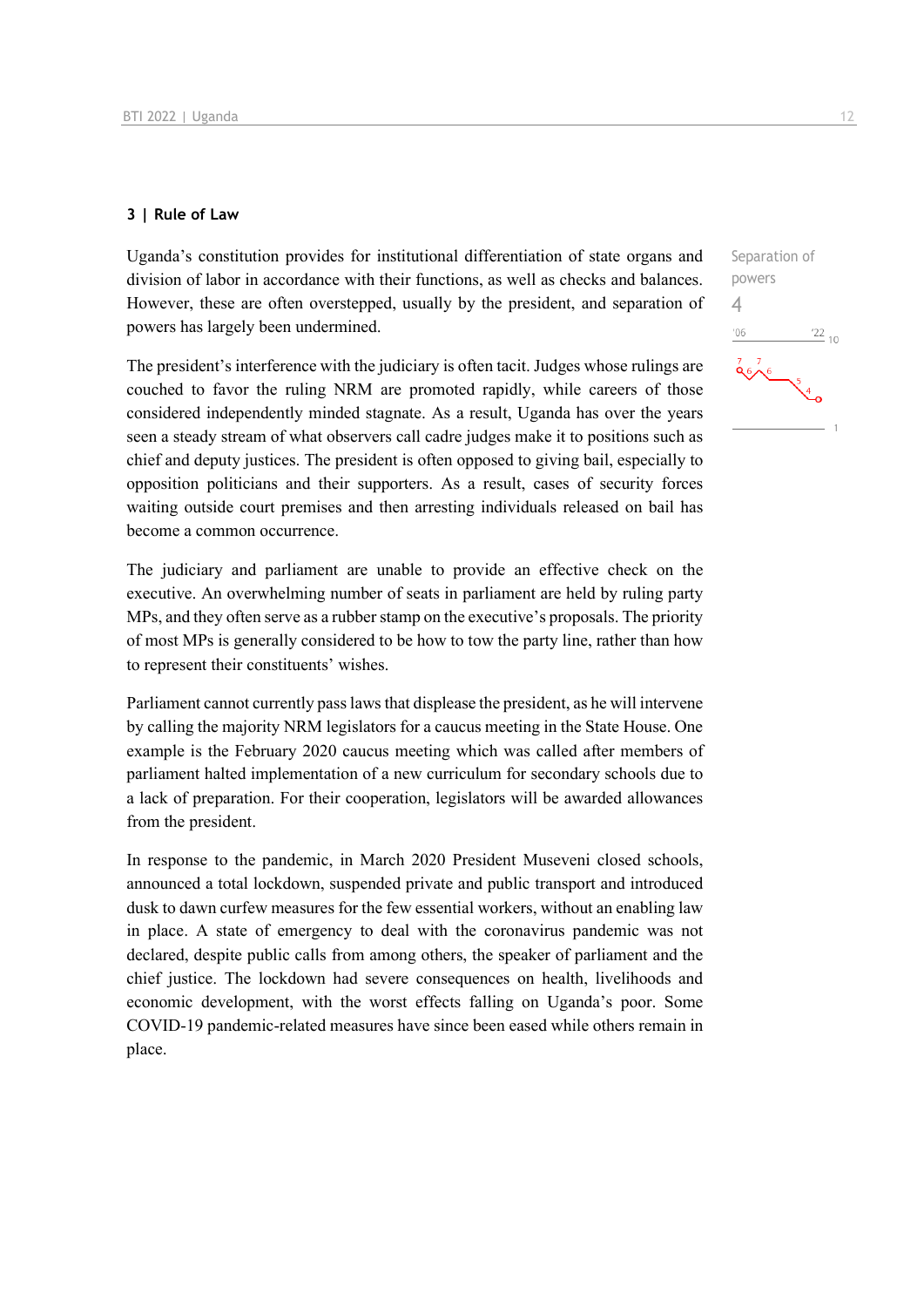Independence of the judiciary is guaranteed by the constitution (Article 128) and the structure of the judicial system is well defined. The judiciary is mandated to uphold and interpret the constitution and its attendant laws.

Judges are recommended by the Judicial Service Commission for appointment by the president. Parliament approves the appointees. On June 19, 2020, President Museveni passed the Administration of Judiciary Act. This piece of legislation is supposed to operationalize independence of the judiciary as envisioned by chapter 8 of the constitution. The act grants the chief justice and his deputy a one-time lump sum payment on retirement. The new Chief Justice Alfonse Chigamoy Owiny-Dollo and Deputy Chief Justice Richard Buteera were sworn into office by President Museveni on September 8, 2020.

The new chief justice inherits a judiciary whose performance has long been inefficient, with many citizens finding it hard to access justice. Trials are easily politicized by judges yielding to political influence. Judges are susceptible to a president who has repeatedly attacked the judiciary in public when disagreeing with its judgments. In a number of incidents, courts have been raided by armed security forces and suspects were (re)arrested in the precincts of courts. The judiciary faced allegations of corruption and has largely been blamed for the crisis of land grabbing that is rampant in central and parts of northern Uganda. The backlog of cases is another problem that was exacerbated by the COVID-19 pandemic.

Despite having a detailed legal framework and institutions in place designed to ensure the proper functioning of public institutions and oversee civil servants and officeholders, corruption remains a big challenge in Uganda, affecting almost all aspects of daily life. The police and judiciary have been singled out for being the most corrupt, but investigations and prosecutions do not go far enough to curb this vice. The Inspector General of Government has had some success in investigating and prosecuting cases of corruption in the public sector but is crippled by a lack of adequate resources to conduct investigations more effectively. In the most recent report of the Inspectorate of Government (IGG) covering the period January – June 2020, the highest number of complaints were made against district government agencies and officials. This fuels the belief that the IGG goes after small thieves, while leaving untouched those who steal considerably more public resources.

Another major challenge to accountability over corruption cases are the long delays in conclusion of cases. There is a growing backlog of cases at the anti-corruption division of the high court and too few judges to hear corruption cases. The long delays fuel the notion that impunity for crimes prevails.

Upon a directive from the president, in 2020 the unit arrested four top government officials in the Office of the Prime Minister who were accused of inflating COVID-19 pandemic relief food prices. While such prominent cases are used to emphasize the government's commitment to fighting corruption, implementation of anti-



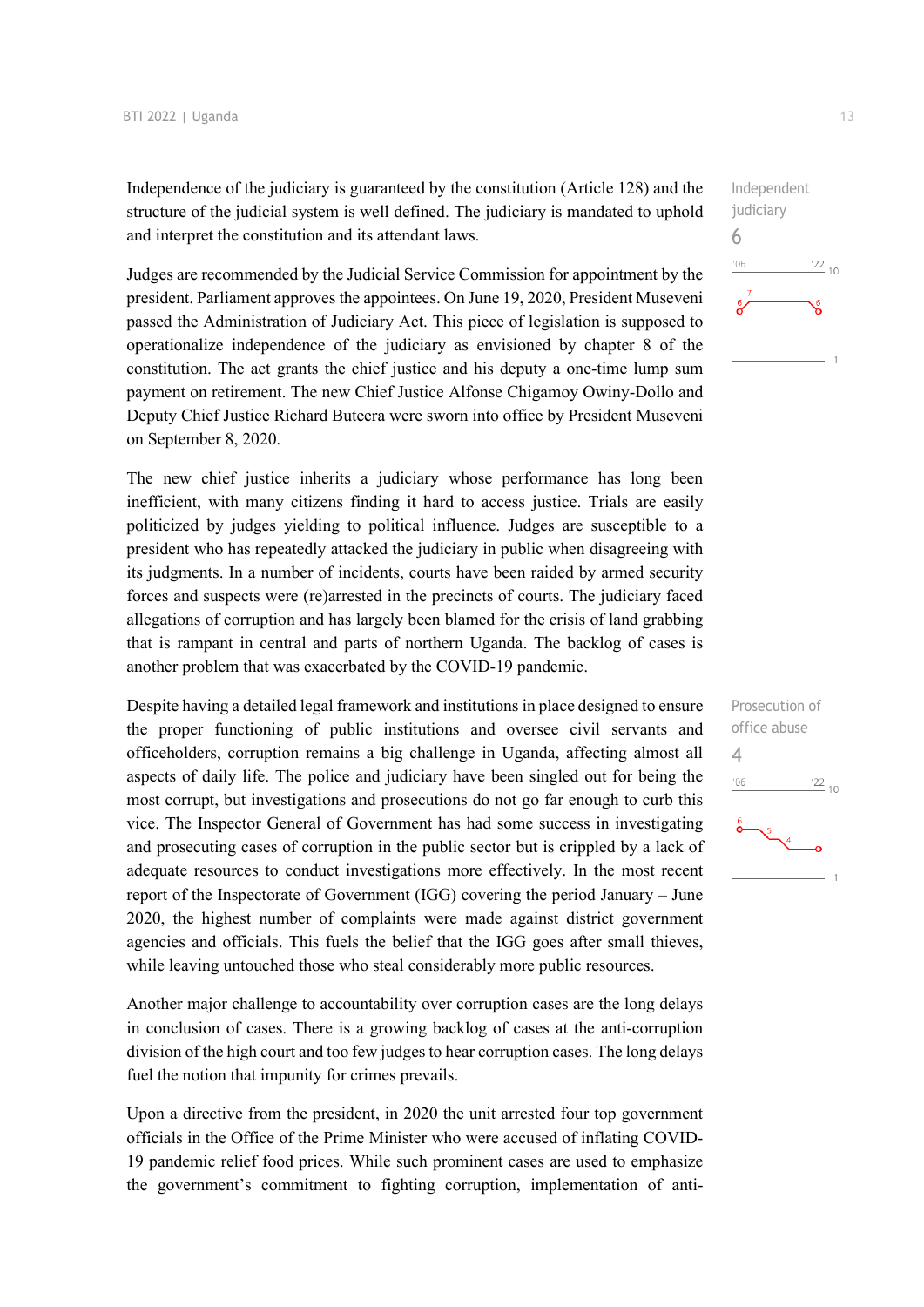corruption recommendations and sanctions, made by the relevant institutions remains low. Many high-level cases of corruption do not lead to prison sentences, creating an impression that there is impunity for those loyal to the president.

Uganda is a signatory to numerous international human rights treaties. Chapter four of its constitution guarantees protection of human rights and fundamental freedoms. Several statutes, as well as case law, further strengthen their protection. The Uganda Human Rights Commission (UHRC), established by the constitution, is empowered to monitor the protection of human rights and investigate complaints concerning human rights violations. The commission has powers similar to a court of law and can decide various remedies, including compensation, in cases where human rights violations have been established.

As Uganda slides more toward autocratic rule, the state of human rights in the country has become dire. Civil and political rights are at great risk, as the government seeks to curb their exercise through the passage of various laws and regulations and the application of the state machinery (including the security services). Gross human rights violations against citizens are frequently reported, with cases of arbitrary arrests, kidnappings, torture, lack of due legal process, unlawful killings and illegal detention topping the list.

Gender equality is guaranteed in the constitution. In practice, women continue to be disadvantaged. Sexual harassment of women constitutes a major problem in all spheres of society. Violence against women is on the increase, despite the presence of laws and policies to protect victims. Gender based violence remains an issue and is rarely prosecuted. Sexual minorities continue to face discrimination in the country and homosexual acts remain criminalized by a statute maintained from colonial times.

The first case of COVID-19 was confirmed on March 21, 2020. At the start of the pandemic, announcements related to the development of the disease in the country were given by President Museveni or by the minister of health and broadcast live on public and private TV and radio. Freedom of movement and public gatherings were curtailed initially for a period of 32 days. These measures were later extended multiple times in line with the progress of the disease in the country.

Civil rights 5 $\frac{122}{10}$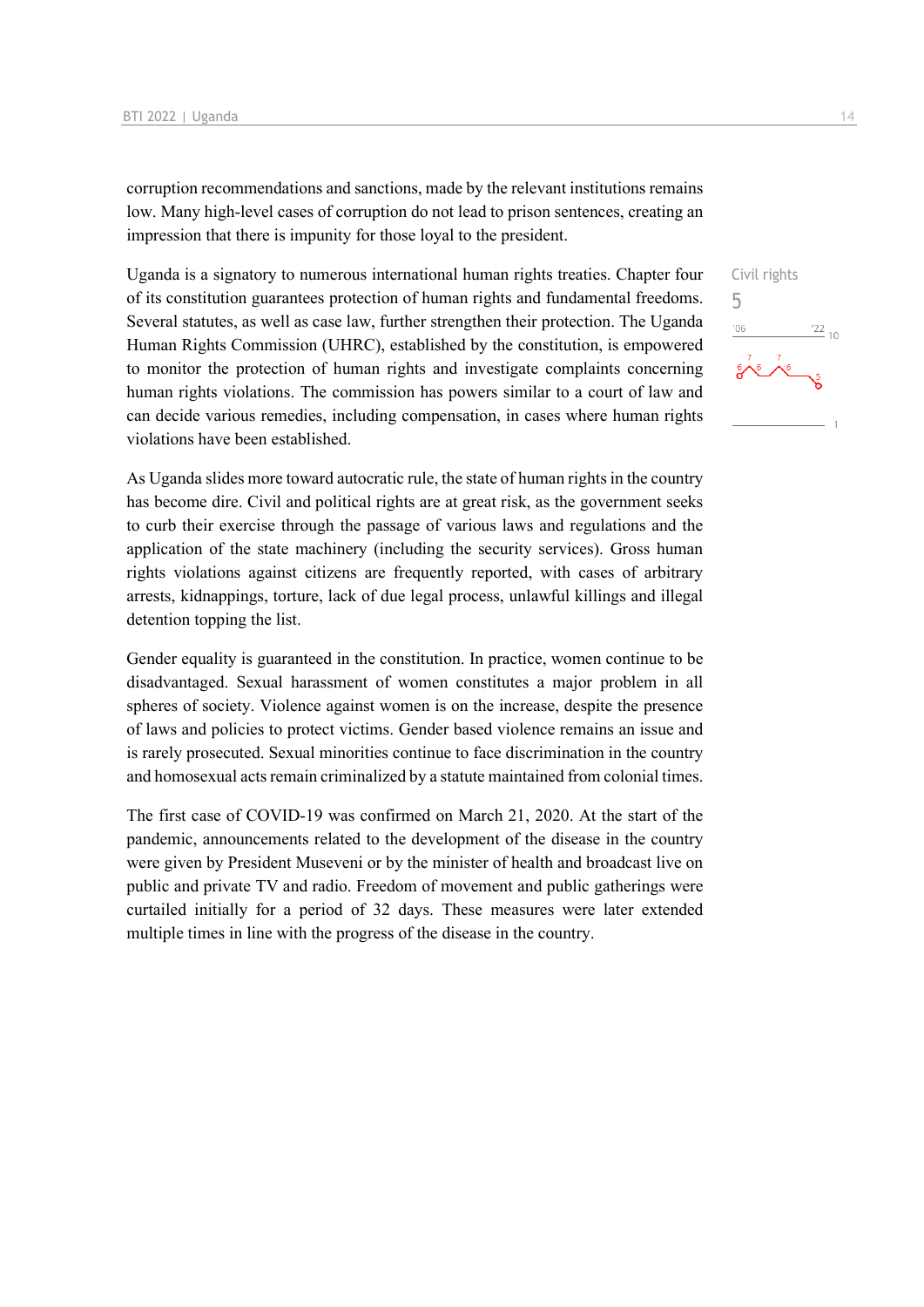#### **4 | Stability of Democratic Institutions**

As Museveni's grip on power tightens, democratic institutions have been increasingly weakened, which creates friction. Democratic institutions exist from the village to national level, but President Museveni - in power since 1986 - has ensured his party is intertwined with the state apparatus. Structures of governance overlap. For example, judges are appointed to work for the executive arm of government, despite a court ruling in 2010 that this was unconstitutional. Judges are supposed to resign their judicial roles before assuming assignments from the executive, but this has been ignored by the president, who makes appointments, which are subsequently approved by the parliament.

President Museveni appointed his brother General Salim Saleh to lead an institution intended to improve agricultural productivity through provision of extension services. The institution is now manned by the army instead of technical people from the Ministry of Agriculture.

At local government level, the president appoints a resident district commissioner (RDC) to supervise the district and to head the security committee. The central government already has a ministry in charge of local government and a district police commander to handle security.

Interference by the RDCs is, however, not the only challenge. Though decentralization is a major feature of the system of governance, local institutions are underfunded and dependent on central government. Authoritarian tendencies are even stronger at the local than at the national level; opposition parties often do not have the opportunity to engage effectively in local governance. Many elected leaders at the local level demonstrate a lack of understanding of their roles and responsibilities.

Democratic institutions created under the 1995 constitution enjoy a certain level of acceptance by the relevant political actors. On the surface, the multiparty system is supported as the appropriate framework for organizing political competition and people regard elections as the proper way to choose their leaders at all levels. However, the president and the ruling party control the playing field, blocking most activity from competing political parties, which undermines the system.

Election results have repeatedly been contested in the past. Members of the NRM treat other parties with disrespect and constantly dispute the relevance of their contribution to democratic discourse. Opposition activities are considered to be a nuisance by many government actors. Tolerance of divergent political views is often lacking, especially in the rural areas. The effective veto holder remains the army leadership, which is closely entangled with the (democratic) institutions of political leadership.



Commitment to democratic institutions 3 $^{\prime}06$  $\frac{22}{10}$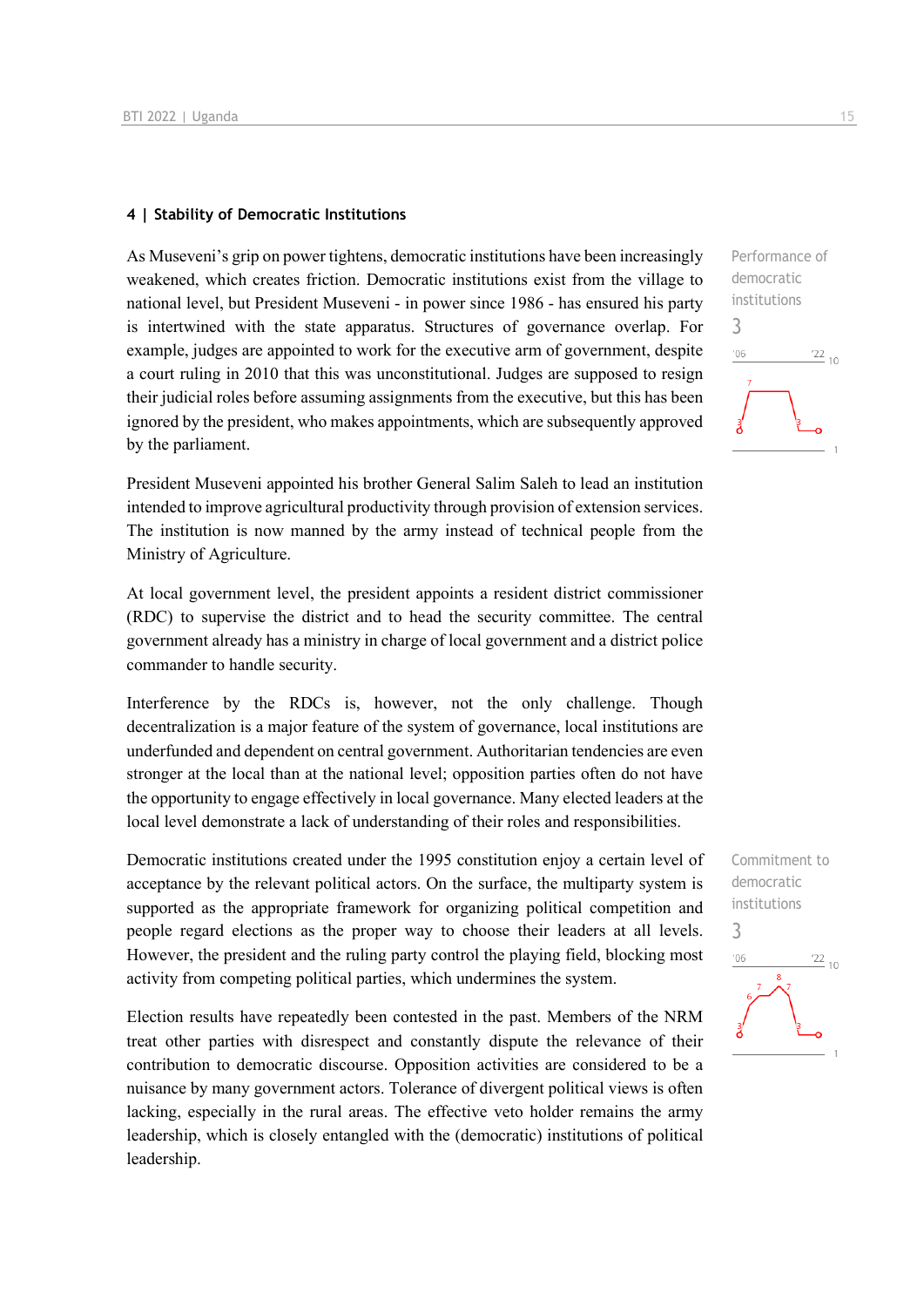The pandemic has been managed primarily through direct legislation and executive orders, with the president and the Ministry of Health at the forefront. The president chose not to adopt emergency measures, hence limiting the role of parliament and their oversight role in the process. In general, enforcement of pandemic-related regulations have been by the police, army and its auxiliary forces. Security forces have been utilized to enforce adherence, which has resulted in frequent violations of human rights.

#### **5 | Political and Social Integration**

As of November 2020, 26 political parties are registered and approved by the Electoral Commission in Uganda. The oldest political parties from independence, the Democratic Party (DP) and the Uganda People's Congress (UPC) are still active on the political scene but with no clout. Two new political parties entered the scene in the last two years, the National Unity Platform (NUP) and the Alliance for National Transformation (ANT). ANT embarked on a drive to build its grassroots network, but these are not yet strong or established. Since the return to multiparty democracy in 2005, the Forum for Democratic Change (FDC) has provided the greatest challenge to the dominance and hegemony of the NRM in Uganda's political landscape. Originally formed by former close associates of President Museveni, the party fielded Kizza Besigye as a candidate in three elections. In 2021, it fielded Patrick Oboi Amuriat. NUP initially began as a people power movement built around the personality of member of parliament Robert Kyagulanyi and his desire for democratic change in Uganda. It was eventually relaunched as a NUP, fielding several candidates for parliamentary and local council positions. While the party has captured public attention, and resonates especially with the youth, it is tightly linked with the personality of Bobi Wine and there is still some work to be done in building party structures across the country. In general, opposition parties are characterized by a low degree of institutionalization and coherence. They have in the past suffered from numerous internal conflicts.

NRM is ideologically based on Museveni's ideas and "vision." It is knitted together by a common interest to maintain power and to remain part of the clientelistic network closely connected to the state and its resources. Museveni's style of leadership follows a patrimonial pattern more than one of grassroots democracy. Since the 2016 elections, Uganda has become a de facto one-party state. Voters, if not directly bribed, tend to lean toward the ruling party, expecting tangible local improvements, especially in rural areas. The success of parties depends on their effective power as perceived by the voters. Overall, parties rely more heavily on personalities than on programs or ideologies.

Party system 6 $n<sub>0</sub>$  $\frac{22}{10}$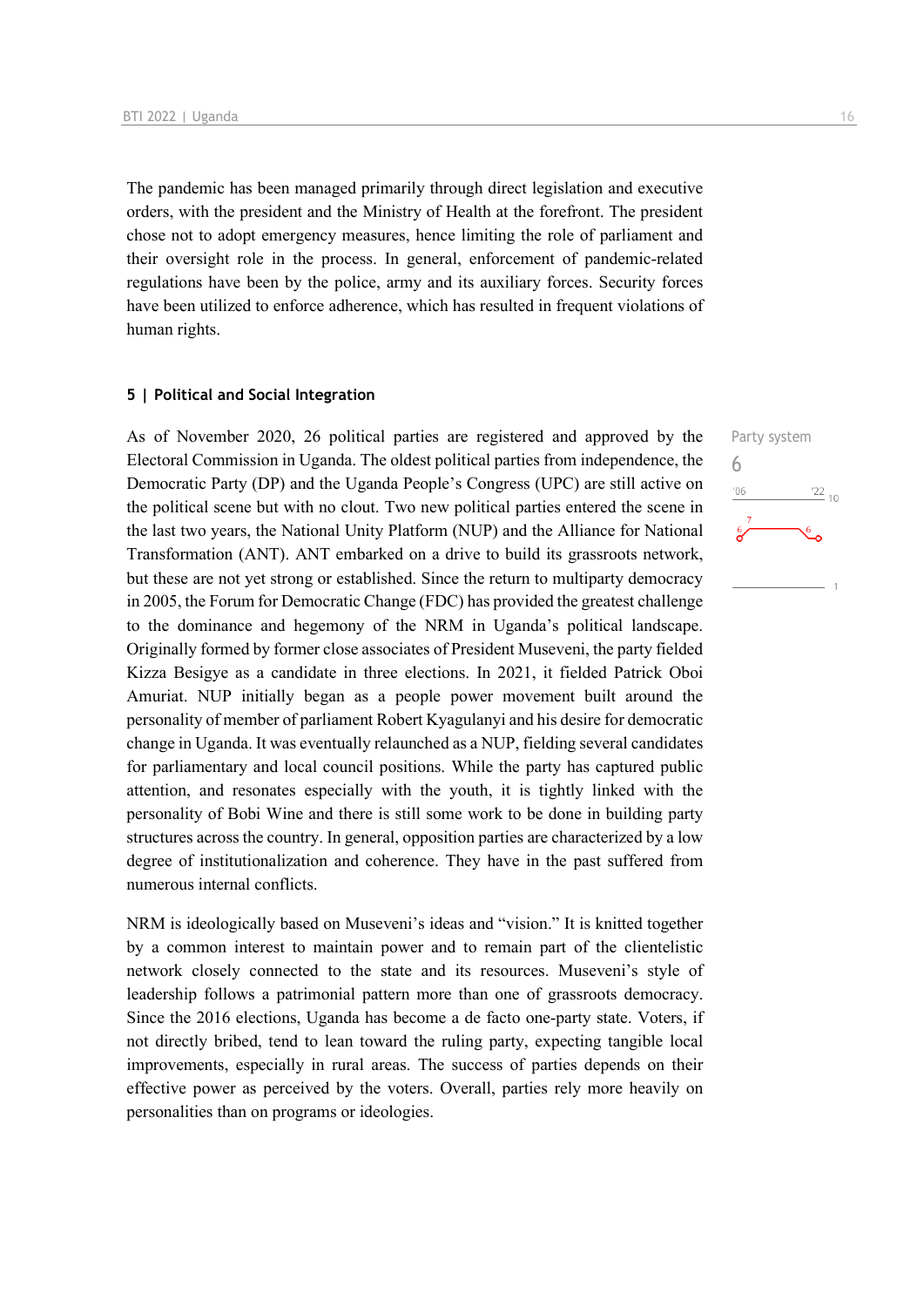Cooperative societies, whose members are primarily farmers, have - since before independence - been the greatest source of grassroots organizing. As cooperatives have waned, civil society in Uganda has since been occupied by non-governmental organizations (NGOs) whose existence is largely donor funded. NGOs are active in the field of human rights, gender issues, climate change and combating corruption. These NGOs are vocal and have inevitably attracted harassment from the government through various regulations, including the 2016 NGOs Act. Most NGOs are dependent on foreign funding. The dominance of large, well-funded NGOs and the increasing commercialization of the NGO landscape has raised concerns about their mandate and legitimacy. This is further fueled by a lack of accountability and increasing corruption within NGOs.

On January 2, 2021, Museveni suspended the operations of the Democratic Governance Facility (DGF) a major donor in the governance sector that has been providing financial and technical assistance to state and non-state actors. He accused DGF of financing activities and organizations designed to subvert the government under the guise of improving governance. More conventional associations include the various religious (Christian and Islamic) organizations. The Inter-Religious Council of Uganda (IRCU), the Uganda Joint Christian Council (UJCC) and religious leaders in general tend to take a mediating or moderating role during times of political conflict. The kingdom of Buganda is able to rely to a certain extent on deep-rooted structures to generate public support for some of its demands.

Workers employed in the formal sector have dedicated representation in parliament but these are of little political relevance. Formal sector employers in manufacturing, banking, insurance, and telecommunications are strong enough to lobby different government agencies through associations and even as individual companies.

The other strong alliance rallies around the cause of ending President Yoweri Museveni's rule. This alliance is currently led by Bobi Wine, who having come to parliament through a by-election in 2017, rallied public sentiment against Yoweri Museveni's continued presidency to form a movement called people power.

According to Afrobarometer (2019), 81% of Ugandans prefer democracy to any other form of government. There is however growing disillusionment with how democracy works in practice, given years of militarization and the government's expansion of autocratic tendencies. Increased disrespect for democratic principles by institutions and egregious violations of human rights by the police and military has further dampened enthusiasm.

The level of trust in democratic institutions continues to decline as they have proved unable to check excesses of and violations of democratic principles by the executive. For instance, fewer than half of Ugandans had trust in institutions managing elections

Interest groups 6  $\frac{22}{10}$  $106$ 

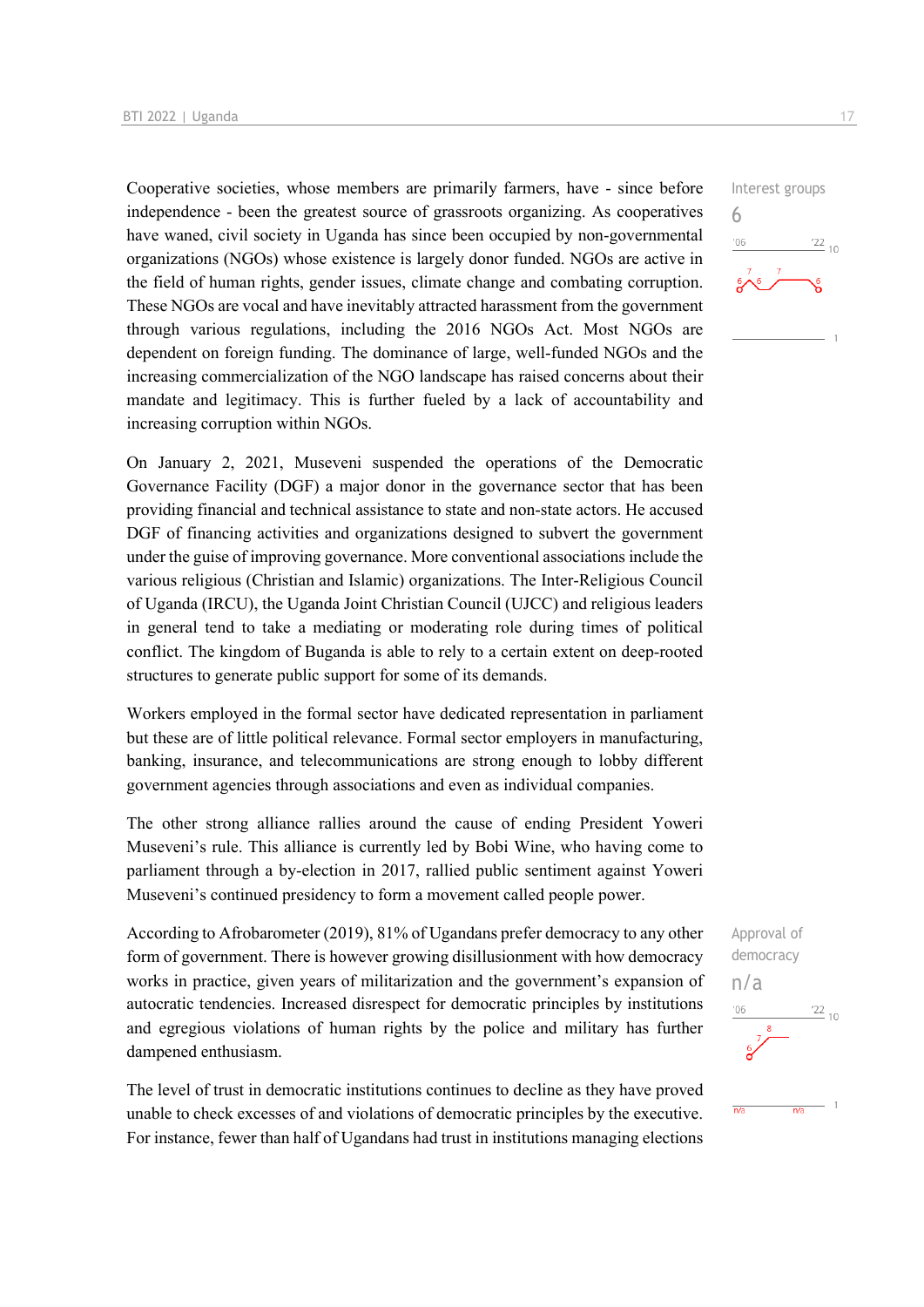to do their best to ensure that the 2021 elections are free, fair, and credible. This included political parties, security agencies, courts of law, and the president.

Government health guidelines introduced to limit the spread of COVID-19 further exacerbated the underperformance of democratic institutions. While many Ugandans had expressed hope for democratic change in the 2021 elections, these hopes have been dampened as the belief that a peaceful transition of power is impossible is gradually taking hold. Only half (51%) of respondents feel the country is headed in the right direction, a decline from 64% recorded in 2015 (Afrobarometer, 2020/21 survey).

The majority of Ugandans are either poor or live one crisis away from poverty. In those times of crisis, such as when the government instituted a nationwide lockdown in response to the pandemic, people depended on family, friends and relatives to survive. The lockdown instituted by President Yoweri Museveni in March 2020 was supposed to be an exception, where people didn't have to depend on family and friends, since the government promised food to the poor and emergency transport services for the sick. The government delivered some food to the poor, but it was inadequate in terms of both quantity and quality. Emergency services were sporadic, leaving family, religious institutions and other civil society networks to pick up where the government had failed. Ugandans contributing charity items to be distributed by the government is a rare occurrence, since voluntary work is usually organized around religion and people's churches.

Traditionally community-based institutions such as credit and saving societies, burial-funding associations or church lay committees are based on mutual trust and reciprocal support. Customary law is still obeyed in large parts of rural Uganda; local self-help schemes are in place and clan elders may settle inheritance cases or neighborhood issues. However, this is not always successful, given the many neighborhood or family struggles over land and property that occasionally turn violent. Overall, the level of trust is low among the population. 92% of Ugandans agreed that one should be very careful when dealing with other people (Afrobarometer 2019).

Social capital 6 $\frac{1}{22}$  10  $'06$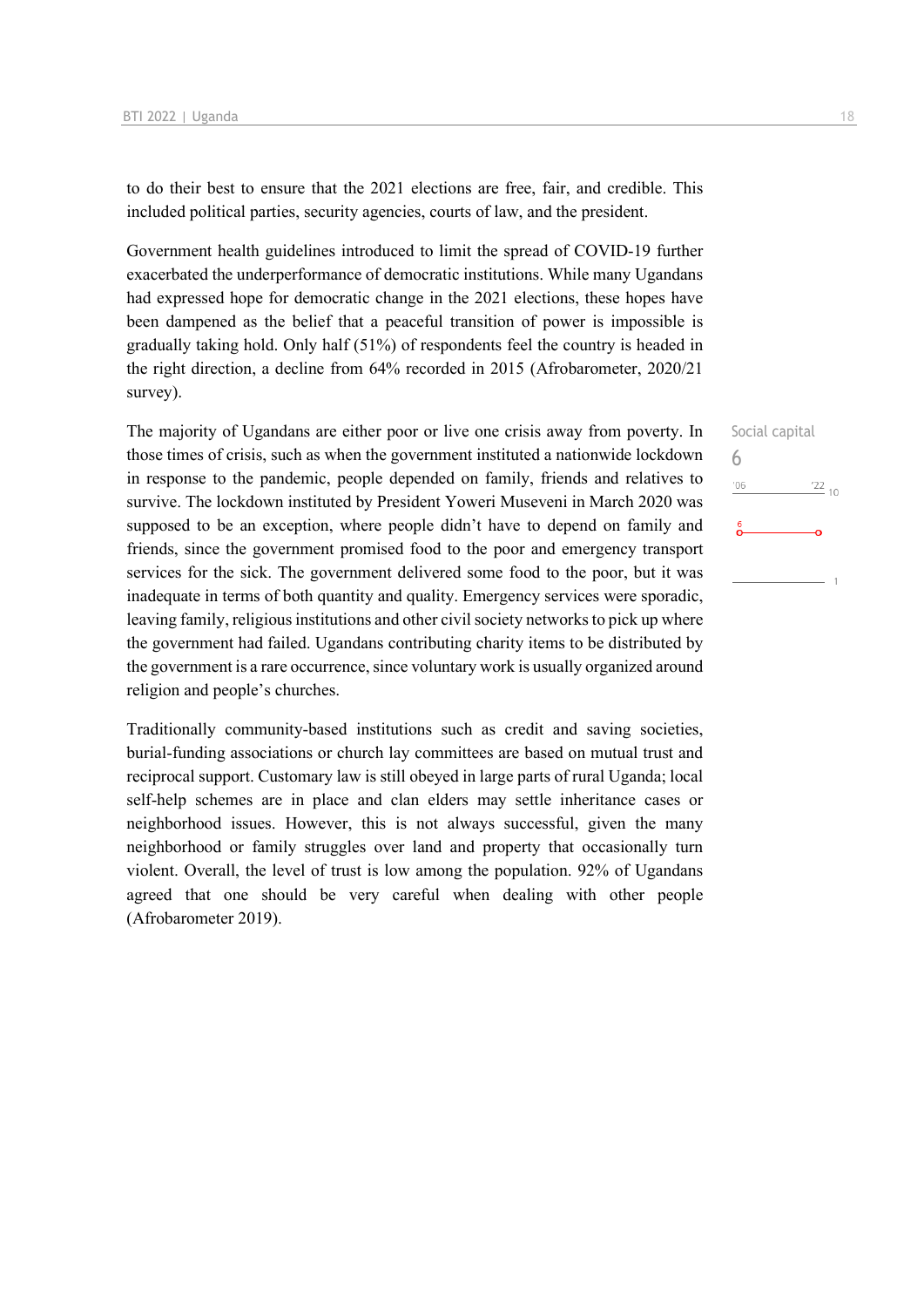### II. Economic Transformation

#### **6 | Level of Socioeconomic Development**

In the UNDP's 2019 Human Development Index (HDI) Uganda is ranked 159 out of 189 with a score of 0.554, putting it in the category of low human development.

Poverty rates in the country remain high, with information from the Uganda Bureau of Statistics showing that approximately 10.1 million people live below the national poverty line of \$1.25 a day. In 2020, Minister of Finance, Planning and Economic Development Matia Kasaija commented that the COVID-19 pandemic would cause further suffering, with 780,000 people expected to fall into poverty.

The concentration of poverty remains higher in northern and eastern Uganda and especially in the marginalized region of Karamoja.

High birth rates continue to impede poverty reduction as GDP growth is canceled out by the rapidly increasing population.

Income inequality has been rising in the last few years. With a score of 42.8 on the Gini Index (2016), Uganda shows a higher degree of inequality than neighboring Tanzania and Burundi, but less than Kenya and Rwanda. The gap between a tiny, exceedingly rich segment of the population, and the poor is widening. The UNDP puts the overall loss in the HDI due to inequality for Uganda at 26.7% (2017). The 2019 Gender Inequality Index, which measures disparities with regard to reproductive health, empowerment and the labor market, awards Uganda a score of 0.535, compared to an international average of 0.607.

Uganda is one of the youngest countries in the world, with over 78% of the population below the age of 30. Young people are particularly affected by inequalities in access to education and suffer from a lack of employment and other economic opportunities. While Uganda's urban population has been growing, around 75% of the population still lives in the countryside, largely dependent on subsistence agriculture. A large portion of the population is excluded from the formal labor market and its related social security mechanisms.

The COVID-19 pandemic is expected to further exacerbate inequality and exclusion for the urban poor and those in formal employment.

#### **Ouestion** Score



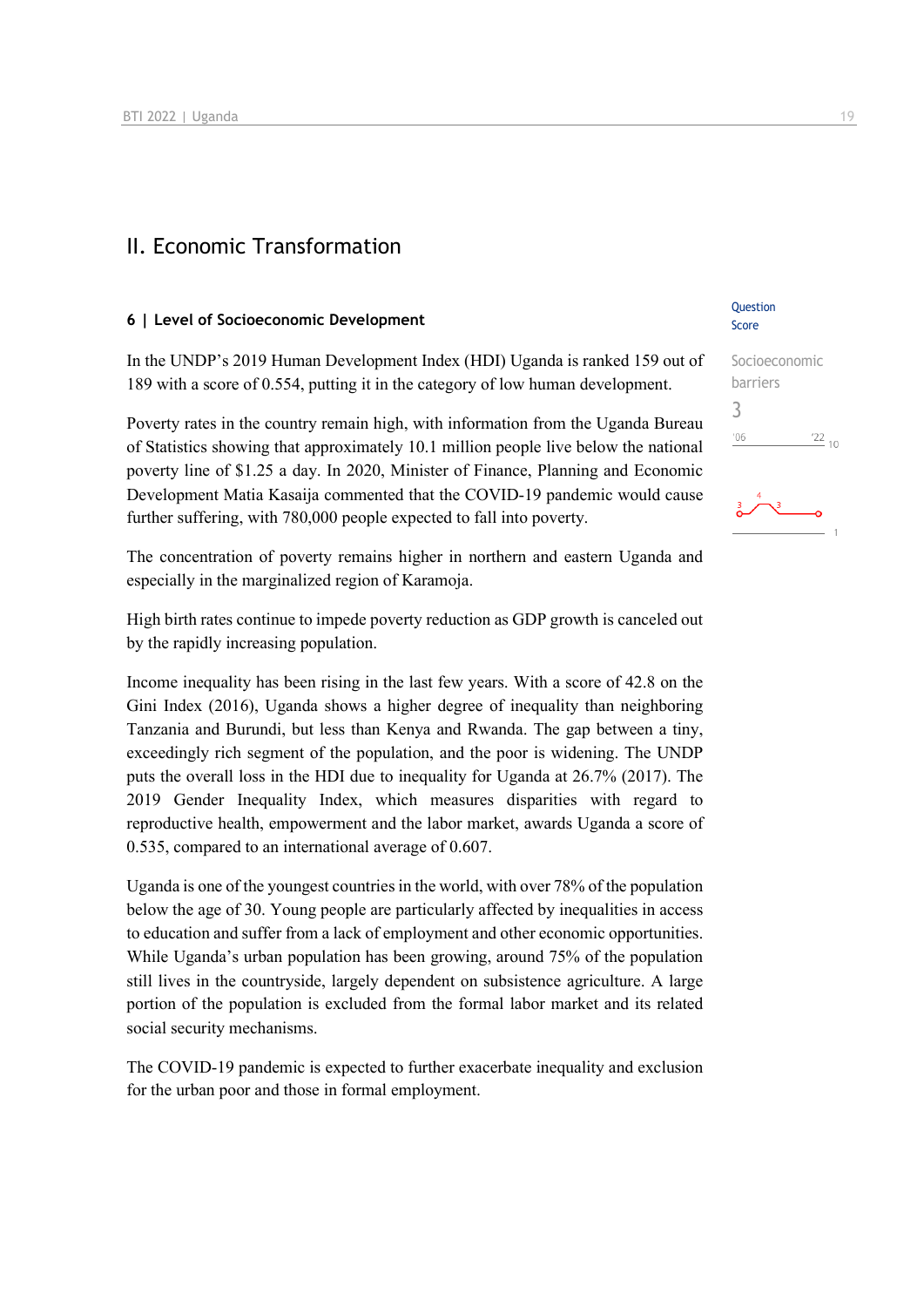| <b>Economic indicators</b> |               | 2017      | 2018      | 2019      | 2020    |
|----------------------------|---------------|-----------|-----------|-----------|---------|
| <b>GDP</b>                 | S M           | 30744.5   | 32912.3   | 35170.0   | 37372.0 |
| GDP growth                 | $\frac{9}{6}$ | 3.8       | 6.2       | 6.8       | 2.9     |
| Inflation (CPI)            | $\%$          | 5.6       | 2.6       | 2.9       | 3.8     |
| Unemployment               | $\%$          | 1.8       | 1.8       | 1.7       | 2.4     |
| Foreign direct investment  | % of GDP      | 2.6       | 3.2       | 3.6       |         |
| Export growth              | $\%$          | 34.2      | 9.3       | 4.3       | 3.3     |
| Import growth              | $\frac{9}{6}$ | 2.5       | 8.4       | 7.0       | $-9.7$  |
| Current account balance    | \$ M          | $-1487.5$ | $-2302.2$ | $-2332.6$ |         |
| Public debt                | % of GDP      | 33.6      | 34.8      | 37.0      | 44.1    |
| <b>External debt</b>       | \$ M          | 11672.7   | 12315.1   | 13971.1   | 17206.8 |
| Total debt service         | \$ M          | 187.9     | 529.0     | 299.9     | 692.5   |
| Net lending/borrowing      | % of GDP      | $-2.5$    | $-2.7$    | $-3.5$    |         |
| Tax revenue                | % of GDP      | 11.6      | 11.7      | 12.3      |         |
| Government consumption     | % of GDP      | 8.0       | 8.6       | 8.8       | 9.5     |
| Public education spending  | % of GDP      | 2.3       | 2.1       | 2.6       | 3.0     |
| Public health spending     | % of GDP      | 1.0       | 1.0       |           |         |
| R&D expenditure            | % of GDP      |           |           |           |         |
| Military expenditure       | % of GDP      | 1.1       | 1.2       | 1.8       | 2.6     |

Sources (as of December 2021): The World Bank, World Development Indicators | International Monetary Fund (IMF), World Economic Outlook | Stockholm International Peace Research Institute (SIPRI), Military Expenditure Database.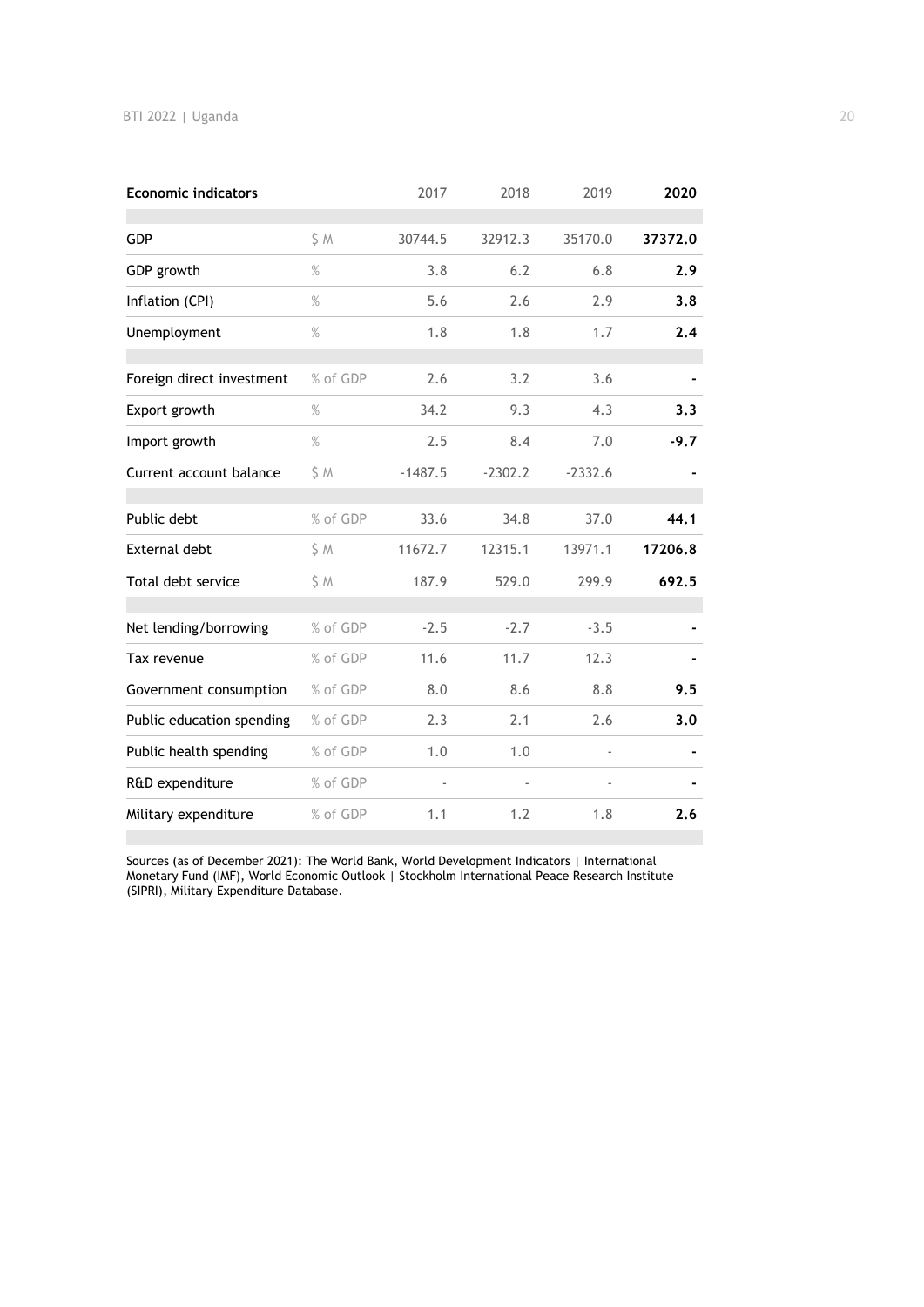#### **7 | Organization of the Market and Competition**

For the last 30 years, Uganda has pursued a liberal approach to managing the economy. With the exception of electricity, where the government - who is the main investor - controls pricing, Uganda operates a market economy. Government rhetoric and policy emphasizes the importance of foreign direct investment (FDI) - with an ever-increasing focus on Chinese investment. To attract FDI Uganda has previously operated a generous incentive scheme that grants free land and tax breaks. Some Ugandan businessmen have argued that incentives for foreign investors makes competition hard for locals. Entry and exit barriers and regulations on investment are in place, but overall, they do not interfere negatively.

Despite some limitations, the climate and the legal framework are favorable toward FDI. The business environment has incentives for FDI such as tax waivers and no restrictions on technology transfer and repatriation of funds by foreign investors. But it also defines sector-specific performance conditions (e.g., monitoring by Ugandan authorities, employment and training of Ugandan staff, use of Ugandan goods) and sets minimum values for investments which may be altered by the government at any time. This creates a potential uncertainty for investors. The private sector has evolved to create cartels or cartel-like tendencies, which undermine the principles of competition and encourage price-fixing by major players.

In the World Bank's 2020 Doing Business report, Uganda is ranked 116 out of 190, up 11 places compared to the previous report. Uganda continues to perform poorly with regard to the ease of doing business. The average number of procedures required to start a business remains high, at 13, compared to five and seven procedures respectively in neighboring Rwanda and Kenya. Furthermore, the average number of days to start a business is 24 with a score of 40.5 for costs.

Imperfections affecting the markets are caused by partial weaknesses of institutional structures, especially the limited capacities to provide advisory and regulatory services and to adopt competition-enhancing policies. Moreover, the pervasive corruption and inadequate operation of the state bureaucracy pose serious obstacles to a beneficial environment for private competition. Much of Uganda's economy is driven by the informal sector, estimated to contribute about half of GDP and to employ approximately three-quarters of the workforce.

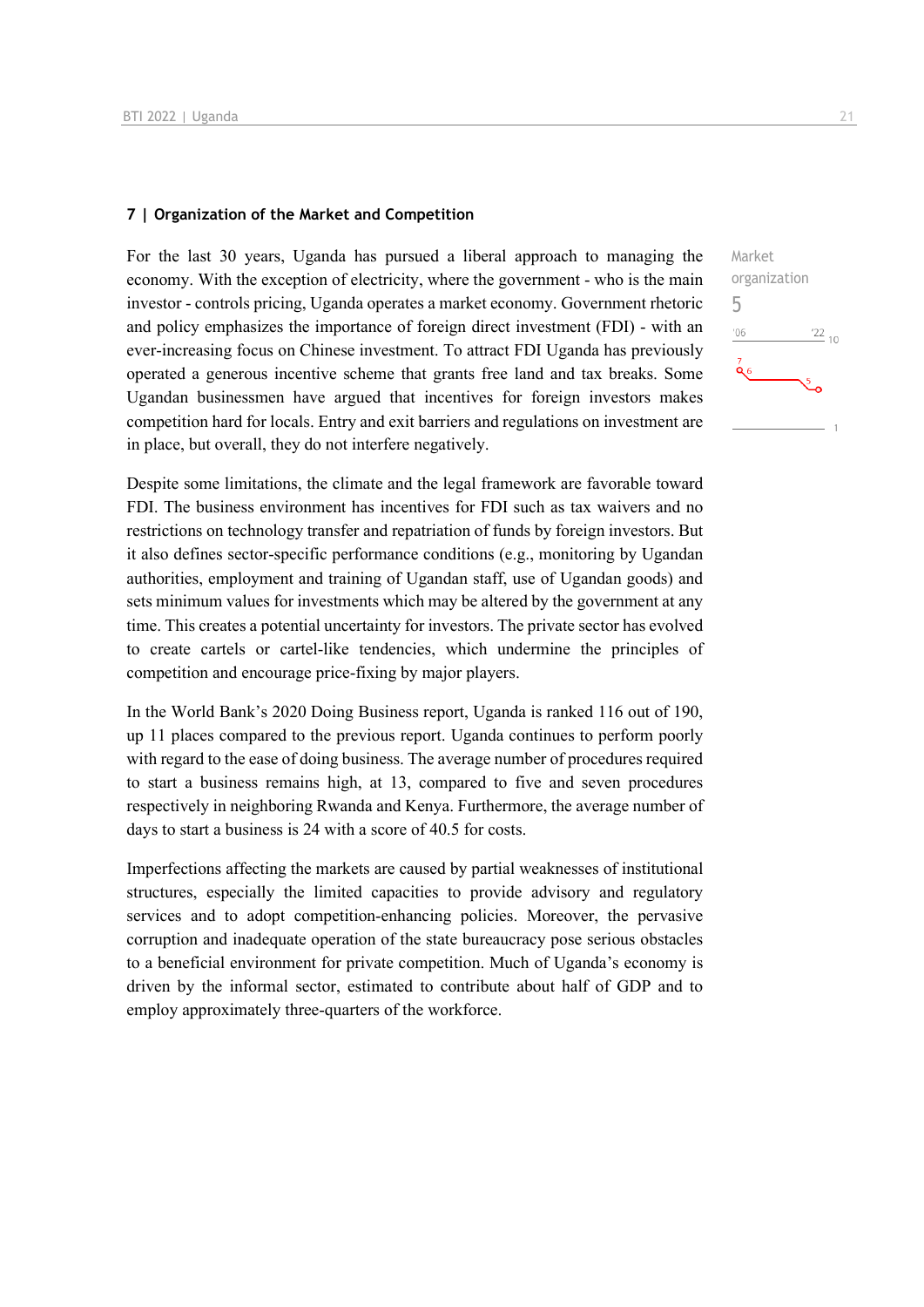The government abolished the monopolies it used to hold in the areas of banking, telecommunications and manufacturing. Banking is one of the sectors where questions exist about why interest rates on loans and those paid to depositors are not a true reflection of the cost of money in Uganda. Coupled with what some call arbitrary charges for commercial bank users, there have been further questions over why ostensible competition in the banking sector is not translating into improved services for the customer. Similar questions have been raised about providers of communication services, where the existing telecommunications companies are accused of holding the market captive with expensive but low-quality services.

As a member state, Uganda should be subject to the regime of the Common Market for Eastern and Southern Africa (COMESA) as well as the East African Community (EAC). However, the implementation of these has failed for businesses operating within Uganda's boundaries because there is no enabling law. The absence of a specific competition law hampers progress at the regional level, as the EAC antitrust regulator cannot be empowered without corresponding domestic legislation in Uganda.

A number of sector-specific laws (e.g., for energy, pharmaceuticals, banking and insurance) contain provisions regarding competition rules. However, the adoption of a draft Competition Bill has been delayed for several years. Several other commercial bills have also been under development for years. By the time of writing in January 2021 the status regarding their passing into Ugandan legislation was still unclear.

Uganda's role in international trade is affected strongly by the fact that it is a landlocked country situated far from the ports of the Indian Ocean. Raw materials, coffee, tea and cotton, are still among the country's leading export products.

Uganda is an original member of the WTO and signed the General Agreement on Tariffs and Trade (GATT) shortly after independence. As a member of the EAC, Uganda's major trade policy instrument since 2005 has been the EAC common external tariff (CET). The EAC CET in general applies a zero rate to raw materials and capital goods, a rate of 10% for intermediate goods and 25% for finished goods. In addition, there is a list of sensitive products, which has been reduced in recent years to remove barriers to intraregional trade.

Uganda's most tariff-protected sector continues to be agriculture, with "tariff bindings cover(ing) 15.9% of all its tariff lines" according to the last WTO Trade Policy Review Report of 2012. The least tariff-protected sector was mining and quarry activities, including petroleum products. COMESA and EU countries are major exporting destinations. EAC countries that belong to COMESA apply a preferential tariff on imports from other COMESA countries.

Regulatory constraints and trade taxes (import tariffs and export taxes) continue to some extent to promote non-competitive industries and constitute an impediment to



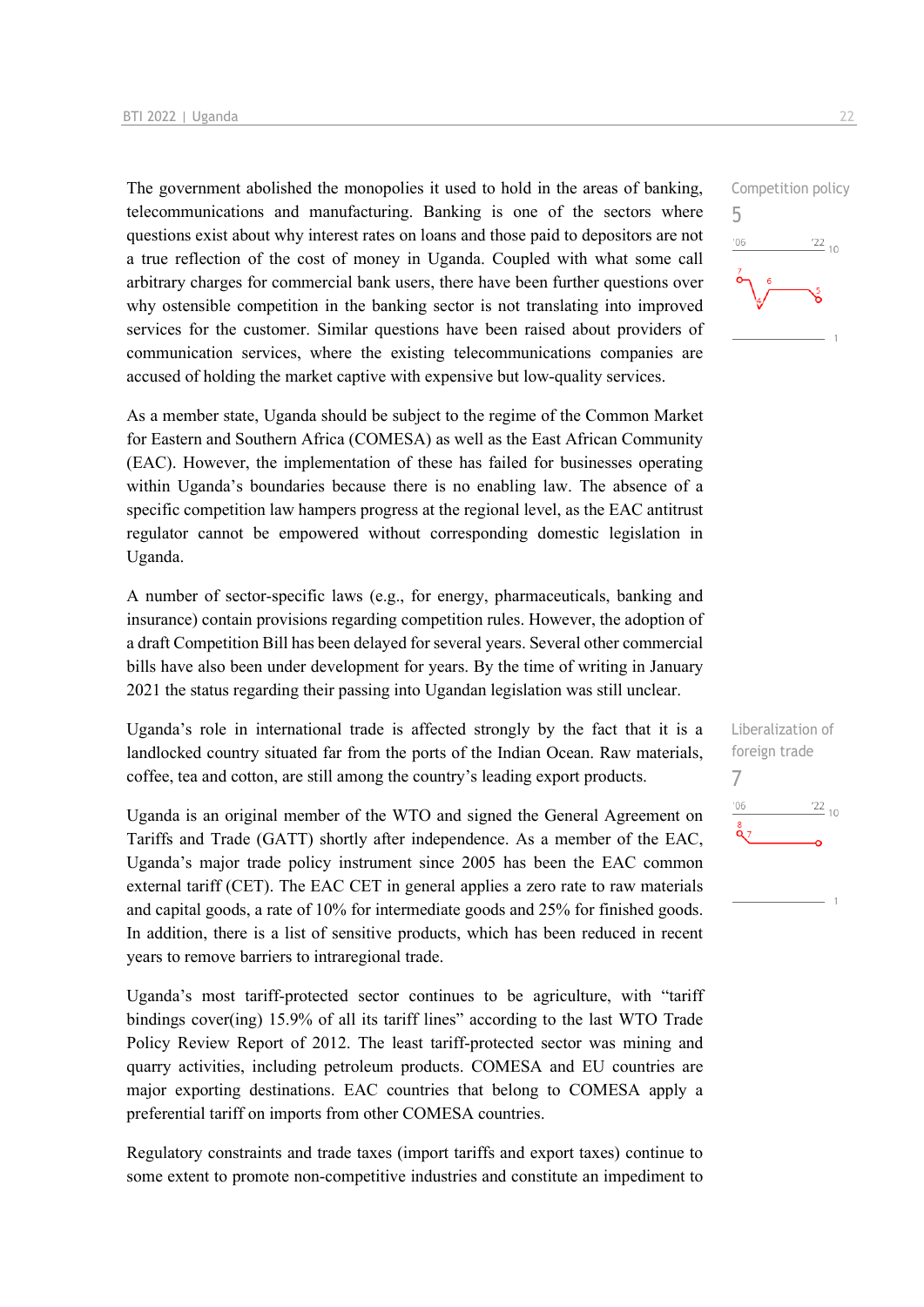exports. The simple average MFN applied tariff was 12.7% in 2017. Export subsidies are not provided. There is no specific anti-dumping, countervailing or safeguard legislation in Uganda, but COMESA and EAC Customs Union regulations cover these issues.

Uganda's banking sector has been stable and well capitalized since its restructuring in the 1990s. The sector was privatized and regulation was enacted to make it possible for Uganda's banks to work in compliance with international standards.

The sector is composed of formal institutions of commercial and development banks, microfinance institutions, pension funds and capital markets, as well as semi-formal institutions such as savings and credit cooperative associations (SACCO). In rural areas, informal institutions like village savings and loan associations play an important role due to the limited reach of the formal institutions. The widely used cell-phone-based mobile-money services offer further alternatives.

By the end of 2020, Uganda had 26 commercial banks, most of them foreign-owned. Bank of Uganda (BoU) supervises banks, foreign-exchange bureaus, money remitters and microfinance deposit-taking institutions with a high degree of independence. In recent years, the previously good reputation of the central bank has been damaged through a number of scandals and allegations of fraud and corruption. The scandals include the fraudulent closure and sale of Crane Bank, in blatant violation of the provisions of the Financial Institutions Act, theft of old currency, as well as illegal printing and transportation of currency.

Financial products offered are primarily short term, and high interest rates are common throughout the banking sector. At the beginning of 2021, the BoU kept its benchmark interest rate steady at a record low of 7%, but commercial bank interest rates remained fairly high at 19%.

A deposit protection fund managed by the BoU covers up to UGX 10 million (\$2,714). In 2019, the ratio of bank capital and reserves to total assets stood at 13.7%. Non-performing loans in the same year amounted to 7.1% of all loans. Due to the pandemic, the BoU instructed banks to restructure loans, which kept the nonperforming loans rate within the same range as in 2019.

Banking system 7 $\frac{22}{10}$  $^{\prime}06$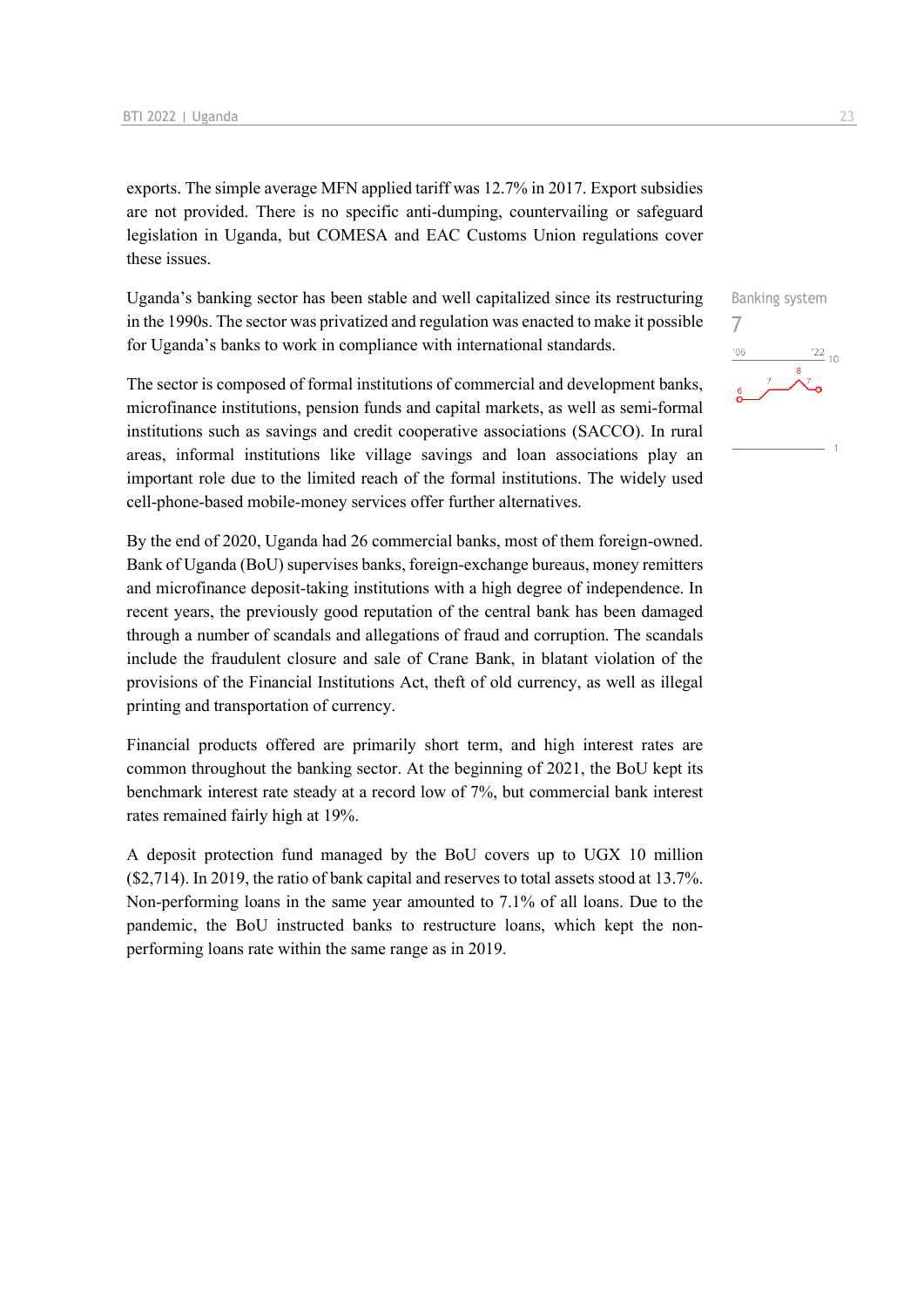#### **8 | Monetary and fiscal stability**

Bank of Uganda (BoU) independently pursues inflation control and exchange-rate policies in line with government economic policy. The average annual inflation rate for 2019 was reported at 2.9%. As inflationary pressures increased in light of the COVID-19 pandemic, the outlook was revised downwards in 2020, but the 5% target for Uganda remains realistic in the medium-term. Given the current economic uncertainties, BoU maintained a cautious stance and kept the central bank rate at 7% in 2020, the lowest ever in the country's history.

The exchange rate of the national currency, the Ugandan shilling (UGX), is determined by a free-floating interbank foreign-exchange market. There are no restrictions on making international transactions (payments or transfers). Between 2019 and 2020, the shilling remained relatively stable against the dollar. In case of exchange-rate volatility, BoU intervenes. This was done in March 2020 when the exchange rate overshot temporarily. BoU also mopped up excess liquidity after the 2021 general election. The 2019 Real Effective Exchange Rate Index put Uganda at 90.2, down from 92.5 in 2018. The level of international reserves remained adequate during the review period.

Uganda hasn't always been fiscally disciplined, despite passing enabling laws. Passing the Public Finance Management Act (PFMA) in 2015 was supposed to reform fiscal and macroeconomic management. The PFMA created the Charter for Fiscal Responsibility (CFR) to - among other things - provide for prudent use of oil revenues and to control unplanned expenditure that is usually manifested through supplementary budget requests.

In October 2020, parliament approved \$1 billion in a supplementary budget. While a small percentage of this money was to allow the country to deal with emergencies created by the COVID-19 pandemic, the largest chunk of the budget went to the State House and defense. The State House and the presidency has a track record of undisciplined spending, which the PFMA was supposed to control. Uganda's recurrent budget has generally been increasing in part due to continued creation of new administrative units and the growing demands of existing public officials. Revenue on the other hand has been stagnant, as unemployment and jobless growth mean the government is continuously taxing the same relatively small middle class.

Under the CFR for the period 2016/17 - 2020/21, the government adopted two fiscal rules including reducing the fiscal deficit to 3% of GDP by 2020/21. This goal was missed as the fiscal deficit for the financial year 2020/2021 was projected to be 9% of GDP. Uganda has also registered a surge in debt amortization, which the government blames on growth in non-concessional loans, appetite for expensive domestic borrowing and shrinking revenues. Shrinking revenues were blamed on the pandemic. Attempts to reduce debt obligations resulted in the Bank of Uganda



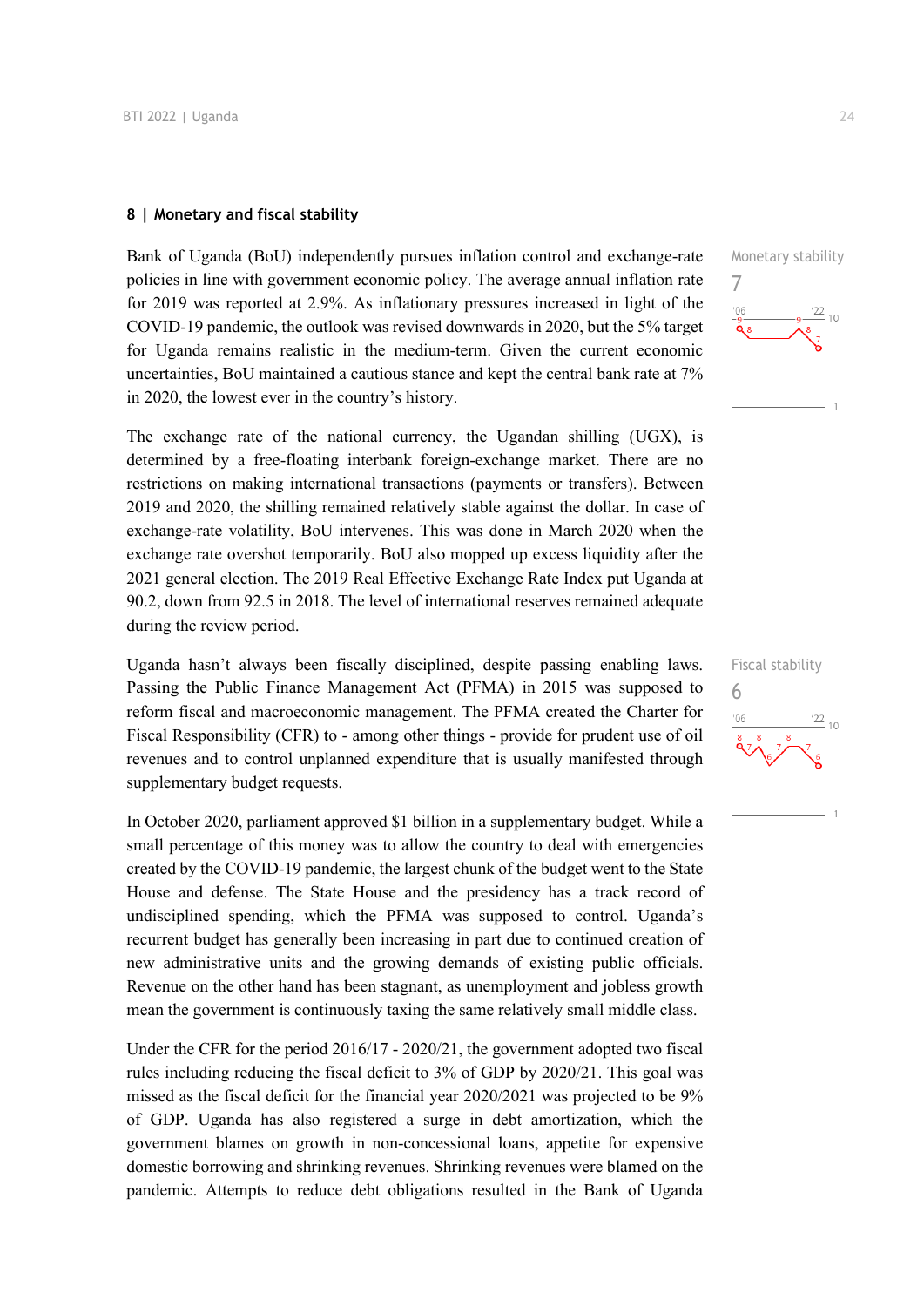converting domestic loans into longer term borrowing in January 2021. Loans maturing in January 2021 will now mature in 2023 and 2040. The other CFR target was to keep public debt in net present value terms below 50% of GDP by 2020/21. This goal has been achieved, as most of the borrowing related to the pandemic is expected to fall in the following financial year, when public debt will reach 49.9% of GDP.

In dealing with the effects of the COVID-19 pandemic Uganda secured \$491.5 million in emergency financing from the IMF under the Rapid Credit Facility. In June 2020, the World Bank approved a \$300 million budget support under the Uganda COVID-19 Economic Crisis and Recovery Development Policy Financing. For 2020 and 2021, Uganda requested participation in the G20 Debt Service Suspension Initiative (DSSI).

The current account deficit in 2019 was \$2.33 billion, remaining fairly steady compared to \$2.30 billion in 2018. The last available figure for total reserves is from 2018, when they were \$3.36 billion.

#### **9 | Private Property**

The constitution lays down the "right to own property either individually or in association with others" (Article 26). A later constitutional amendment introduced the limitation that, subject to Article 26, "the entire property in, and the control of, all minerals and petroleum in, on or under, any land or waters in Uganda are vested in the government."

Uganda is a member of the World Intellectual Property Organization (WIPO) and the African Regional Intellectual Property Organization (ARIPO). The standard treaties and regulations covering trademarks, copyrights and patents are in place, though implementation remains weak.

Courts and judicial procedures to ensure property rights are well established, though neither always accessible to all parts of society, nor always very effective. There is no discrimination against foreign nationals, except restrictions concerning the ownership of land.

Disputes over land are common in Uganda, especially in the northern and central parts of the country. The disputes often reflect legal inconsistencies and different local concepts of land ownership. They have recently increased in regions where oil and other precious natural resources have been discovered. Here the disputes center around the exercise of the right to property and issues of compensation. Though legislation covering the acquisition of property is in place, fraud cases are frequent and often go unpunished due to weaknesses within the judicial system.

Women in practice do not have equal rights to land, and laws that effectively protect their land rights are ineffective.

Property rights 6 $-06$  $\frac{22}{10}$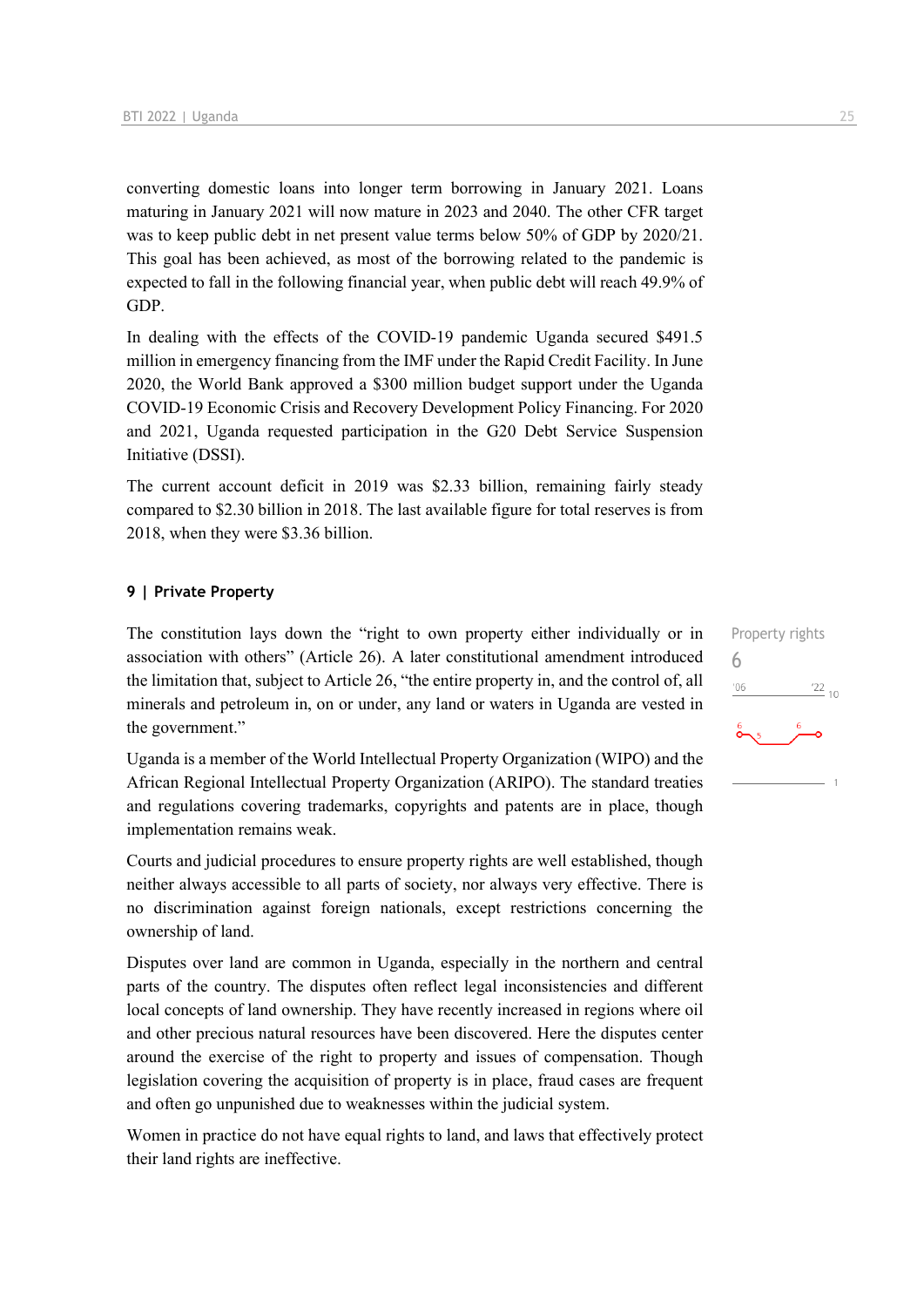After economic liberalization, the private sector became important for the economy; as such it is fully accepted by all political actors. The legal framework for its operation is in place though deficiencies in application exist.

Privatization of most parastatals was effected, though at times under opaque circumstances and largely without contributing to the creation of tangible new employment opportunities. A few state-owned enterprises still operate in sectors such as electricity and transport, but do not have a monopoly position; in some cases, the government is just a shareholder. According to a 2020 report by the country's auditor general, only 14 of Uganda's 29 state-owned enterprises were profitable in 2018, while the rest were subsidized by taxpayers and would be better managed under public-private partnerships.

Apart from sensitive industries, mainly ordnance, foreign investment in privatized enterprises has not been restricted. Opportunities offered by the privatization program attracted foreign investors predominantly to the agribusiness, hotel and banking sectors.

Uganda has a high degree of entrepreneurial activity, but most businesses are smallscale and informal, with low growth expectations, little employment effect and a high discontinuation rate. Lack of access to financing, avoidance of taxes and registration costs, and the comparative scarcity of initiative for innovation are cited as the main reasons for this. Since 2018, there has been a mobile money tax which imposes a 0.5% tax on mobile money transactions and a social media tax which requires a daily amount for using Over The Top (OTT) services. These have greatly affected doing business in Uganda. The taxes particularly affect smaller businesses which rely on mobile money for their operations.

#### **10 | Welfare Regime**

Life expectancy at birth was 63 years in 2018, reflecting a steady improvement over the last decade. This puts Uganda above the average of countries assessed (58.8 years) but behind its neighbors Rwanda (68.7), Kenya (66.3) and Tanzania (65).

Expenditure on public health has stagnated at around 6.5% of GDP and represents only 1% of GDP when looking at public expenditure on health from domestic sources (2017). The state's commitment to provision of free nationwide quality health services is somewhat at odds with reality on the ground. Hospitals and health centers, especially in rural areas, often lack qualified staff, equipment and medication. People frequently turn to church-run clinics, private practitioners or traditional herbalists.

As a result of the COVID-19 pandemic and the lockdown measures in 2020, the poor, who rely on the government's free health care programs, experienced reduced access to primary health care. Uganda as a result registered an increase in deaths from preventable diseases, childbirth and other health emergencies.





8

 $106$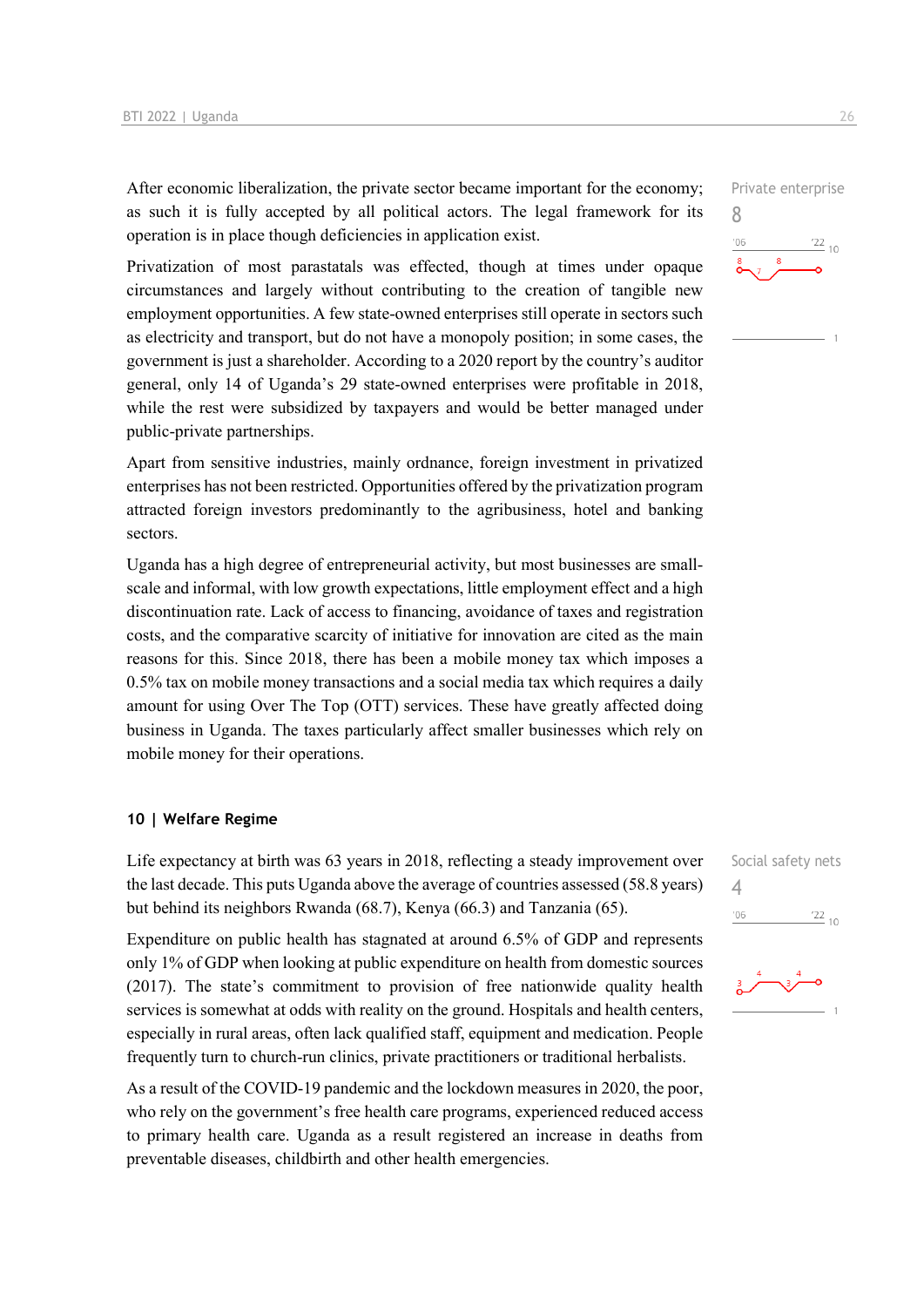The current system of social security does not cater to the employed poor. The modern social security networks are only able to reach a fraction of the population, primarily civil servants (who receive pensions) and private sector employees with formal jobs, who (jointly with their employers) are required to contribute to a fund for their retirement.

Most people still rely on traditional structures, mainly their extended families and local communities. The large urban population working in the informal economy with little to no social security net was severely affected by the pandemic. In response to the effects of the pandemic and the lockdown measures, the government passed a supplementary budget of approximately \$80 million to support critical sectors, including health. The government also announced a package of measures to mitigate the social and economic impact of the pandemic, including a food distribution campaign, the facilitation of affordable credits, as well as tax exemptions for medical items. However, according to the World Bank, social assistance has been limited, with fewer than 2% of Ugandans receiving direct cash transfers. Relief programs have primarily been directed toward the urban population in Kampala and surroundings, while economic response measures were mostly focused on the formal sector, therefore not effectively reaching the poorest and most vulnerable citizens working in the informal sector.

The constitution guarantees equality and freedom from discrimination (Article 21). It even provides for positive discrimination, enabling the government to implement "policies and programs aimed at redressing social, economic, educational or other imbalance in society." In public life, women are visible. Women make up about a third of the members of parliament, with most of them elected to seats reserved for women (one per district), and each of the special interest groups (for youth, persons with disabilities, workers and the army) had two women among their representatives. Labor force statistics indicate that women make up almost half of the total working population (49.3% in 2020).

Rural women in practice still face discrimination when it comes to property or land rights. The literacy rate for women was significantly below the literacy rate for men, at 70.8% compared to 82.7% in 2018.

While the introduction of free primary and secondary education has enabled participation of hitherto neglected sections of the population, access to higher education and eventually job opportunities tends to become difficult due to the poor quality of government schools. Pupils whose parents can afford to pay for education in expensive schools have a better chance at entering higher institutions of learning. Children of the wealthy have a better chance at being employed. The Gender Parity Index (GPI) indicates that there is parity between girls and boys in primary schools, but girls are in a weaker position in secondary (GPI 0.8) and tertiary education (GPI 0.7). It should be noted that the reality is worse than the figures suggest. Schooling

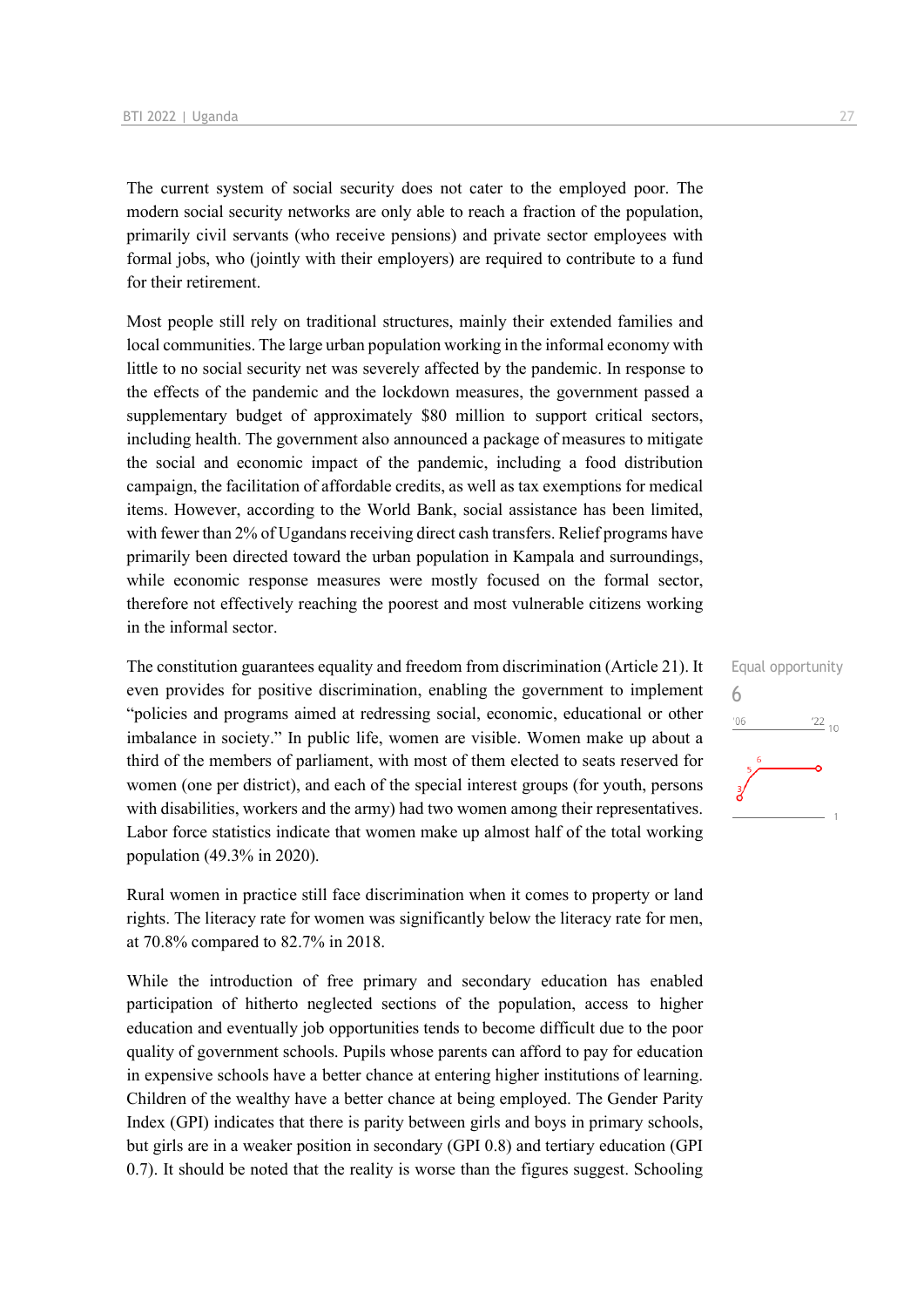for girls may end without completion of the full cycle, as the dropout rate is significant, with teenage pregnancies being a major contributing factor.

Equality of opportunity may to a certain extent be compromised by political affiliation, leading to disadvantages for supporters of opposition parties.

Individuals whose sexual orientation is not in line with the "moral values" of the majority of the population face social ostracism, and occasionally threats and violence.

#### **11 | Economic Performance**

Before the COVID-19 pandemic, the Ugandan economy had been performing relatively well and by the beginning of 2020 economic growth had been approximately 6%. However, according to the IMF, downside risks had increased due to uncertainty related to repeatedly delayed oil production and the turbulence associated with the election period.

In 2019, Uganda's GDP per capita grew by 2.6% and stood at \$2,272 (based on purchasing power parity). Absolute GDP amounted to \$34.39 billion, up from \$32.77 in 2018. FDI inflows rose from 3.2% of GDP in 2018 to 3.7% in 2019. Tax revenue stagnated at a comparatively low 11.7% of GDP in 2018. Gross capital formation increased marginally to 26.5% of GDP in 2019, compared to 24.7% in 2018. The current account deficit was \$2.33 billion in 2019, compared to \$2.30 billion in 2018 and \$833.5 million in 2016. The Ugandan shilling has remained broadly stable. The rate of inflation remained relatively stable at 2.9% in 2019 compared to 2.6% in 2018.

Due to the impact of the COVID-19 pandemic the medium-term outlook for Uganda has worsened considerably and risks have increased significantly. Economic activity stalled during 2020 due to a domestic lockdown and border closures that lasted more than four months, in addition to the spillover effects of disruptions to global demand and supply chains. As a result, public investment and private consumption fell, which took a toll on the industrial and service sectors, especially the large informal service sector.

The latest World Bank economic analysis for Uganda, released in December 2020, projected the economy to contract by up to 1% in 2020 (based on real GDP growth on a calendar basis) due to disruptions to trade and production as a result of the pandemic. This was a significant markdown on the growth of 7.5% in 2019. The economy was projected to have slowed down by almost 50% for the financial year 2019/20. The country's GDP grew at 2.9% compared to 6.8% in the previous financial year. Real per capita GDP growth was expected to contract by approximately 4.5% in the same period.

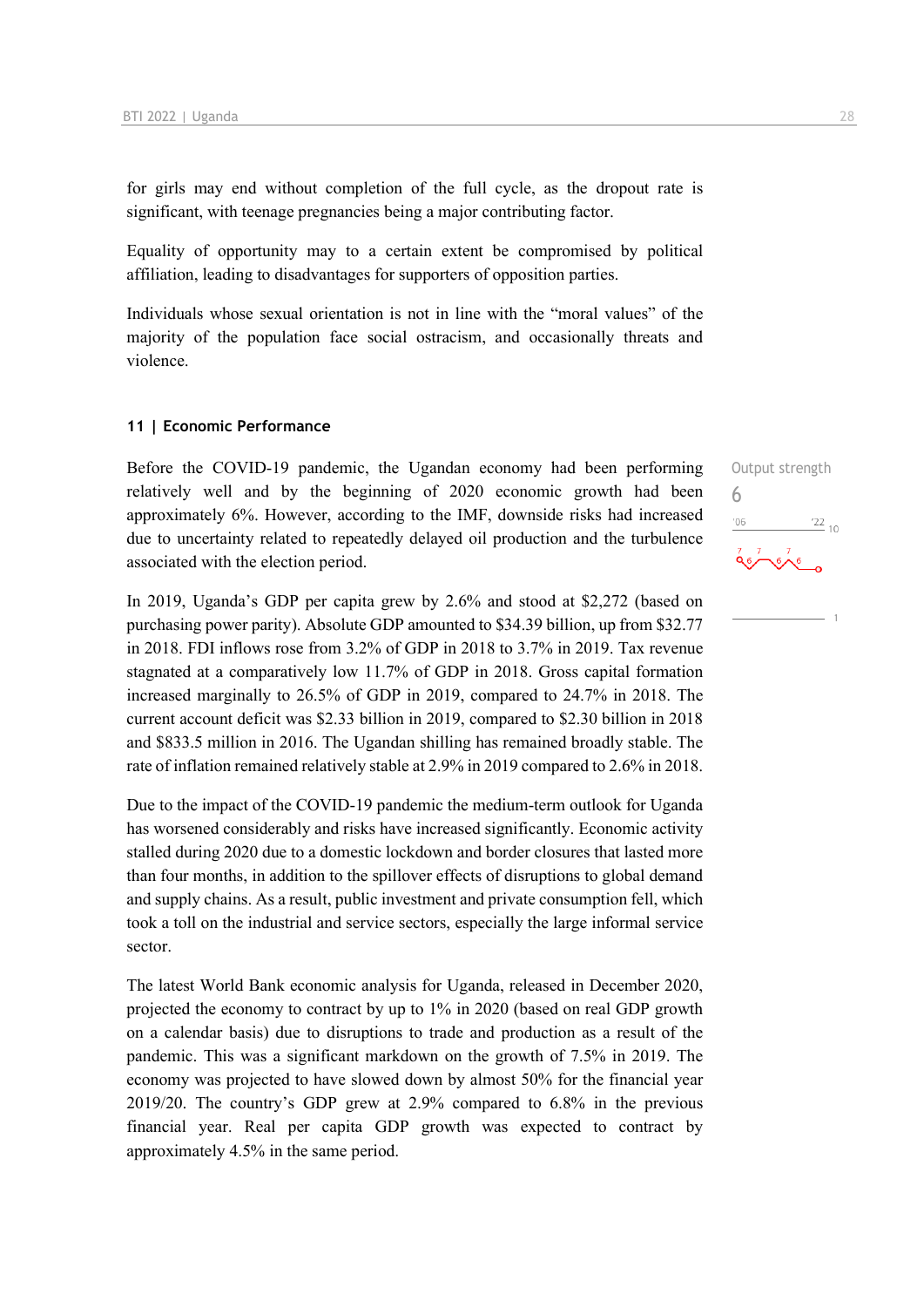Unemployment and underemployment are major features of the labor market. Official unemployment figures are low, but do not correspond with reality, as they do not adequately reflect underemployment and nonparticipation. Formal employment opportunities are rare, and a large portion of Ugandans work in precarious conditions in the informal sector or in subsistence agriculture. The labor market is unable to absorb the high number of young people entering it every year, leading to high youth unemployment. The economic effects of the COVID-19 pandemic are exacerbating the situation, as many people have lost their jobs and livelihoods.

#### **12 | Sustainability**

On paper, Uganda has a high number of commitments regarding environmental protection and climate change mitigation and adaptation. Uganda ratified the Paris Agreement in September 2016 and was the first country in Africa to adopt its Nationally Determined Contribution Partnership Plan (NDC-PP) in June 2018. The government committed itself to a 22% reduction of carbon emissions by 2030. The country has in place a National Climate Change Policy (2015), as well as a Green Growth Strategy, and submitted Nationally Determined Contributions to the United Nations Framework Convention on Climate Change in 2018. In November 2018, parliament passed the National Environment Bill. The bill established an Environmental Tribunal and channels 100% of an environmental levy to a National Environmental Fund. It also created new special conservation areas and introduced stricter regulations for plastic production and recycling, as well as harsh penalties for pollution. Several other environmental regulations have been introduced during the review period. However, the practical implementation of policies and regulations remains wanting and is often inconsistent as the government tends to prioritize perceived economic needs over environmental concerns.

Renewable energy is provided by hydroelectric installations. However, the strong reliance on hydroelectric power entails risk if natural water replenishment is reduced due to climate change. The utilization of solar energy appears to be expandable.

The effects of climate change and environmental degradation are increasingly felt by the population. The country is affected by unpredictable weather phenomena in the form of irregular rainfall, resulting either in drought or in flooding accompanied by landslides. These risks are exacerbated by the reduction of wetlands and deforestation. Uganda has a high rate of forest cover loss – between 2001 and 2019, Uganda lost 11% of its tree cover. Contributing factors to degradation are agriculture, explorations for oil and other natural resources, and the high demand for wood fuel (more than 80% of Uganda's rural households use firewood for cooking).

The Albertine Graben Refinery Consortium, which has agreed with the government to invest in and operate an oil refinery, raises serious environmental concerns over

Environmental policy 5 $-06$  $\frac{22}{10}$ as the set of the set of the set of the set of the set of the set of the set of the set of the set of the set o<br>Set of the set of the set of the set of the set of the set of the set of the set of the set of the set of the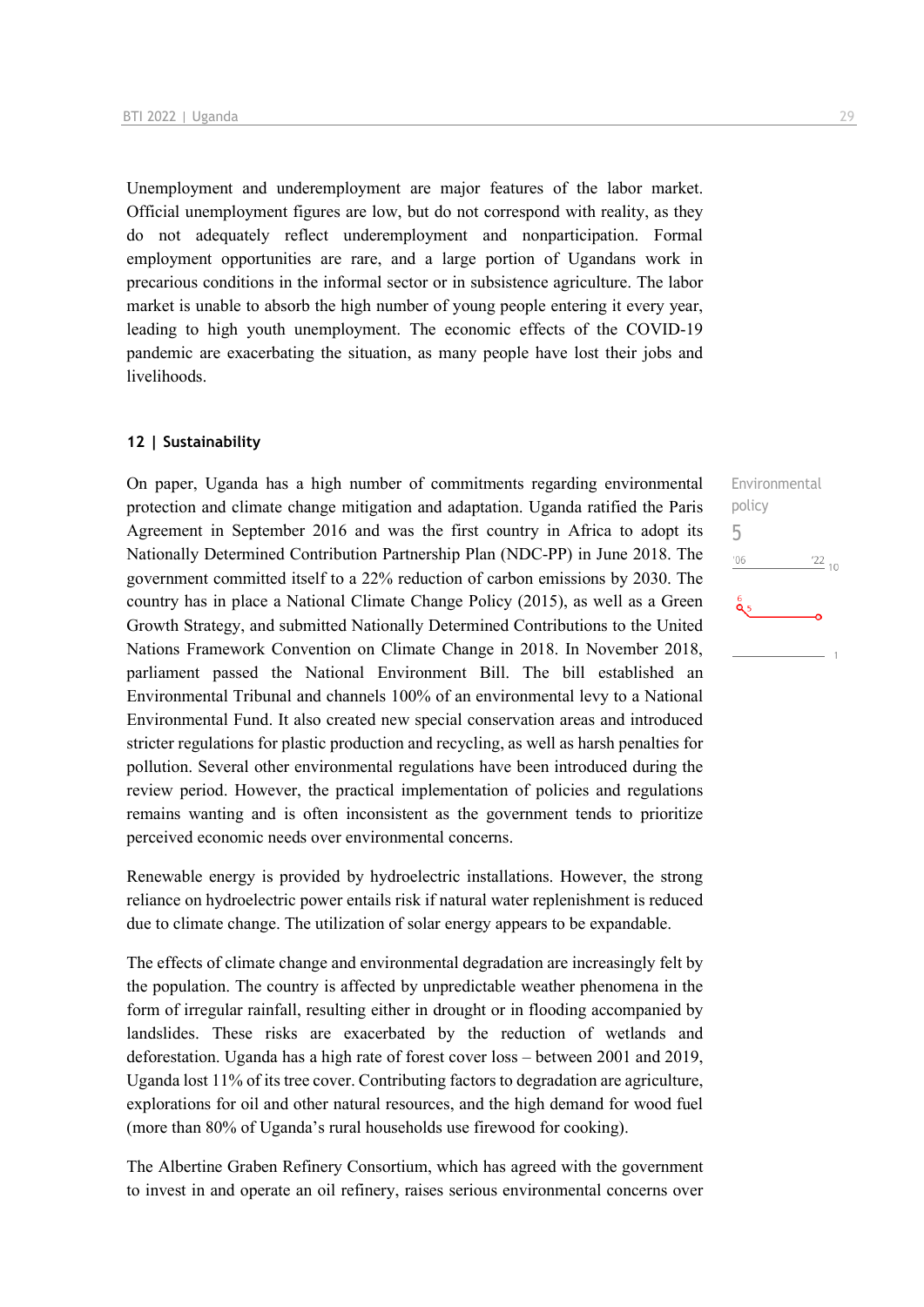the impact on biodiversity. Plans to build a heated pipeline to transport crude oil from western Uganda to the Tanzanian port of Tanga have raised concerns from environmentalists who see substantial risks to water and biodiversity as the pipeline will cross protected areas, including vast marshlands and rivers. The pipeline project alone would undermine Uganda's 22% carbon emissions reduction pledge.

Ugandans tend to value formal education. It is seen as a prerequisite for personal advancement and it is associated with white-collar jobs. In the UN Education Index, Uganda saw an improvement over the past years, from 0.477 in 2009 to 0.523 in 2019, indicating a steady increase in years of education. Uganda's literacy rate stood at 76.5% in 2018.

Primary education is free and net enrollment has for a long time been above 90%. Secondary education is partially subsidized. However, the expansion of accessibility took place at the expense of quality, with low investment in infrastructure and human resources. The dropout rate is high, transition rate to secondary school and tertiary low, and absenteeism among teachers frequent. Parents with the necessary financial resources prefer sending their children to private schools.

Public expenditure on education amounted to 2.3% of GDP in 2018, considerably lower than the international average. At present, the National Council for Higher Education (NCHE) lists nine public universities, located around the country. There are also close to 40 private universities, some with a religious affiliation.

Uganda also has a variety of agricultural, business and technical training institutions; however, the quality of some of these bodies is questionable. Some private universities are also of inconsistent quality, especially in the areas of educational material and human resources. The labor market is only able to provide jobs for a small portion of graduates every year, thus resulting in rising youth unemployment rates.

Uganda's top university, Makerere, is among the leading universities in sub-Saharan Africa. But its effective operation is hampered by chronic overcrowding, funding challenges and political disputes. 2019 and 2020 were turbulent years for the university as it saw its reputation further deteriorate in light of escalating internal conflicts, student strikes, corruption scandals and a fire that started in dubious circumstances and destroyed parts of the main administration building.

Expenditure on research and development saw a significant drop from 0.5% of GDP in 2010 to 0.2% in 2014, leaving Uganda below the international average and significantly below the level of 1% recommended by the African Union.

Education policy / R&D 4 $'06$  $^{22}$  10

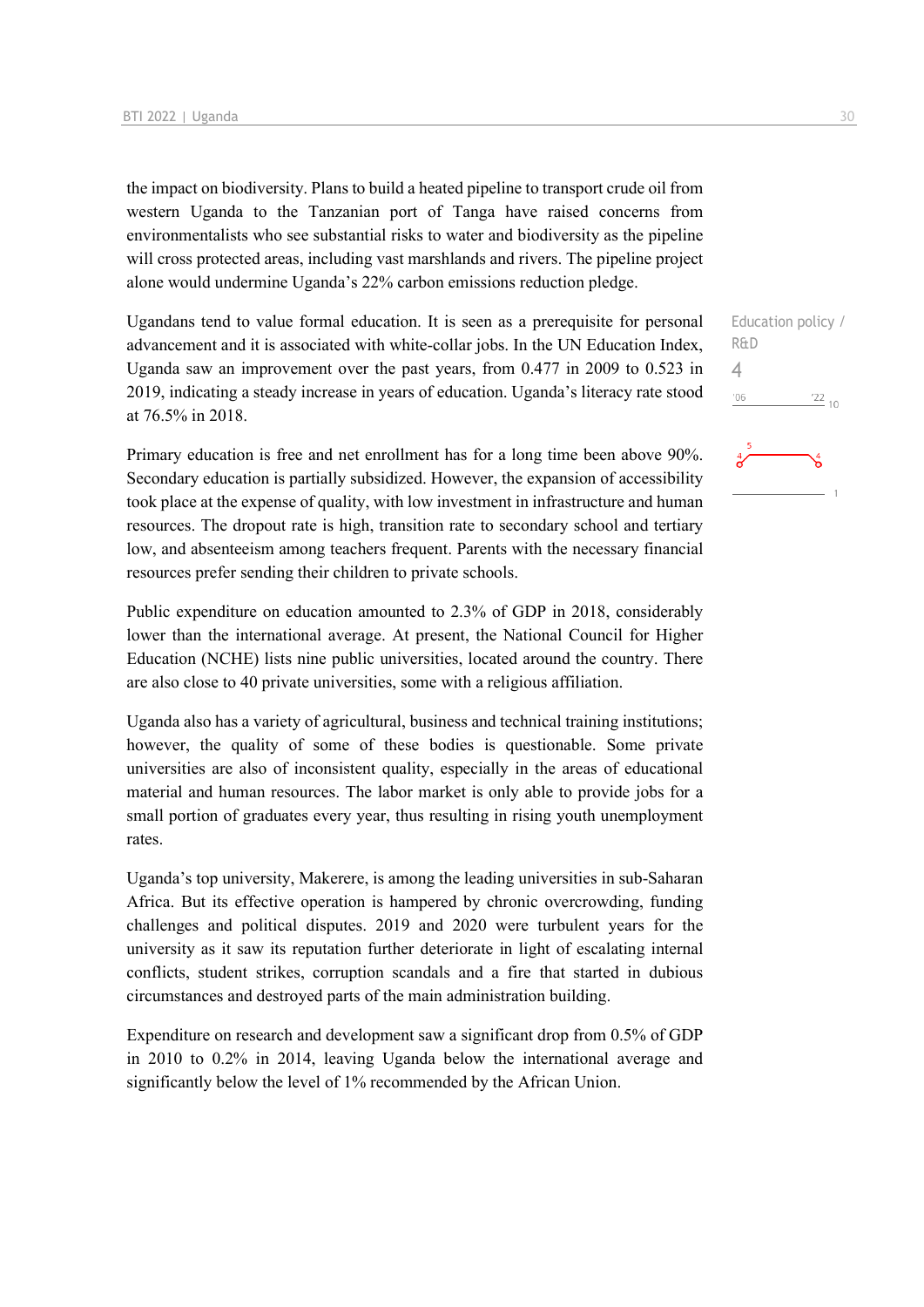## Governance

## I. Level of Difficulty

According to the United Nations' classification, Uganda is a least developed country. As a landlocked country, it is dependent on transit routes either through Kenya or Tanzania for most of its trade.

The country has recorded notable progress in poverty and hunger reduction over the past three decades. However, vulnerability to regress is very high. According to the Ugandan Finance Ministry, poverty (defined as the proportion of the population living below the national poverty line) stood at 18% before the COVID-19 pandemic but rose to 28% during the course of 2020. With one third of children under five stunted in growth, Uganda is among the 20 countries worldwide with the highest prevalence of malnutrition.

Uganda's rural population, comprising 75.6% of the total population in 2019, continues to rely on subsistence or semi-subsistence agriculture. Uganda has fertile soils and a favorable tropical climate, which is moderated by high altitude and large bodies of water, but it is also considered to be highly vulnerable to the effects of climate change. As of late January 2021, Uganda recorded 39,579 cases of COVID-19. The death toll was 324. Projections of economic growth fell by 3.5% in 2020, and the country's GDP grew at 2.9% compared to 6.8% in the previous financial year.

The formal industrial sector is small. Most high school graduates aspire in vain for employment in the modern economy. About 700,000 graduates join the job market every year, but only 90,000 find formal employment. People have to make ends meet by working in the very large informal sector, which is a well-established segment of the Ugandan economy.

An additional burden is Uganda's refugee population, which reached a total of 1.4 million in 2020, making the country the largest refugee host in Africa and third largest in the world. The continued influx increasingly strains host communities and poses a challenge for delivery of services.

After the internationally applauded, exemplary successes Uganda made in its fight against the AIDS pandemic, HIV prevalence has slightly increased in recent years.

Infrastructure deficits are gradually being overcome. The road network, though still inadequate, has improved. The education and health infrastructures do not

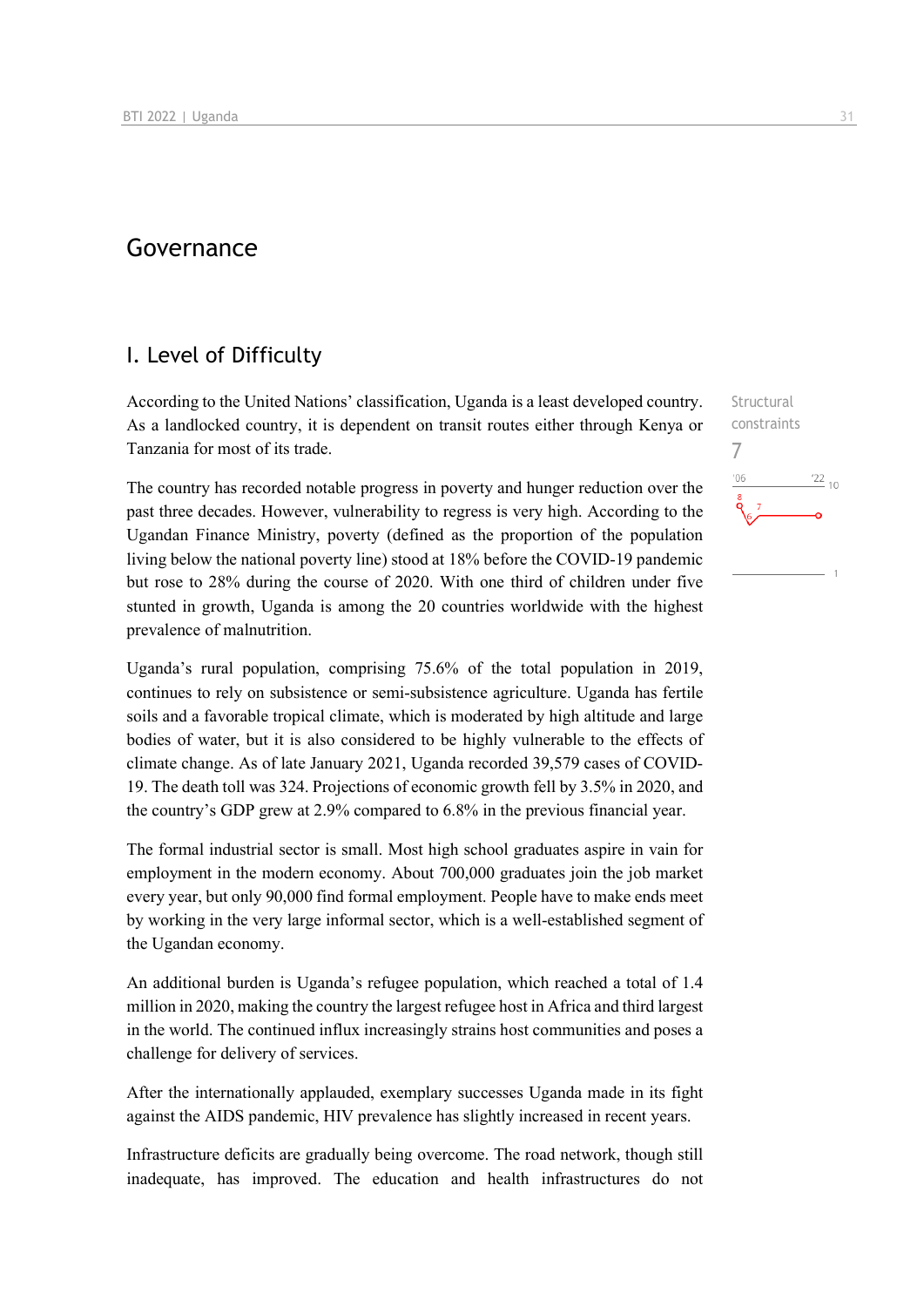comprehensively reach the local level throughout the country. Electricity supply, a necessity for industry and a welcome boon for a growing number of households, has become somewhat more regular. Serious deficiencies exist with regard to the supply of safe drinking water and the provision of adequate sanitation.

There is an abundance of conventional civil society traditions, if one takes customary self-help schemes or church activities into account. Yet these are slowly receding. In the more modern sense of the term, civic engagement is a relatively new and mainly urban phenomenon, but is spreading. Numerous NGOs deal with various developmental, humanitarian, environmental or human rights issues, though much of this commitment appears to have its substratum in foreign funding.

Dissatisfaction with the present government, especially among the young and the well-educated urban population, has continued to increase in the reporting period. Frustration over corruption, nepotism and the intensified crackdown on dissent has increased the potential for public protest. The 2021 national elections further radicalized parts of the population, who increasingly see attempts at constructive engagement through organized civil society and political parties as futile. As a result, there is a growing risk that this frustration will translate into more radical forms of protest and popular resistance.

More traditional forms of mobilization are present as well. This social capital bears fruit in local neighborhood activities or in assertions of group identity. For instance, the king of Buganda is still to a certain degree able to foster social cohesion in his ethnic group, though this also risks antagonizing other Ugandans. In general, however, most citizens are not inclined or able to actively participate in the political process through civil society engagement. An apolitical attitude is common among the urban middle class who feel they have too much to lose if they rile the government.

The variety of cultures and languages, social traditions and religious affiliations is a marked characteristic of Uganda. After long periods of violent conflict, the country has not experienced any internal armed conflicts for more than a decade. However, the region as whole remains volatile and the country is not immune to the spillover effects of conflicts in neighboring countries, namely South Sudan and the Democratic Republic of the Congo.

Ethnic tensions are present but have in the recent past mostly been limited to local issues. Despite its vocal fight against any form of sectarianism, the government tends to instrumentalize such tensions at the local level in order to strengthen its own position. Uganda's government under President Museveni has consistently pursued an approach of ethnic emancipation by creating separate constituencies and districts and acknowledging separate kingdoms for (marginalized) ethnic groups. During the 2021 elections, ethnicity became a more prominent factor, although it was not used as a key tool for political mobilization. The government and opposition repeatedly

Civil society traditions 6  $106$  $\frac{22}{10}$ 

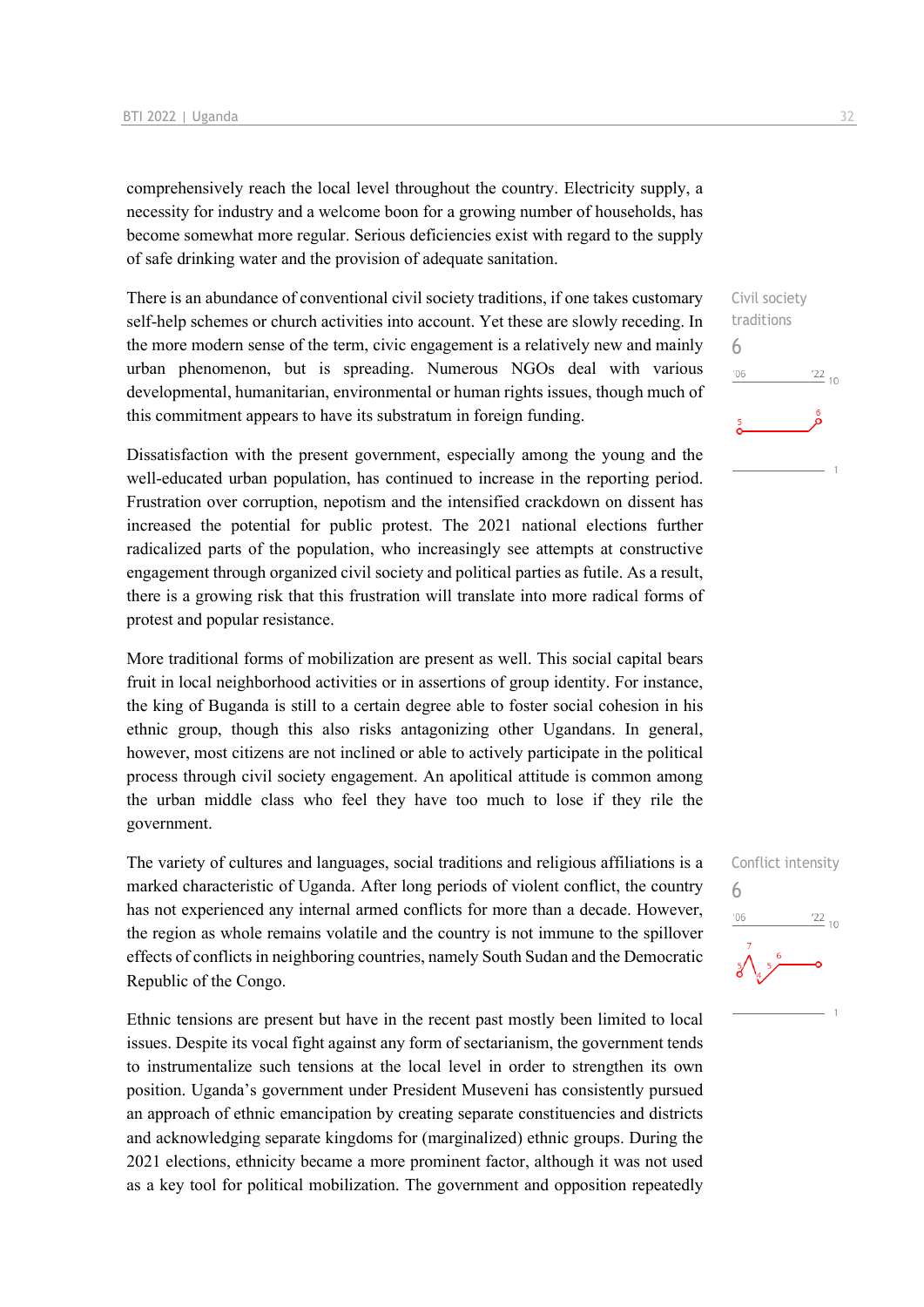accused each other of instrumentalizing aspects of ethnicity in their campaigns. The growing frustration over corruption, nepotism and authoritarianism tends to generate negative sentiments in the northern, eastern and central parts of the country toward ethnic groups from western Uganda, who are perceived to dominate government and administration structures.

The question of land ownership remains highly contentious and has occasionally led to violent clashes at the community level. The exploration of oil and other natural resources has in the recent past further increased the risk of conflict related to land, while forced evictions of local residents from areas demarcated as wildlife reserves have led to protests and occasional violence.

The largest conflict risk at national level stems from the growing mistrust in the ruling government, and rising frustration over authoritarianism, corruption, unemployment and economic stagnation, coupled with a significant youth bulge. The disillusionment of large parts of the younger generation due to political exclusion and a lack of economic opportunities pose a large for unrest. This undermines social cohesion and can reinforce radicalization, especially among the urban poor. The developments during the 2021 election have further contributed to this risk.

The 2021 elections saw a series of human rights abuses and escalating violence as security forces applied a heavy-handed approach and used excessive force against opposition actors and their supporters.

## II. Governance Performance

#### **14 | Steering Capability**

The long-term development ambitions for the country are laid out in the Uganda Vision 2040. It projects a transformation of Ugandan society "from a peasant to a modern and prosperous country within 30 years." The overall vision translates into concrete implementation designs in five-year National Development Plans (NDPs). The third plan (NDP III) - formulated with the goal of "increased household incomes and improved quality of life," was adopted by parliament in January 2020. The plan sets the objective to reach middle-income status, a 2020 goal from the previous plan (NDP II) which was missed. Experts remain skeptical whether this objective is attainable in the current five-year-period ending in 2025.

The NDP goals are at times jeopardized by the de facto short-term orientation of many policy measures, as government actions often follow a logic of regime survival. The majority of employees in the civil service are driven by the desire to amass wealth through the projects they oversee. The costs of a substantial state apparatus and

#### Question Score

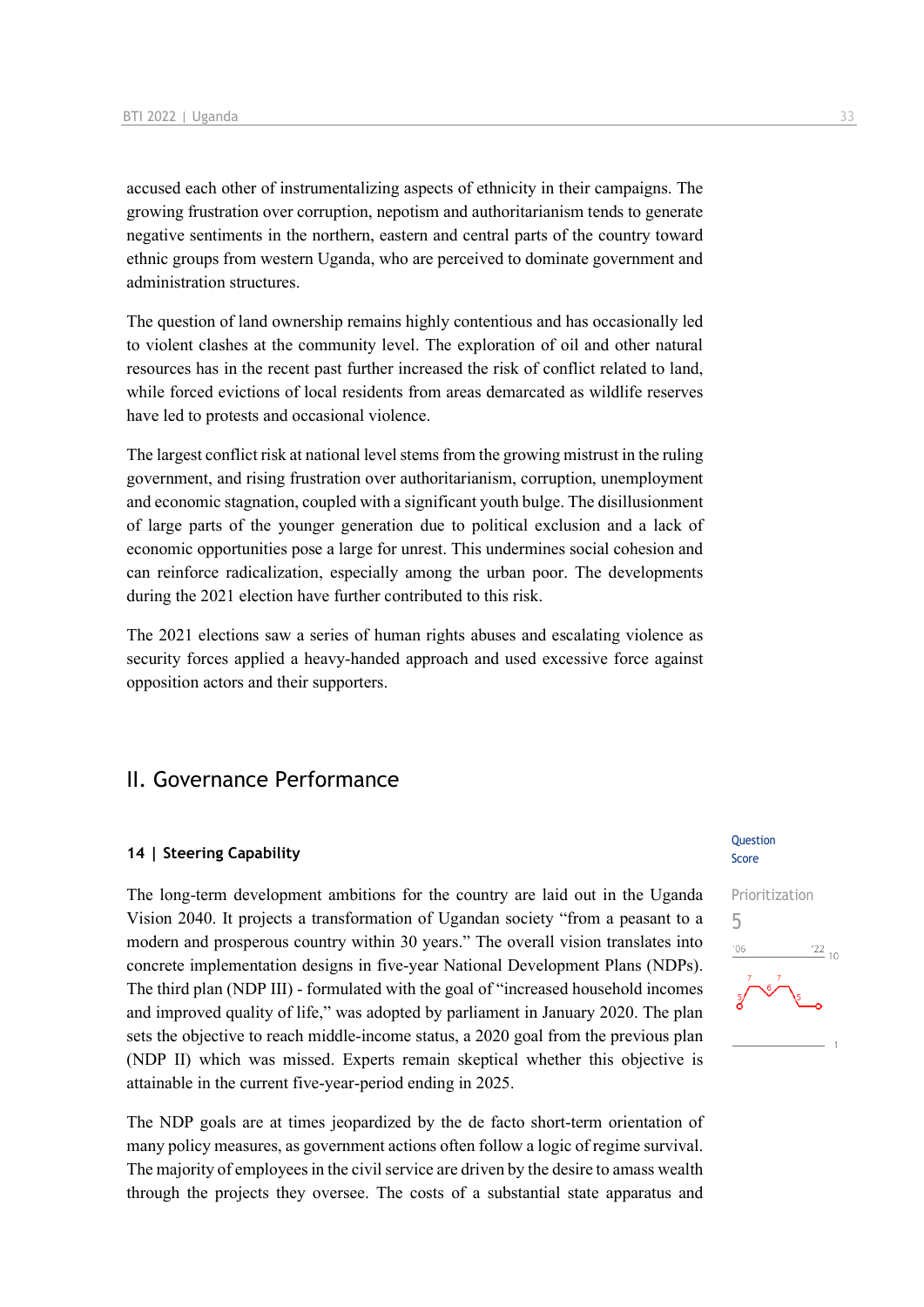system to ensure political loyalty, as well as corruption, are likely to constitute the main hindrance to the achievement of long-term objectives. Factors such as poor absorption of funds, financial indiscipline, inconsistent resource allocation and implementation, as well as corruption in various government departments, are all a result of a system designed to ensure political loyalty. The socioeconomic impact of the COVID-19 pandemic will make the goals of NDP III even more difficult to meet. While the government responded to the crisis by promising some short-term measures, including supplementary budgets and emergency funds for supporting businesses affected by the pandemic, the overall structure of the national budget remained largely similar for the financial year 2020/21. Major adjustments to longterm plans were not expected at the time of writing.

The president continues to articulate his view of economic modernization, seeing the export of raw materials both as a cause and a symptom of "backwardness." In recent times, the president has consistently emphasized that major infrastructure projects such as road construction should take priority over all other investments. He argues that human development will follow infrastructure development, while critics point to a neglect of public investment in areas such as health and education.

Strategic economic priorities and their implementation tend to be in line with marketoriented policies. The process of deepening and strengthening democratic structures appears to be regressing however.

There is a prevailing perception in Uganda that while the government has the capacity to formulate adequate policies, implementation is frequently inadequate. Moreover, in some areas the government lacks the political will and commitment to implement policies. In the civil service, there is substantial knowledge and professionalism. The fundamental limitation, however, remains pervasive corruption at all levels. Another hindrance is the strong factor of patronage practices and the widespread tendency to reward political loyalty rather than performance, both of which frequently undermine official hierarchies and sanction mechanisms. The structures of public administration tend to be bloated and are often inefficient.

Policy areas in which criticism over poor or inconsistent implementation has been particularly prominent include health, education and agriculture. Examples in the agricultural sector are the National Agricultural Advisory Services (NAADS) and Operation Wealth Creation, comprehensive government programs designed to transform agriculture for rural development. Both have been shrouded in controversy over inefficient and inconsistent implementation, biased contract awarding procedures and the fact that the national army (UPDF) was assigned the role of lead implementing agency. Similarly, the implementation of the Youth Livelihood Program (YLP), meant to stimulate income-generating activities among young people, was criticized for serious implementation flaws due to a lack of coherence and coordination, corruption and politicized awarding criteria.

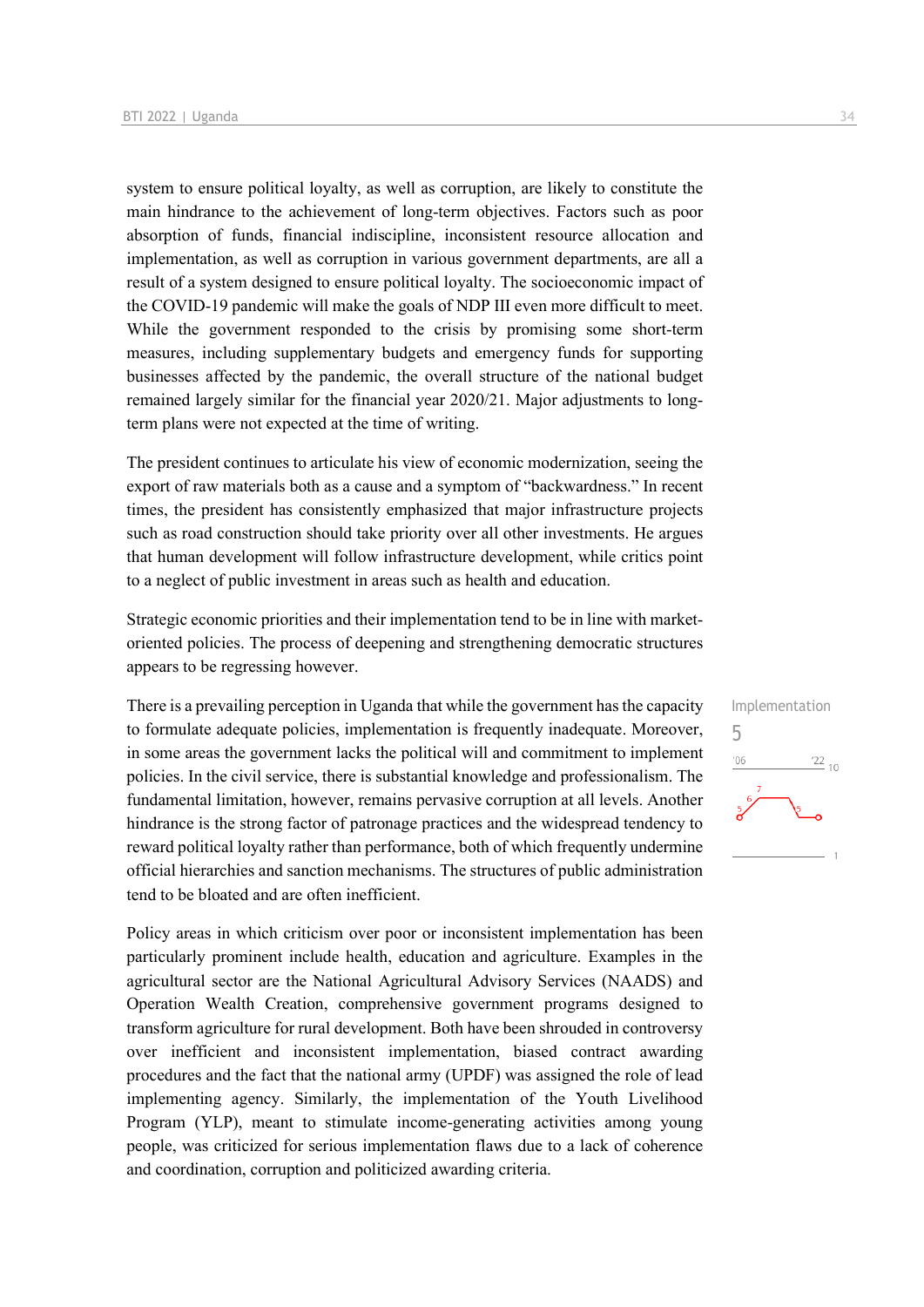Faced with the threat posed by the COVID-19 pandemic, Ugandan authorities undertook a swift response. Health protection and lockdown measures were implemented in a rigid and mostly consistent manner. However, critics observed that the implementation of pandemic-related regulations was highly politicized and provided an excuse for a crackdown on opposition activities through selective application. In addition, the implementation of support measures to alleviate the impact of the crisis on vulnerable groups was criticized as slow, inconsistent and patchy: only reaching a small proportion of the population.

Though depicting himself as the major driver of reform, in certain respects the president blocks progress. Despite his focus on modernization, his political style frequently resembles an old-school authoritarian attitude.

Museveni's government has become exceedingly pragmatic when it comes to economic and fiscal policy. The original intention of "following an economic strategy of mixed economy" as articulated at the beginning of Museveni's tenure, quickly gave way to heeding the advice of the international financial institutions and other development partners. The measures the latter recommended were usually swiftly implemented. Independent advice provided by academic experts and others in the field were given scant attention. In the political realm, advice from international donors, national academia or NGOs was rarely welcomed. Unsurprisingly, policy learning has been fairly inconsistent. One example is the constant expansion of an already bloated administration (including the creation of districts) which experts have continuously criticized. It remains to be seen whether the recent cabinet decision to merge and realign numerous government agencies will bring about the desired results and address the wastage of public funds, which would make it a successful example of (much delayed) policy learning.

While President Museveni has long been hailed for his pragmatism in leadership, he is increasingly perceived as a hindrance to adaptation and learning. In its first two decades, the president's party, the NRM, followed the path of establishing a no-party democracy. It found expression in the "movement system," an innovation at the time; and indeed, this policy enabled stability to return to Uganda. However, internal demands and donor pressure ultimately led to a return to multiparty politics. Despite lip service being paid to multiparty democracy, the degree of its acceptance by the NRM remains low. Favoring a patrimonial system and a winner-takes-all attitude are deeply rooted in Uganda.

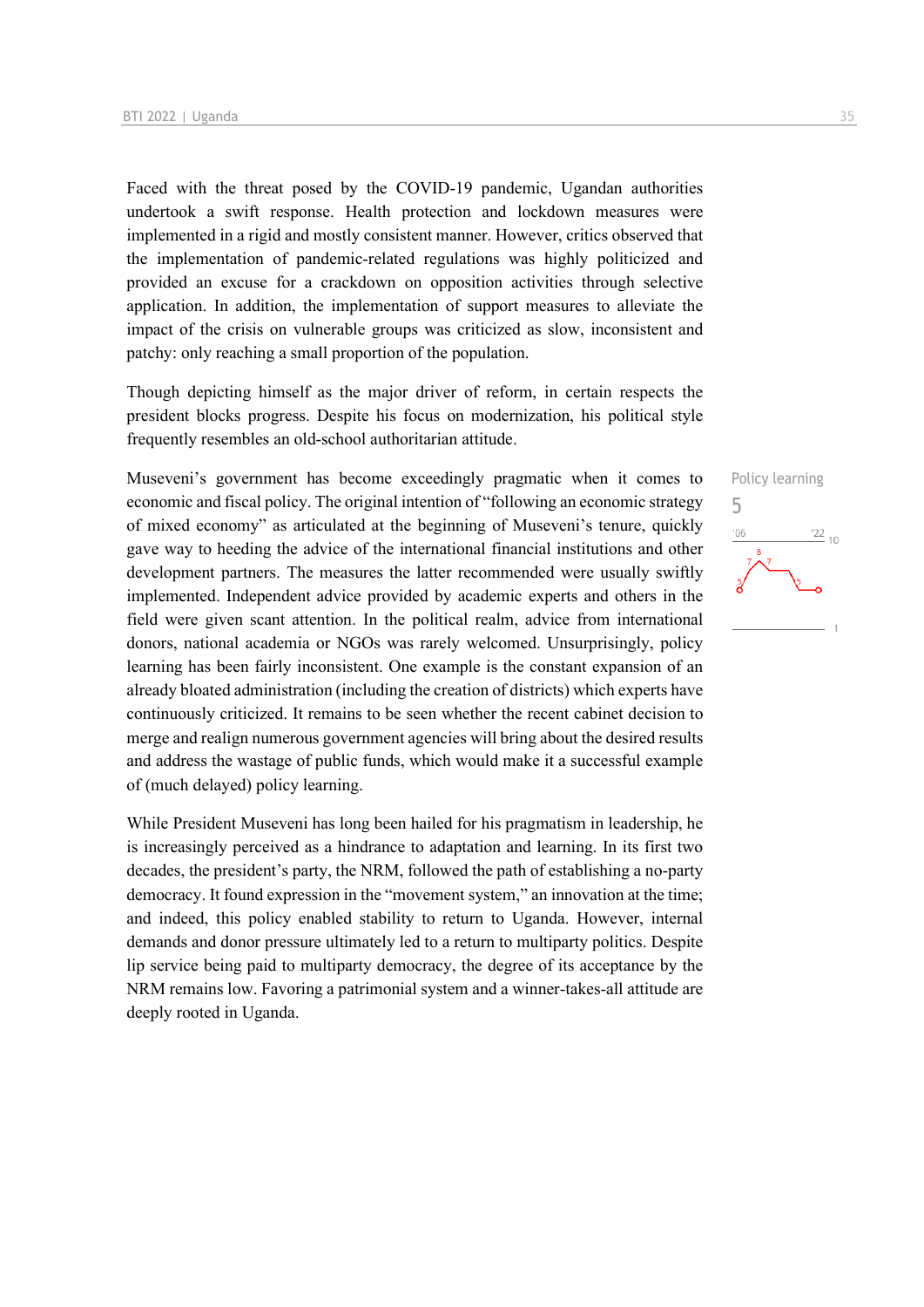#### **15 | Resource Efficiency**

The incorporation and co-optation of diverse political interests, buying support and rewarding loyalty with handouts and positions, is deeply entrenched in the leadership approach of Museveni and the NRM and rooted in the historical characteristics of ascension to power. As a result, public administration has become bloated and constitutes a considerable strain on the financial resources of the state. Competitive recruitment and performance-orientation are often undermined by short-term political considerations by the ruling party. One obvious indicator is a grossly oversized cabinet of 80 people. In addition, there are well over 100 well-paid, mostly functionless presidential advisers.

In a bid to increase efficiency and service delivery and to enhance accountability, Uganda adopted a decentralized system of government, but this initiative appears to have completely lost its original course. The local government system has been turned into an ever-expanding network for patronage and clientelism, for example, through the creation of new districts. There were 33 districts at the time the NRM took power. The number had risen to 135 districts by 2020. Furthermore, the president appoints resident district commissioners to represent him in all districts, who tend to interfere in what should be the business of elected local governments.

Essential services such as health, education and the judiciary remain significantly understaffed and underfinanced. Yet security agencies, namely the military and the various intelligence services, as well as Museveni's State House, enjoy generous funding. Uganda has a relatively strong track record of budget transparency. Moreover, it has experienced a significant surge in classified budgets, with a striking tendency of supplementary budgets that mostly benefit the State House and the military.

The allocation of a supplementary budget in light of the COVID-19 pandemic has generated significant criticism regarding the government's budget priorities. The security sector received the lions' share of the budget – rather than the Ministry of Health as the lead agency in the fight against COVID-19. In general, a questionable scramble for additional public resources became apparent during the process, as different ministries and agencies assumed similar responsibilities in order to get a share of the supplementary budget.

At the beginning of 2021, the cabinet resolved to merge over 180 agencies, commissions and authorities, with the aim of realigning functions and preventing the duplication of roles, reducing the salary bill and addressing the wastage of public funds. Public debt rose in the period under review and is projected to continue rising due to ongoing ambitious infrastructure investments as well as the lasting effects of the pandemic (state debt stands at 37.25% of GDP). The fiscal balance stood at -6.7% of GDP in late 2019.

3 $06'$ 

 $85 - 5$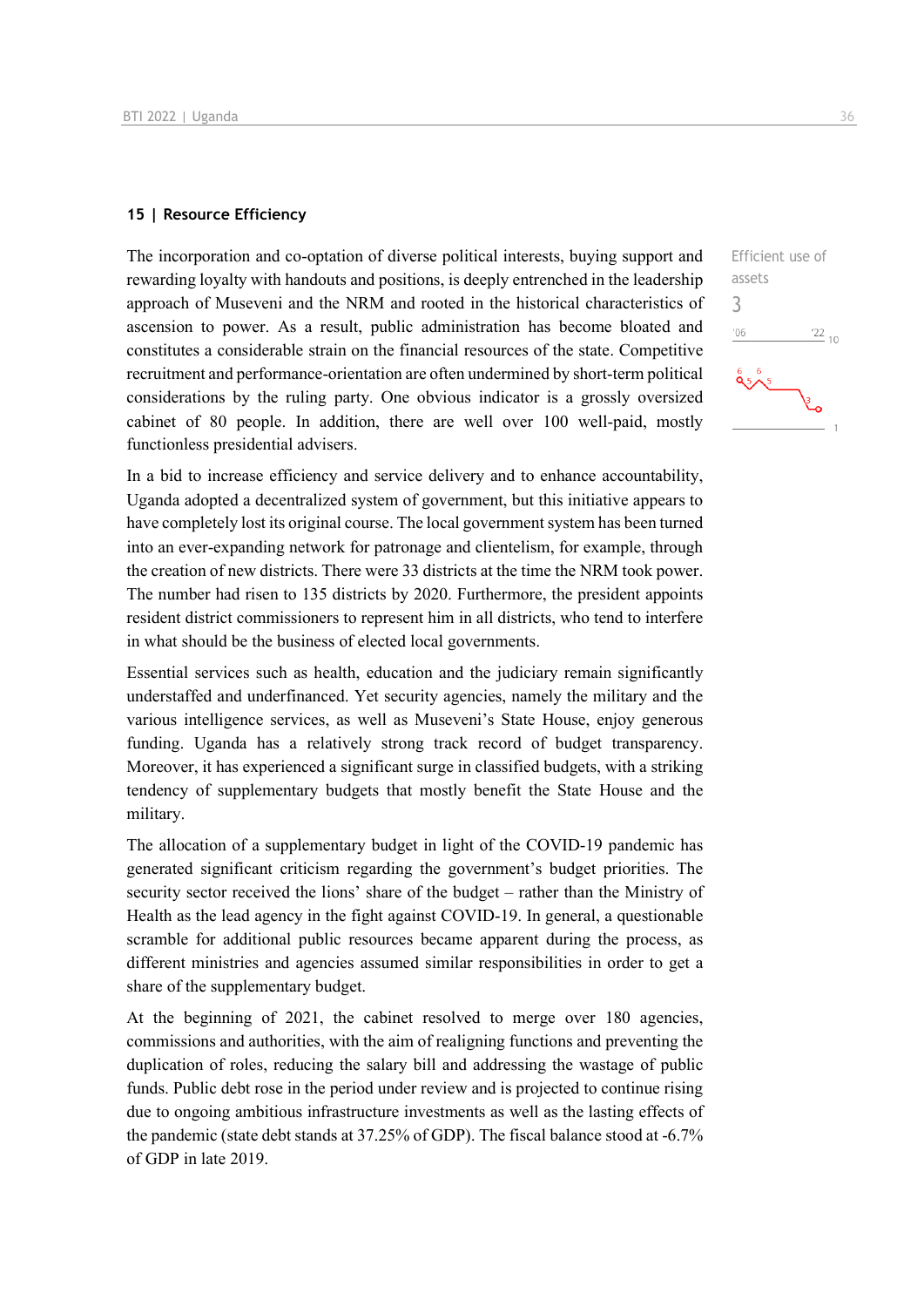Ugandan politics are characterized by a strong president who has to balance the diverse interests represented within the ruling party. In the end, however, the president is the one who calls the shots and, though sometimes with considerable difficulty, is able to keep the parliament in line. Neither the vice president nor the cabinet have much of a role of their own. More important is the government's informal hub of power, made up by the top army brass and the president's family.

The powerful position the constitution accords to the president and the way in which the incumbent exercises (and frequently oversteps) his role serve to ensure that disagreements and conflicting priorities and actions within the government are not too problematic. For the day-to-day running of public affairs, the finance ministry and the Bank of Uganda are well suited to their tasks and do play a useful coordinating role.

Uganda's initial response to the COVID-19 pandemic was swift and generally wellcoordinated by the responsible Ministry of Health, which demonstrated fairly strong leadership. However, with time more and more inconsistencies became apparent, especially as President Museveni resorted to personal directives with little prior consultation and ad hoc communication. Swift implementation was often a challenge as presidential orders had to be translated into practicable regulations after they had already been announced, and they were expected to come into force with immediate effect.

Institutional arrangements for containing corruption exist. The Auditor-General is charged with auditing and reporting "on the public accounts of Uganda and of all public offices" (Article 163 of the constitution) and presents annual audit reports to parliament. An Inspectorate of Government has been given wide powers "in respect of cases involving corruption, abuse of authority or of public office" (Article 230).

A division of the Ugandan High Court operates as the arm of the judiciary for combating corruption. Parliament's Public Accounts Committee, headed by an opposition member, has the mandate to examine government expenditure. Public procurement is regulated. Adequate legal instruments and institutional mechanism to deal with fraud in its different forms are in place, including the Anti-Corruption (Amendment) Act, 2015, which provides for mandatory confiscation of the property of persons convicted of a corruption offense.

Day-to-day reality is a far cry from this legal situation. Anti-corruption institutions are plagued by weak capacity and inefficiency, generally performing poorly. Public perception in Uganda is that corruption is deeply entrenched in society. The Uganda National Governance Baseline Survey of 2014 revealed that 95% of the population felt that corruption was a problem. In daily life, people often have to pay bribes even to see the completion of simple administrative acts. The more prominent corruption cases occasionally make national and even international headlines; the disappearance of donor funds has in the past led to the suspension of budget support by development partners.

Policy coordination 7  $-06$  $^{22}$  10

| Anti-corruption<br>policy |                 |
|---------------------------|-----------------|
| 4                         |                 |
| '06                       | $\frac{22}{10}$ |
| 4                         |                 |
|                           |                 |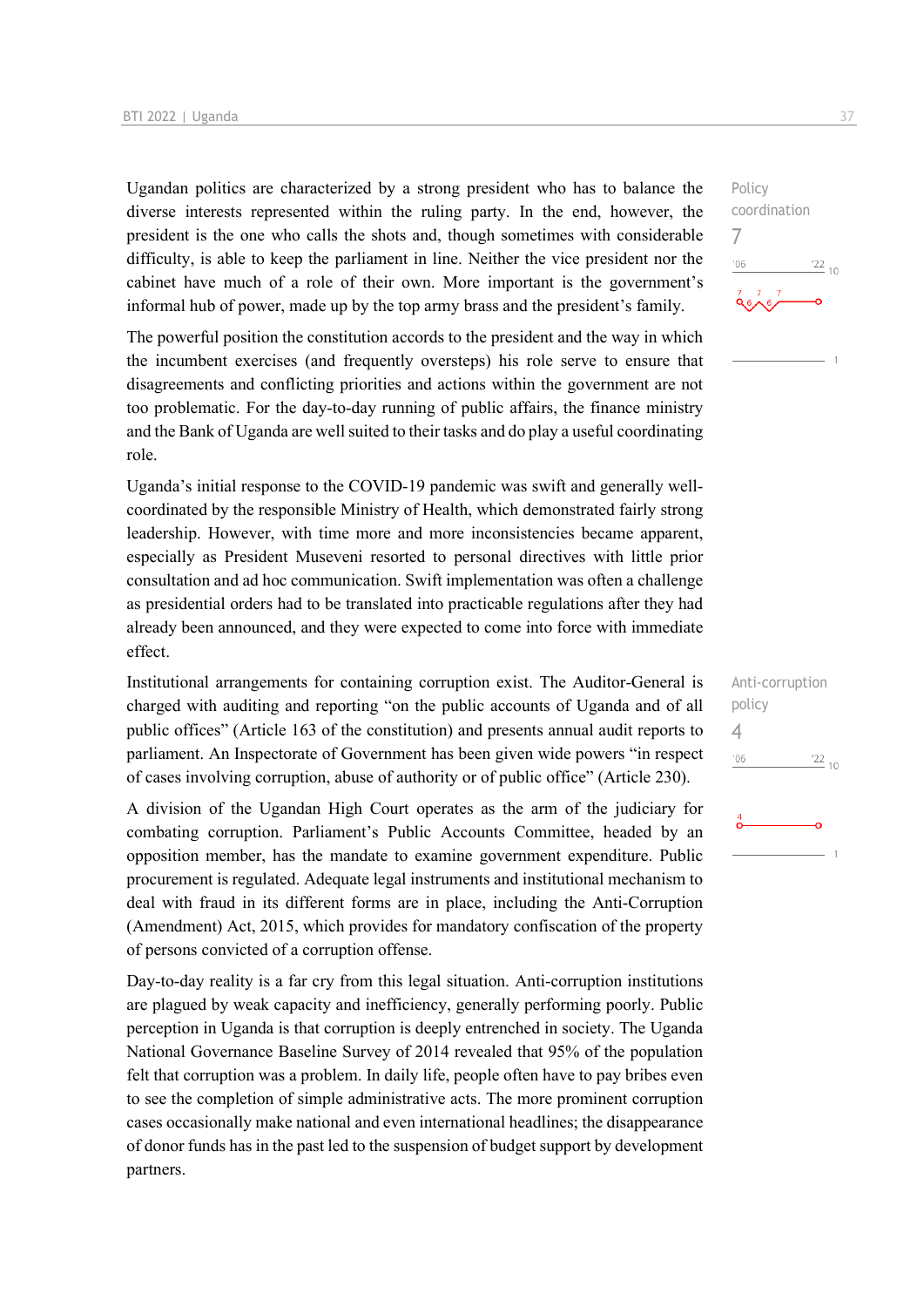In December 2018 President Museveni launched a new anti-corruption unit (ACU) operating out of his office. It is supposed to receive and act on complaints related to corruption. Citizens are encouraged to report corruption to the ACU through a secure phone line and online platform. Since its establishment, the unit has courted headlines by carrying out publicized arrests. In 2019, the unit publicized the arrest of some Bank of Uganda officials. At the time, the arrests captured public attention since Ugandans felt that the Bank of Uganda was corrupt yet untouchable. The government has since withdrawn the case.

#### **16 | Consensus-Building**

The government pays lip service to multiparty democracy. Legitimate opposition meetings are disrupted by government functionaries and opposition supporters are arrested and held in jail without trial for indefinite periods of time. Freedom of assembly has been curtailed. The president has called protesters terrorists and publicly justified the extrajudicial murder of opposition supporters. The president has also repeatedly lashed out against international voices from "the West," rejecting what he calls "lectures" on democracy.

There is wide agreement between all relevant actors over the goals of development. The market economy and market mechanisms are generally accepted as the avenue to achieve these goals. There is occasional nostalgia for elements of the former mixed economy, with its important parastatals.

The government is an anti-democratic actor, using several anti-democratic tactics to remain in power. Gerrymandering is used by the NRM to keep its majority in parliament. Despite a facade of democracy, the government uses its majority to block electoral reforms that would provide a fairer democratic playing field. Even the Supreme Court was ignored when it ruled in 2016 that the attorney general should propose laws to parliament that would reform Uganda's election process. Another directive by the Supreme Court in 2019 on this same matter was also ignored. The most important holder of veto power is the president, who uses money and the army to bolster his position. The army has 10 specially elected representatives that routinely vote with the ruling NRM party, but also supports President Museveni in more informal ways such as the arrest and torture of opposition figures. President Museveni's political power is reliant on the armed forces, particularly with the Special Forces Command.



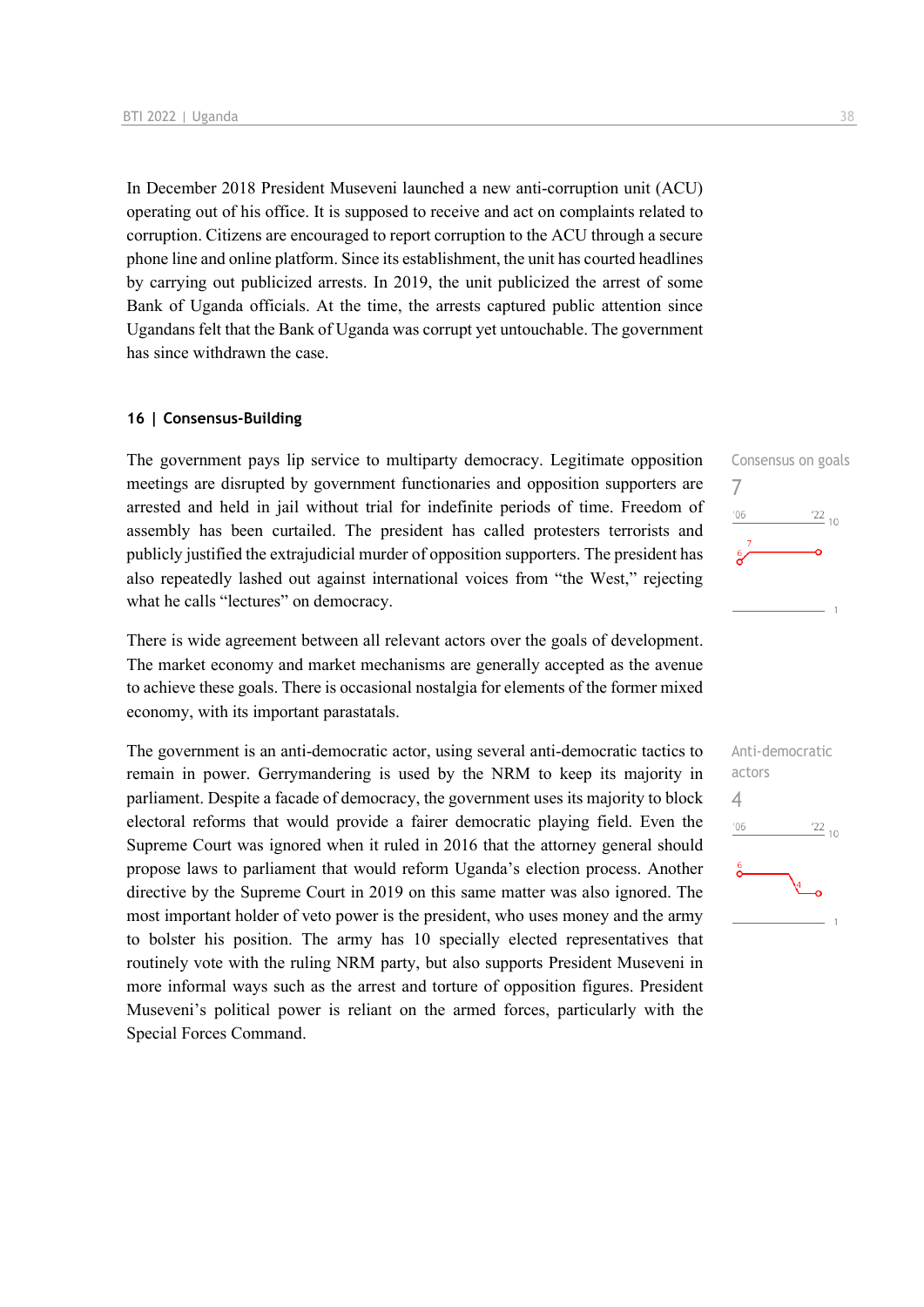Despite its cultural and religious diversity and the variety of conflicts experienced in the past, Uganda has in recent years been generally successful in containing societal cleavages. The ending of the threat posed by the Lord's Resistance Army (LRA) in the north of the country led to an easing of internal tensions, though a strong feeling of marginalization still persists among northerners. Ethnic conflicts (often clashes over resources) are generally defused by government interventions that achieve a sometimes fragile compromise. However, the government is not always consistent in its approach, and is at times criticized for exacerbating ethnic conflicts when it pursues divide-and-rule strategies.

There is a strong tendency in parts of the country, and especially among opposition supporters, to accuse the government of favoring the western region, the president's home. To date, the potential for anti-western-region sentiment has not manifested politically, partly because the region has produced some of President Museveni's most vocal opponents.

The Inter-Religious Council, together with other civil society umbrella bodies, launched a national dialogue process that aimed to promote peace and address political tensions by seeking consensus on key national goals and values. However, this process was overshadowed by a widening polarization between the supporters and opponents of Museveni's regime. Constructive political dialogue across the political divide has become difficult. The developments during the 2021 election campaign have further contributed to the political tensions and are likely to contribute to a more confrontational style of political competition within and outside the formal institutions.

Protests by unemployed youth indicate widening social cleavages. A growing sentiment of political exclusion and lack of economic prospects, especially among the young urban population, are likely to be a key source of tension and conflict in the years to come.

President Museveni demonstrates a fairly traditional understanding of non-state actors in society. He interacts with businesspeople and peasants, listens to religious and cultural leaders and consults with his fellow soldiers. He is less inclined toward an exchange with the more modern elements of society, even though many came into being only as a result of Uganda's transformation during his tenure.

Agenda-setting and decision-making over major issues at least in the initial stages is conducted in the inner circles of power, which include the army and the NRM leadership, without much attention being paid to the views of NGOs, academia or media. At the same time, the government is keen to involve various civil society actors in development issues, encouraging their commitment and participation. It is less prone to heed civil society concerns over human rights or on political topics. In some cases, the government may even ignore requests by civil society organizations to be included in the agenda-setting and policy-formulation process. The government's response to the COVID-19 pandemic has been dominated by a repressive approach driven by state (security) institutions, with little effort to actively involve civil society actors.

Cleavage / conflict management 5  $\frac{22}{10}$  $n<sub>0</sub>$ 

Civil society participation 5 $'06$  $\frac{22}{10}$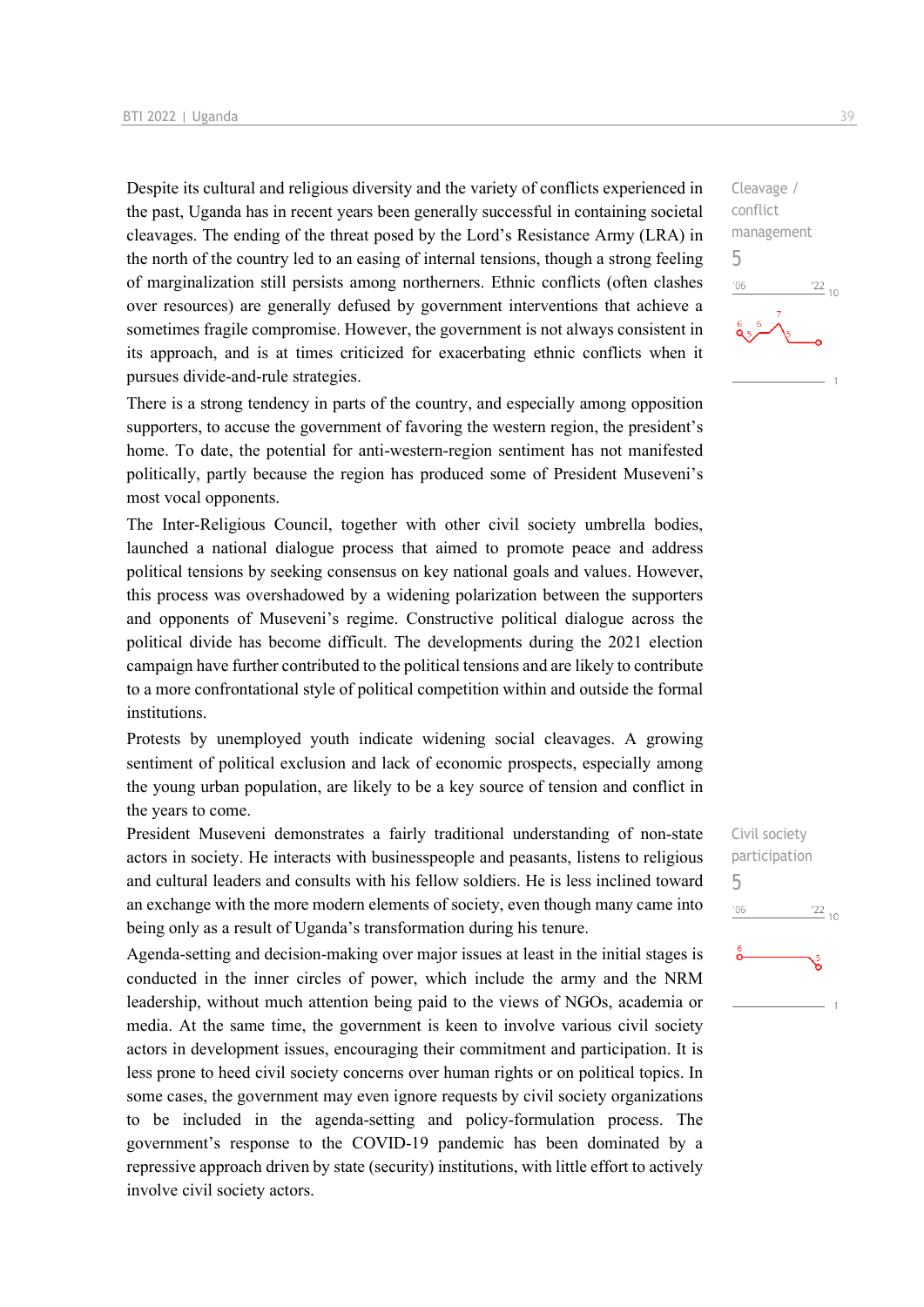Ugandans preserve conflicting - and at the same time selective - memories of their past. These include the atrocities committed against the local population by the Obote II government's army, comprising many Acholi soldiers, when pursuing the guerilla force led by Museveni in the Luwero triangle north of Kampala. These also include crimes perpetrated against Acholi by the present government's army in the course of action against the LRA. President Museveni publicly acknowledged that excesses were committed by rogue elements of his army.

The activities of the LRA cut deep wounds into Acholi society, which will take considerably longer to heal. One way of healing was the use of traditional reconciliation efforts in the local community. Peacebuilding efforts have been systematically brought forward by the Acholi Religious Leaders Peace Initiative (ARLPI) since 1997. In 2015, the amnesty clause of the Amnesty Act, reinstated in May 2013 for two years, was extended for two more years. Its purpose is to induce mainly LRA fighters (now chiefly active in the territory of the Central African Republic) to surrender; it does not apply to the top leaders.

While the Amnesty Act and non-governmental initiatives like the ARLPI played a positive role, there was no effort on the part of the government to establish a truth and reconciliation commission, despite calls to this effect from civil society actors. Similarly, proposals by some prominent voices from churches and civil society, as well as some politicians, for some form of a national dialogue on unity and reconciliation have not to date led to any concrete initiative.

#### **17 | International Cooperation**

Uganda has for decades been among the top recipients of aid in Africa. Despite growing apprehension about corruption and democratic backsliding, donor density remains high. There are international multilateral and bilateral donors, as well as a multitude of NGOs active in the field. The country has been open to suggestions put forward by donors and has adopted many policy measures prescribed by international financial institutions.

Uganda has been lauded as a pioneer in adopting the Agenda 2030 and incorporating the Sustainable Development Goals (SDGs) into its national development plans. According to the Ugandan government more than 70% of the SDG targets have been adapted to the national context. Uganda's performance toward achieving the SDGs, however, has been fairly weak. The 2020 Sustainable Development Report ranks Uganda 142 out of 166 with a score 53.49. The report identifies major challenges and stagnation or even regression in the progress toward 12 out of the 17 SDGs in Uganda.

The previous National Development Plan (NDP II, 2016 - 2020) included the objective of achieving middle-income status by 2020. This objective was missed but



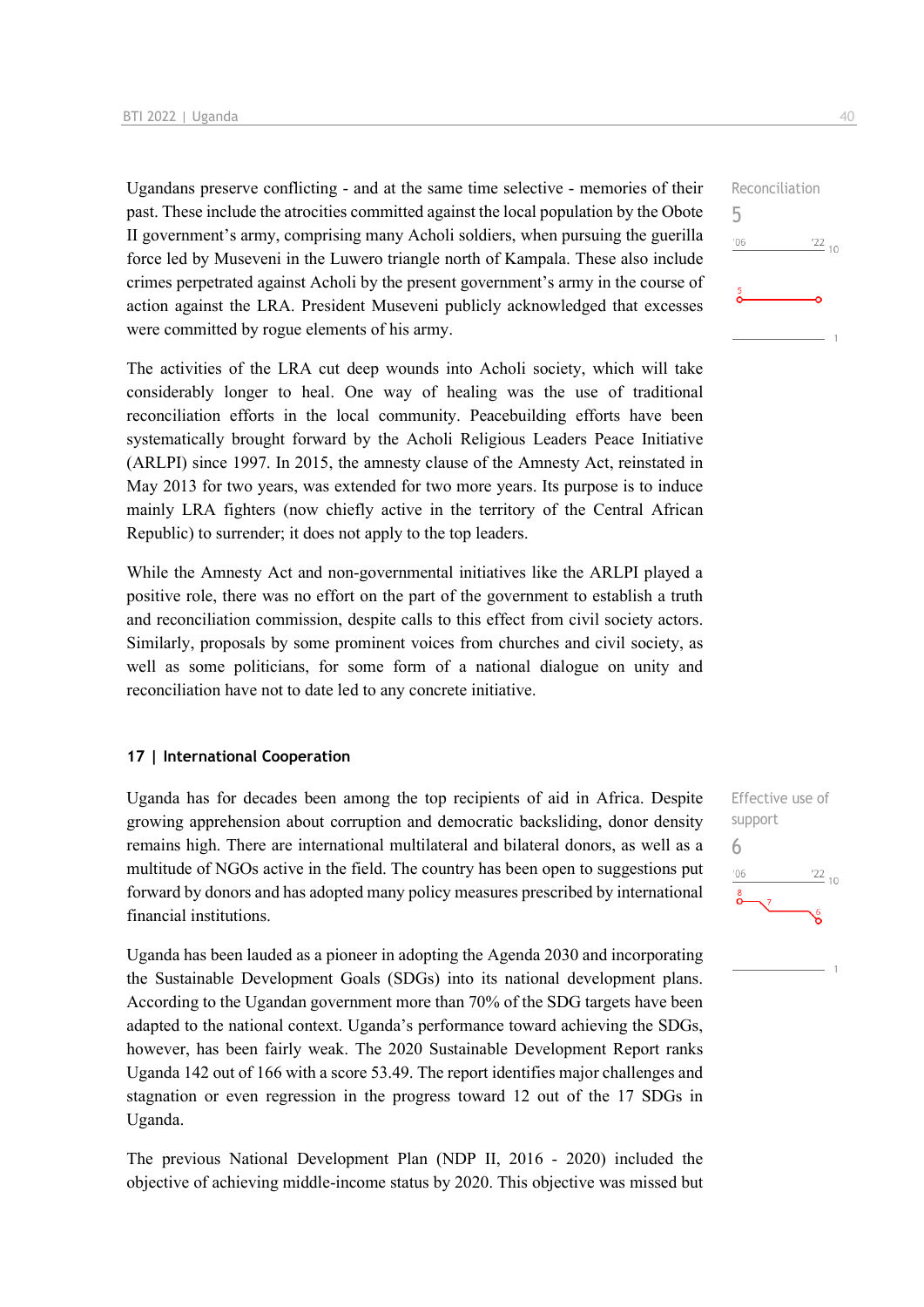was kept in the current five-year plan (NDP III) with the new horizon being 2025. In the more recent past, Uganda's relationship with international donors has become increasingly complicated and the effectiveness and aims of aid have been questioned. Contributing factors have been multiple corruption scandals and reports about diversion of funds, temporary suspensions of aid, delays in the implementation of donor-funded projects, contested priorities in the national budget, as well as President Museveni's increasing focus on prestigious (sometimes questionable) infrastructure projects funded by China. Critics also raise concerns about the country's deteriorating democratic credentials and the role aid plays in the government's systems of patronage.

In light of the challenges of the COVID-19 pandemic, Uganda sought the support of international donors and secured \$491.5 million in emergency financing from the IMF in May 2020 under the Rapid Credit Facility. In June 2020, the World Bank approved a \$300 million budget support operation under the Uganda COVID-19 Economic Crisis and Recovery Development Policy Financing, which supported reforms to provide immediate relief to individuals and businesses most affected by the pandemic.

Uganda is a member of the United Nations, Commonwealth and Organization of Islamic Cooperation. In addition, Uganda is party to practically all major humanrights instruments of the UN. The country has largely been seen as a reliable and consistent partner in the recent past, upholding most of its international commitments and complying with international agreements. Concerns have repeatedly been raised regarding Uganda's ability and willingness to fully implement its commitments according to the Convention against Torture and Other Cruel, Inhuman or Degrading Treatment or Punishment. Though it became a party to the Rome Statute of the International Criminal Court (ICC) in 2002 and played host to the ICC Review Conference in 2010, Uganda has become a vocal critic of the ICC due to its alleged preoccupation with Africa and has threatened to quit the organization.

Uganda's relationship with Western donors has certainly become more complicated in the past decade as President Museveni increasingly concentrated on Chinese investment and repeatedly ranted about strings attached to aid from Western partners and what he considers undue "Western interference." Aid flows from the West were, however, rarely affected. Museveni knows his trump cards very well: Uganda is still seen as a grantor of stability in a volatile region and a reliable ally in military cooperation. The country's prominent role with regard to regional security and its constructive involvement in military missions makes it a valued partner in the region. In international peacekeeping efforts, Uganda has taken the lead in Somalia, its military contingent providing the bulk of the AU Mission (AMISOM). Ugandan involvement with AMISOM has also demonstrated the country's close political and military links with the United States. In addition, Uganda is lauded for its progressive refugee policy as the country hosts the largest number of refugees in Africa. The Credibility 6 $\frac{22}{10}$  $-06$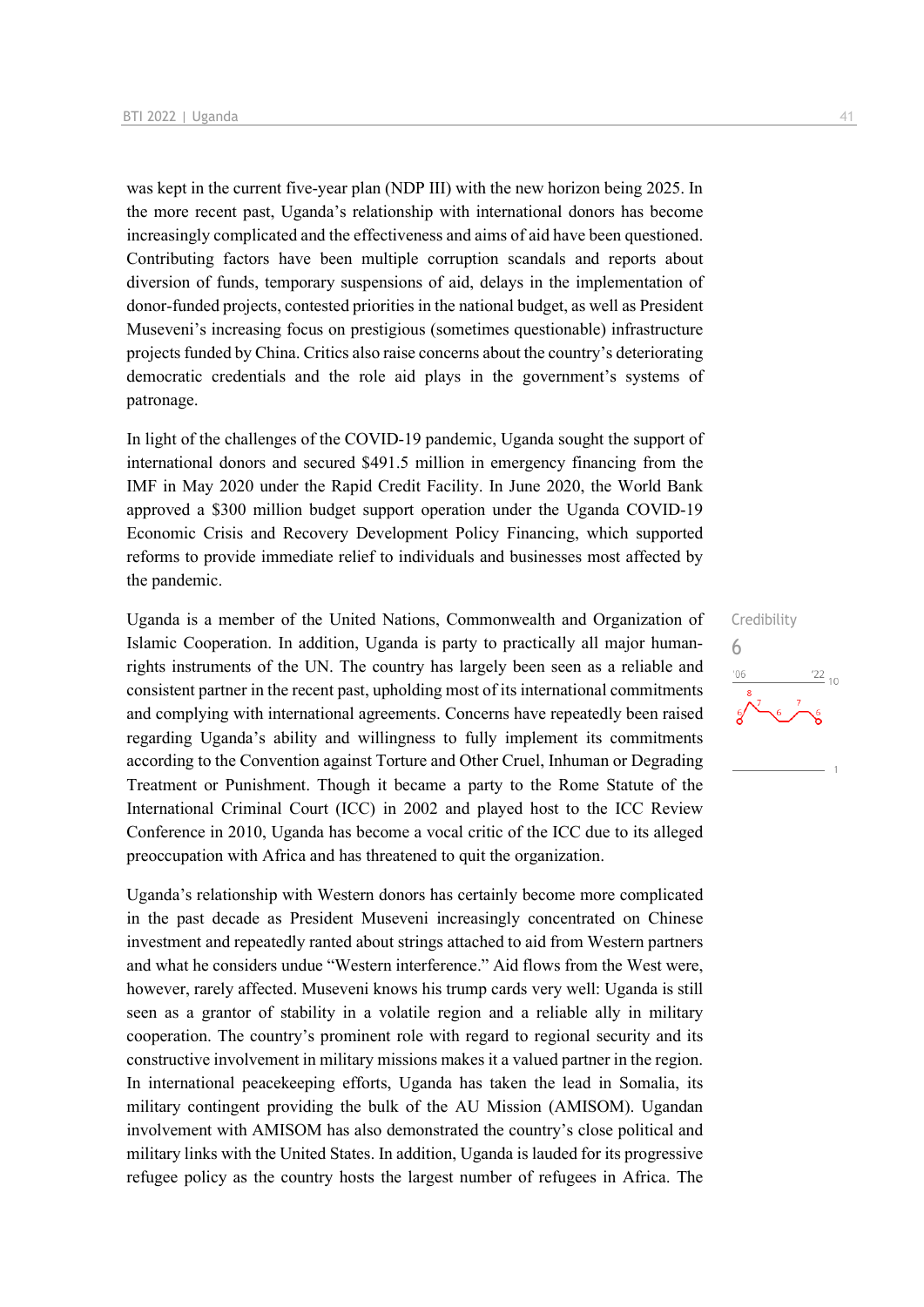greatest number of refugees is from South Sudan and Uganda receives significant humanitarian assistance to deal with the influx.

The developments around the 2021 elections have further strained Uganda's relationship with Western donors. The United States and the EU raised serious concerns about the credibility and integrity of the election and condemned the brutality of security operations against opposition supporters. The U.S. Department of State threatened to take targeted action against "Ugandan individuals found to be responsible for election-related violence or undermining the democratic process," while the European Parliament adopted a resolution calling for sanctions against individuals under the new so-called EU Magnitsky Act. The Ugandan government responded by harshly rejecting interference in Uganda's domestic affairs.

From its early days, the NRM strongly emphasized Pan-Africanism, regional integration and cooperation. This is reflected in Uganda's participation in the East African Community (EAC), one of the few regional economic communities where the country's membership fees are almost fully paid up. President Yoweri Museveni has for years pushed for political integration of the EAC, but neighbors are not enthusiastic about this project.

Uganda is also a member of the Common Market for Eastern and Southern Africa (COMESA) and is currently ranked among the top five members regarding the volume of intra-COMESA trade. The country plays an active role in the Intergovernmental Authority on Development (IGAD), a bloc of eight countries from eastern Africa and Horn of Africa, particularly focusing on issues of regional security and migration. Uganda also engages actively in the partnership of Nile riparian states under the Nile Basin Initiative (NBI) and is among those that have ratified the African Continental Free Trade Area.

Relations with neighboring countries have been turbulent during the reporting period. In 2019, tensions between Uganda and Rwanda escalated, with both sides accusing the other of destabilization efforts, which led to a closure of the border with heavy costs in terms of lost trade on both sides. Trade relations with Kenya have also been strained, especially since Kenya effectively banned Ugandan milk products from entering its market in 2020. Kenya and Tanzania are accused of targeting cargo trucks with Ugandan number plates for higher road use charges. The closure of borders because of the COVID-19 pandemic further undermined trade within the region and contributed to tensions as the EAC members failed to develop a coordinated response to the crisis.

The lasting crisis in South Sudan continues to pose a substantial challenge to Uganda, especially since the influx of refugees has become a heavy burden. Diplomats describe the relationship between the two countries as "cordial." Uganda supported South Sudan's government during its recent civil war and helped broker a fragile peace, but there have also been repeated border disputes and violent incidents between Ugandan and South Sudanese soldiers, with mutual accusations of incursions into the other's territory.

Regional cooperation  $\frac{22}{10}$ 

7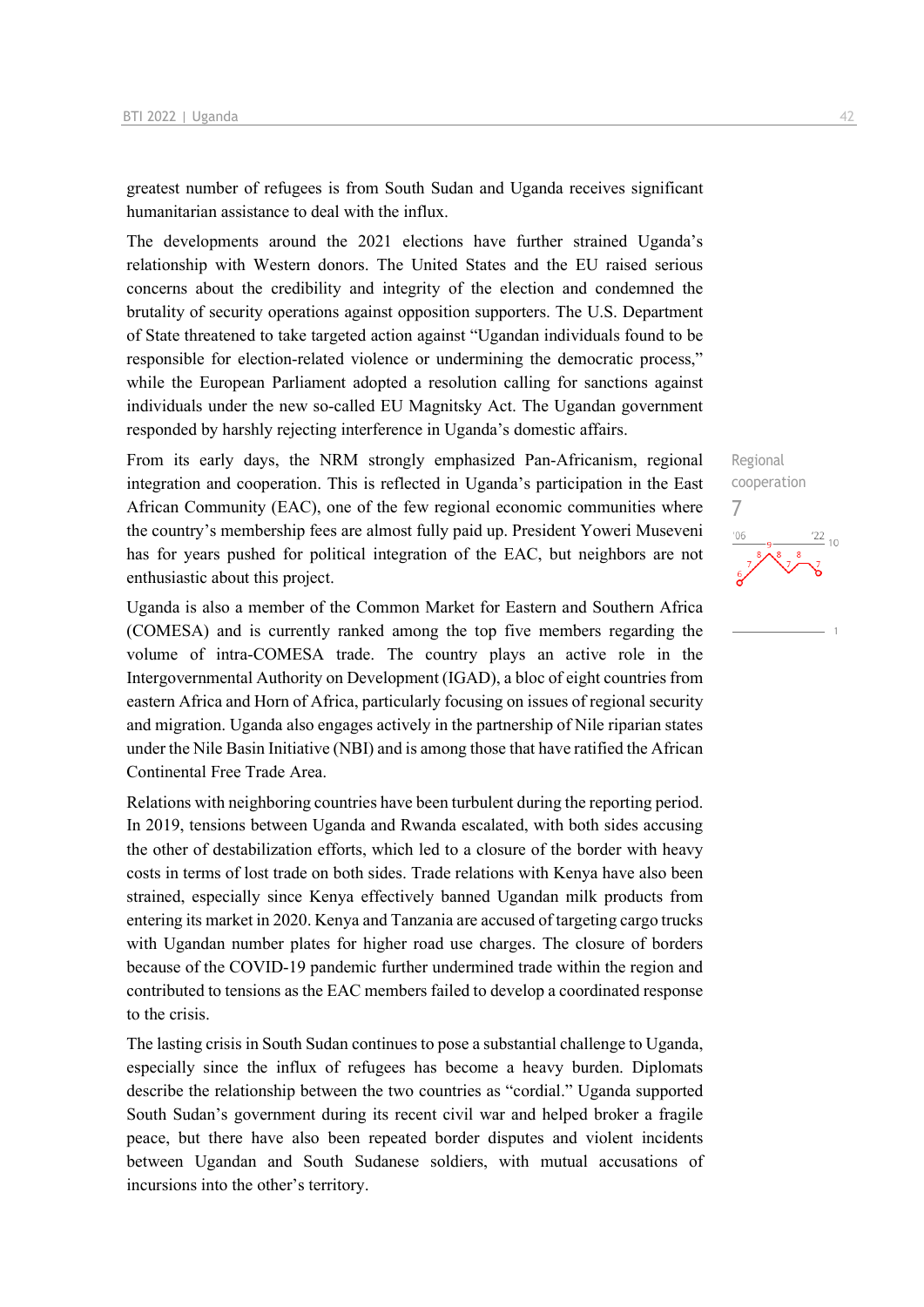## Strategic Outlook

In the reporting period, both economic and political development trajectories in Uganda appear to be off track. While the first can be corrected in the mid-term, through a return to determined and consistent policy implementation, the latter appears to be more like a downward spiral with Uganda stuck on a path toward open authoritarianism.

The COVID-19 pandemic and the subsequent lockdown had severe economic consequences that will be felt for a considerable time. In Uganda, lockdown measures may have contributed to the containment of the spread of the virus at an early stage but they also caused immense economic damage that cost many livelihoods. The Ugandan government will need to carefully review its rigid approach and develop smarter, more targeted intervention strategies for future crisis management. Equally, it will have to develop stronger mechanisms for assisting vulnerable groups and providing support to the many people who earn their income in precarious conditions outside the formal economy.

The Ugandan government must undertake all measures available in order to work toward a quick recovery. A prolonged economic recession would lead to a fatal decline into poverty for many more Ugandans and make the prospects for the young generation even gloomier than they already are.

The National Development Plan provides a good compass for Uganda's ambitions, but its priorities need to be reassessed and reconfigured in light of the pandemic. It does not suffice to simply extend the horizon for the ambitious goal of middle-income status. The government must invest in protecting the most vulnerable sections of the Ugandan population. There is also a need to implement policy that would protect and support investment by the increasing number of Ugandan youth heading to the Middle East to provide low skilled labor services. Fundamental transformation should include investment in a healthy and skilled population. A modernized and strengthened education system that focuses on critical thinking and creativity and places more value on vocational training and technical skills must be one component of addressing this challenge. Uganda needs a robust industrialization strategy and a focus on modernizing agriculture toward greater productivity and value-addition.

The government needs to pay close attention to its rising fiscal deficit and the increase in public debt. It needs to identify a sustainable strategy for funding economic transformation. This includes meaningful engagement with development partners in line with long-term development plans, as well as attracting FDI, strengthening domestic demand and generating more government revenue. This cannot be successful without reducing waste and inefficiency in the public sector, and curbing corruption.

Uganda's demographic challenge requires more work too, as its high population growth makes poverty reduction more difficult. Trust and confidence in the government is at an all-time low.